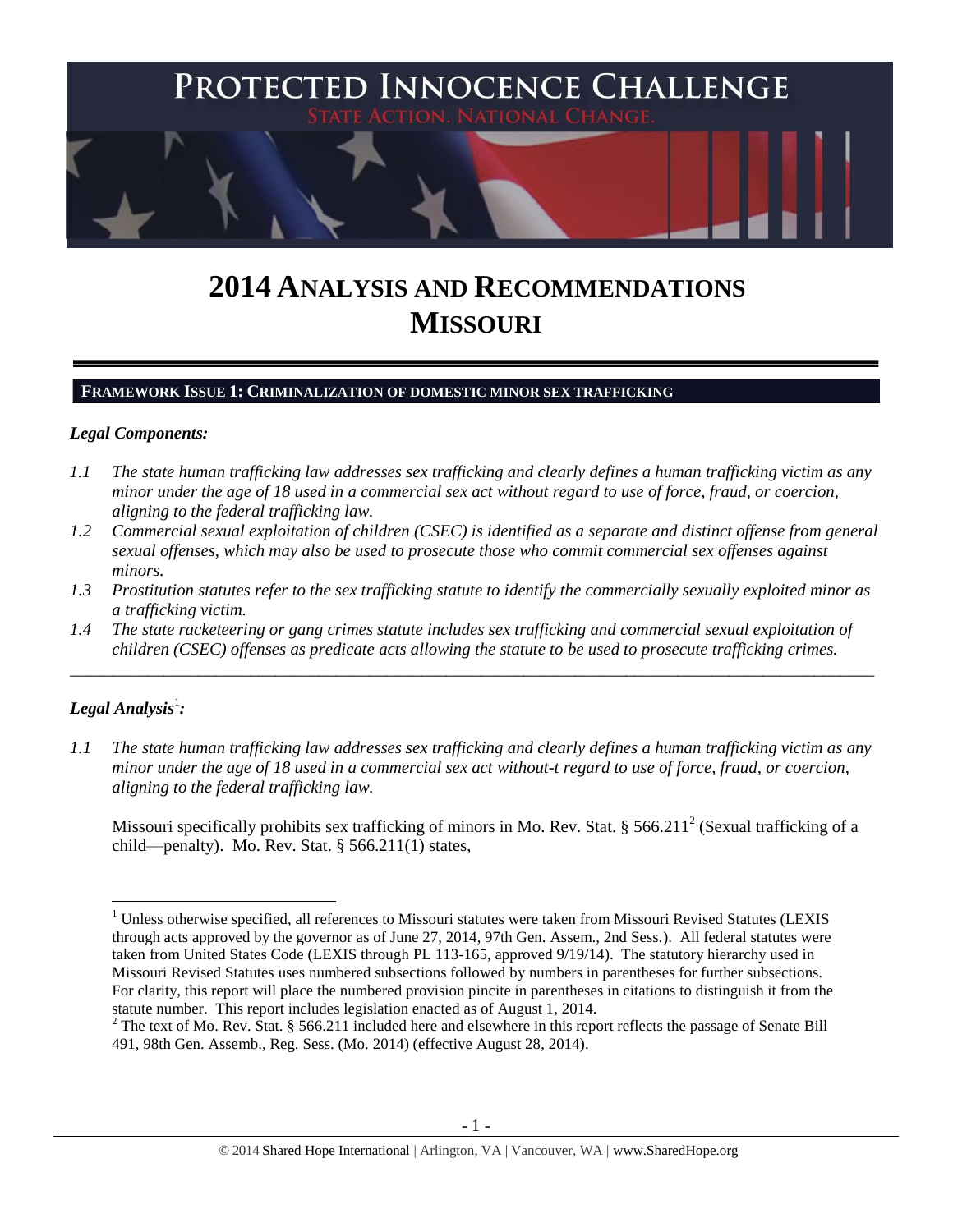1. A person commits the offense of sexual trafficking of a child in the second degree if he or she knowingly:

<span id="page-1-2"></span>(1) Recruits, entices, harbors, transports, provides, or obtains by any means, including but not limited to, through the use of force, abduction, coercion,<sup>3</sup> fraud, deception, blackmail, or causing or threatening to cause financial harm, a person under the age of eighteen to participate in a commercial sex act,<sup>4</sup> a sexual performance,<sup>5</sup> or the production of explicit sexual material as defined in section 573.010 [Definitions], $6$  or benefits, financially or by receiving anything of value, from participation in such activities; or

<span id="page-1-0"></span>(2) Causes a person under the age of eighteen to engage in a commercial sex act, a sexual performance, or the production of explicit sexual material as defined in section 573.010.

A conviction under this statute is punishable as a felony by imprisonment for 10 years to life and a fine not to exceed \$250,000 if the minor is under the age of eighteen. Mo. Rev. Stat. § 566.211(3). If "force, abduction, or coercion" was used in the commission of the crime, the sentence is enhanced to "life imprisonment without eligibility for probation or parole" for the first 25 years. Mo. Rev. Stat.  $\S$  566.211(3).

<span id="page-1-1"></span>Mo. Rev. Stat. § 566.210<sup>7</sup> (Sexual trafficking of a child under age twelve—affirmative defense not allowed, when—penalty) mostly mirrors the criminal provisions of Mo. Rev. Stat. § 566.211, except that it only applies to child victims under 12. A conviction under this statute is punishable as a felony by "life imprisonment without eligibility for probation or parole" until 25 years have been served. Mo. Rev. Stat. § 566.210(3).

 $\overline{a}$ 

- (b) Any scheme, plan, or pattern intended to cause a person to believe that failure to perform an act would result in serious harm to or physical restraint against any person; or
- (c) The abuse or threatened abuse of the legal process.

The text of Mo. Rev. Stat. § 566.010 included here and elsewhere in this report reflects the passage of Senate Bill 491, 98th Gen. Assemb., Reg. Sess. (Mo. 2014) (effective August 28, 2014).

 $<sup>5</sup>$  Mo. Rev. Stat. § 566.010(15) (Definitions) defines "sexual performance" as "any play, motion picture, still picture,</sup> film, videotape, video recording, dance, or exhibition which includes sexual conduct or nudity, performed before an audience of one or more, whether in person or online or through other forms of telecommunication."

 $6$  Mo. Rev. Stat. § 573.010(6) defines "explicit sexual material" as "any pictorial or three-dimensional material depicting human masturbation, deviate sexual intercourse, sexual intercourse, direct physical stimulation or unclothed genitals, sadomasochistic abuse, or emphasizing the depiction of postpubertal human genitals; provided, however, that works of art or of anthropological significance shall not be deemed to be within the foregoing definition." Mo. Rev. Stat. § 573.010(8) defines "material" as

anything printed or written, or any picture, drawing, photograph, motion picture film, videotape or videotape production, or pictorial representation, or any recording or transcription, or any mechanical, chemical, or electrical reproduction, or stored computer data, or anything which is or may be used as a means of communication. Material includes undeveloped photographs, molds, printing plates, stored computer data and other latent representational objects.

The text of Mo. Rev. Stat. § 573.010 included here and elsewhere in this report reflects the passage of Senate Bill 491, 98th Gen. Assemb., Reg. Sess. (Mo. 2014) (effective August 28, 2014).

<sup>7</sup> The text of Mo. Rev. Stat. § 566.210 included here and elsewhere in this report reflects the passage of Senate Bill 491, 98th Gen. Assemb., Reg. Sess. (Mo. 2014) (effective August 28, 2014).

 $3$  Mo. Rev. Stat. § 566.010(4) (Definitions) defines "coercion" as

<sup>(</sup>a) Threats of serious harm to or physical restraint against any person;

 $4$  Mo. Rev. Stat. § 566.010(5) (Definitions) defines "commercial sex act" as "any sex act on account of which anything of value is given to, promised, or received by any person."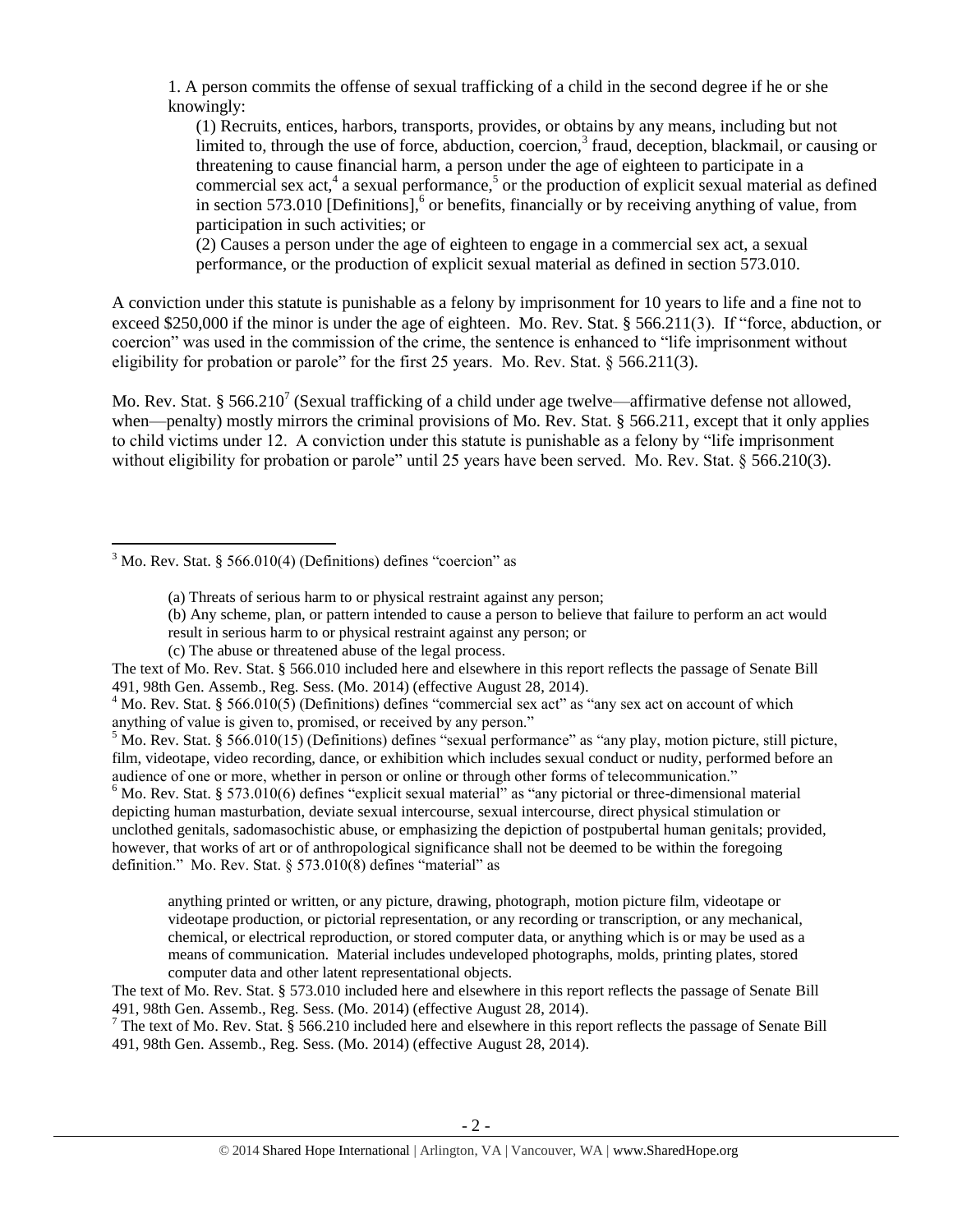*1.2 Commercial sexual exploitation of children (CSEC) is identified as a separate and distinct offense from general sexual offenses, which may also be used to prosecute those who commit commercial sex offenses against minors.*

In addition to the state trafficking law, Missouri criminalizes commercial sexual exploitation of children in the following offenses:

1. Mo. Rev. Stat. § 567.050(1)(2)<sup>8</sup> (Promoting prostitution in the first degree) provides that "[a] person commits the offense of promoting prostitution in the first degree if he or she knowingly . . . [p]romotes prostitution of a person less than sixteen years of age."

<span id="page-2-4"></span><span id="page-2-0"></span>A conviction under Mo. Rev. Stat. § 567.050 is punishable as a Class B felony by imprisonment for 5–15 years. Mo. Rev. Stat. §§ 567.050(3), 558.011(1)(2)<sup>10</sup>.

2. Mo. Rev. Stat. §  $567.030(1)^{11}$  (Patronizing prostitution—penalty) states,

[a] person commits the offense of patronizing prostitution if he or she:

<span id="page-2-2"></span>(1) Pursuant to a prior understanding, gives something of value to another person as compensation for having engaged in sexual conduct<sup>12</sup> with any person; or

<span id="page-2-3"></span>(2) He gives or agrees to give something of value to another person on an understanding that in return therefor that person or a third person will engage in sexual conduct with him or with another; or

<span id="page-2-1"></span>(3) He solicits or requests another person to engage in sexual conduct with any person in return for something of value.

When the victim is 15–17 years old, a conviction is punishable as a Class A misdemeanor by imprisonment up to 1 year. Mo. Rev. Stat. §§ 567.030(3), 558.011(1)(6). When the victim is 14 years old or younger, a conviction is punishable as a Class E felony by imprisonment up to 4 years.<sup>13</sup> Mo. Rev. Stat. §§ 567.030(4), 558.011(1)(5).

<sup>&</sup>lt;sup>8</sup> The text of Mo. Rev. Stat. § 567.050 included here and elsewhere in this report reflects the passage of Senate Bill 491, 98th Gen. Assemb., Reg. Sess. (Mo. 2014) (effective August 28, 2014).

<sup>&</sup>lt;sup>9</sup> Pursuant to Mo. Rev. Stat. § 558.011(1), "The authorized terms of imprisonment, including both prison and conditional release terms, are" as set out in that section. Therefore, when this report uses the term "imprisonment," unless otherwise specified, it includes time in prison and conditional release.

The text of Mo. Rev. Stat. § 558.011 included here and elsewhere in this report reflects the passage of Senate Bill 491, 98th Gen. Assemb., Reg. Sess. (Mo. 2014) (effective August 28, 2014).

<sup>10</sup> *See supra* note [9.](#page-2-0)

 $11$  The text of Mo. Rev. Stat. § 567.030 included here and elsewhere in this report reflects the passage of Senate Bill 491, 98th Gen. Assemb., Reg. Sess. (Mo. 2014) (effective August 28, 2014).

 $12$  Mo. Rev. Stat. § 567.010(4) defines "sexual conduct" as, "sexual intercourse, deviate sexual intercourse, or sexual contact." Mo. Rev. Stat. § 567.010(6) defines "sexual contact" as,

any touching of another person with the genitals or any touching of the genitals or anus of another person or the breast of a female person, or such touching through the clothing, for the purpose of arousing or gratifying sexual desire of any person or for the purpose of terrorizing the victim.

The text of Mo. Rev. Stat. § 567.010 included here and elsewhere in this report reflects the passage of Senate Bill 491, 98th Gen. Assemb., Reg. Sess. (Mo. 2014) (effective August 28, 2014).

<sup>&</sup>lt;sup>13</sup> Mo. Rev. Stat. § 558.011(2) states,

In cases of class D and E felonies, the court shall have discretion to imprison for a special term not to exceed one year in the county jail or other authorized penal institution, and the place of confinement shall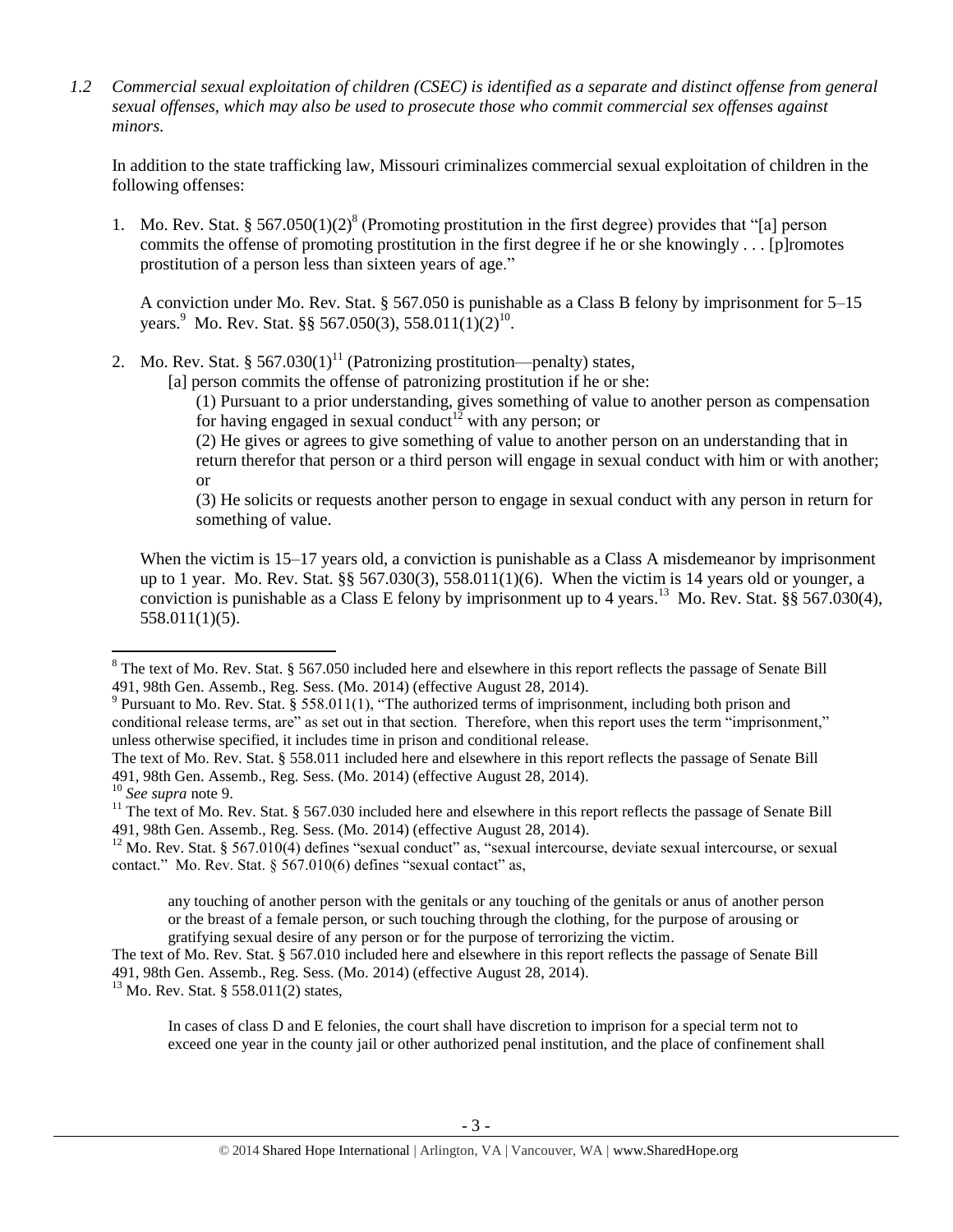3. Mo. Rev. Stat. § 566.103(1) (Crime of promoting online sexual solicitation, violation, penalty) states,

A person or entity commits the offense of promoting online sexual solicitation if such person or entity knowingly permits<sup>14</sup> a web-based classified service<sup>15</sup> owned or operated by such person or entity to be used by individuals to post advertisements promoting prostitution,  $16$  enticing a child to engage in sexual conduct, or promoting sexual trafficking of a child after receiving notice under this section.

<span id="page-3-0"></span>A conviction under this statute is punishable as a felony by a fine of \$5,000 "per day that the advertisement remains posted on the web-based classified service after seventy-two hours of when notice has been provided pursuant to this section." Mo. Rev. Stat. § 566.103(6).

4. Mo. Rev. Stat. § 573.200(1)<sup>17</sup> (Child used in sexual performance, penalties) makes it a crime when a person "knowing the character and content thereof . . . employs, authorizes, or induces a child less than eighteen years of age to engage in a performance which includes sexual conduct or, being a parent, legal guardian, or custodian of such child, consents to the participation by such child in such sexual performance." A conviction under this statute is punishable as a Class C felony by imprisonment for  $3-10$  years.<sup>18</sup> Mo. Rev. Stat. §§ 573.200(2), 558.011(1)(3)<sup>19</sup>. However, if in the course of committing the crime, serious emotional injury is inflicted on the child, a conviction is punishable as a Class B felony by imprisonment for 5–15 years. Mo. Rev. Stat. §§ 573.200(2), 558.011(1)(2).

In addition, a person convicted of a class C, D, or E felony may be required to pay a fine of \$10,000 or "double the amount of the person's gain from the commission of the offense." Mo. Rev. Stat. § 558.002(1)(1), 7. The text of Mo. Rev. Stat. § 558.002 included here and elsewhere in this report reflects the passage of Senate Bill 491, 98th Gen. Assemb., Reg. Sess. (Mo. 2014) (effective August 28, 2014). *See supra* note [9.](#page-2-0)

<sup>14</sup> Pursuant to Mo. Rev. Stat. § 566.103(4), "It shall be prima facie evidence that a person or entity acts knowingly if an advertisement is not removed from the web-based classified service within seventy-two hours of that person or entity being notified that an advertisement has been posted on that service which is prohibited under this section." <sup>15</sup> Mo. Rev. Stat. § 566.103(2) defines "web-based classified service" as "a person or entity in whose name a specific URL or Internet domain name is registered which has advertisements for goods and services or personal advertisement."

<sup>16</sup> Pursuant to Mo. Rev. Stat. § 566.103(3),

An advertisement may be deemed to promote prostitution, entice a child to engage in sexual conduct, or promote sexual trafficking of a child, if the content of such advertisement would be interpreted by a reasonable person as offering to exchange sexual conduct for goods or services in violation of chapter 567,as seeking a child for the purpose of sexual conduct or commercial sex act, or as offering a child as a participant in sexual conduct or a commercial sex act in violation of 566.151 [Enticement of a child], 566.212 [Sexual trafficking of a child], or 566.213 [Sexual trafficking of a child under age twelve].

<sup>18</sup> *See supra* note [13.](#page-2-1)

 $\overline{a}$ 

<sup>19</sup> *See supra* note [9.](#page-2-0)

be fixed by the court. If the court imposes a sentence of imprisonment for a term longer than one year upon a person convicted of a class D or E felony, it shall commit the person to the custody of the department of corrections.

 $17$  The text of Mo. Rev. Stat. § 573.200 included here and elsewhere in this report reflects the passage of Senate Bill 491, 98th Gen. Assemb., Reg. Sess. (Mo. 2014) (effective August 28, 2014).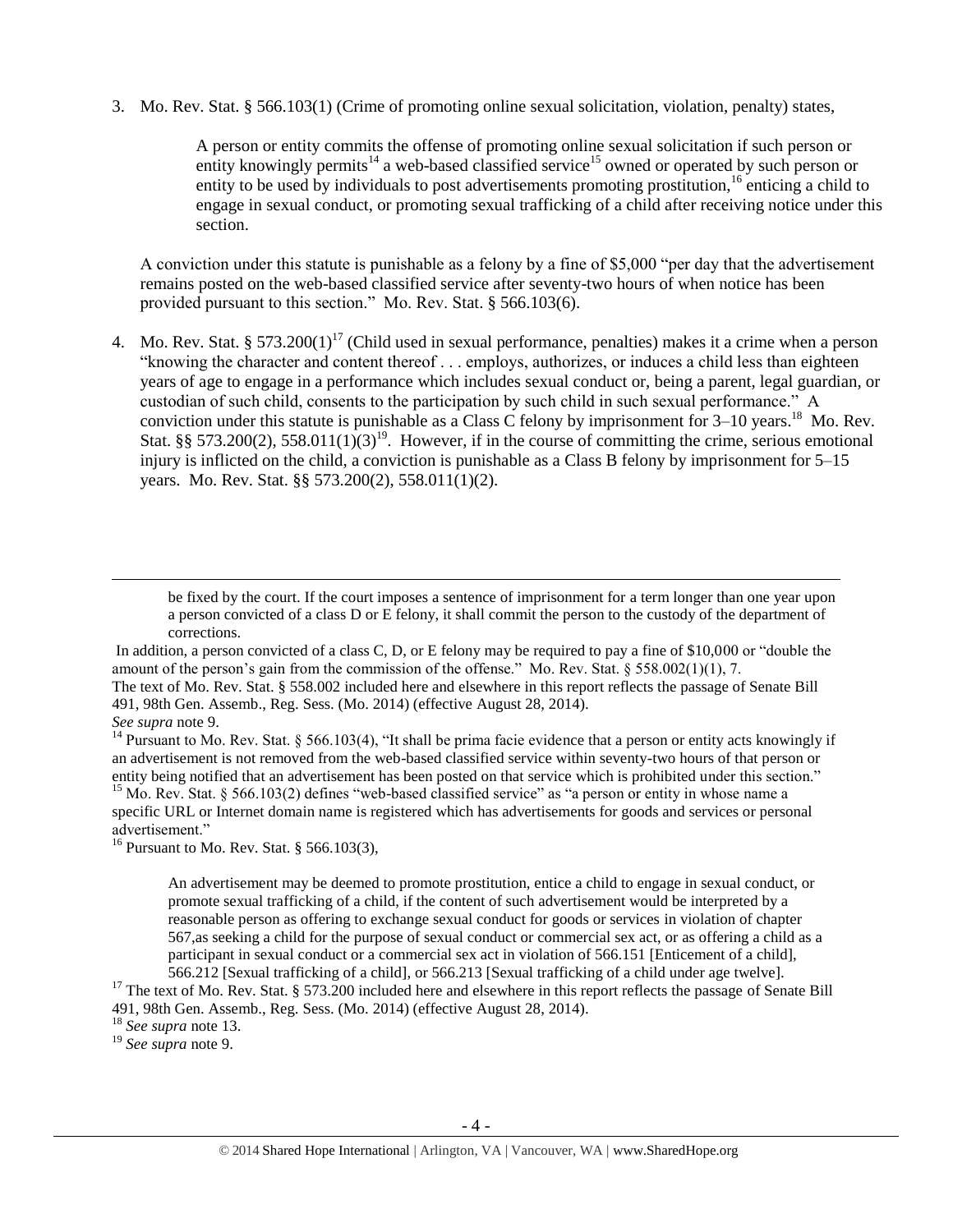- <span id="page-4-1"></span><span id="page-4-0"></span>5. Mo. Rev. Stat. § 573.023(1)<sup>20</sup> (Sexual exploitation of a minor, penalties) makes it a crime when a person "knowingly or recklessly photographs, films, videotapes, produces or otherwise creates obscene material<sup>21</sup> with a minor<sup>22</sup> or child pornography."<sup>23</sup> A conviction under this statute is punishable as "a class B felony unless the minor is a child,<sup>24</sup> in which case it is a class A felony." Mo. Rev. Stat. § 573.023(2). A Class B felony is punishable by imprisonment for 5–15 years, and a Class A felony is punishable by imprisonment for 10–30 years or life. Mo. Rev. Stat. § 558.011(1)(1)–(2).
- 6. Mo. Rev. Stat. § 568.090(1) (Promoting sexual performance by a child, penalties) makes it a crime when a person "knowing the character and content thereof . . . promotes a sexual performance by a child less than seventeen years of age or produces, directs, or promotes any performance which includes sexual conduct by a child less than seventeen years of age." A conviction under this statute is punishable as a Class C felony by imprisonment for  $3-10$  years.<sup>25</sup> Mo. Rev. Stat. §§ 568.090(2), 558.011(1)(3).

(b) The average person, applying contemporary community standards, would find the material depicts or describes sexual conduct in a patently offensive way; and

(c) A reasonable person would find the material lacks serious literary, artistic, political or scientific value<sup>"</sup>

 $\overline{\phantom{a}}$ 

<sup>23</sup> Mo. Rev. Stat. § 573.010(4) (Definitions) defines "child pornography" as the following:

(a) Any obscene material or performance depicting sexual conduct, sexual contact as defined in section 566.010, or a sexual performance, and which has as one of its participants or portrays as an observer of such conduct, contact, or performance a minor; or

(b) Any visual depiction, including any photograph, film, video, picture, or computer or computergenerated image or picture, whether made or produced by electronic, mechanical, or other means, of sexually explicit conduct where:

a. The production of such visual depiction involves the use of a minor engaging in sexually explicit conduct;

b. Such visual depiction is a digital image, computer image, or computer-generated image that is, or is indistinguishable from, that of a minor engaging in sexually explicit conduct, in that the depiction is such that an ordinary person viewing the depiction would conclude that the depiction is of an actual minor engaged in sexually explicit conduct; or

c. Such visual depiction has been created, adapted, or modified to show that an identifiable minor is engaging in sexually explicit conduct. "Identifiable minor" means a person who was a minor at the time the visual depiction was created, adapted, or modified; or whose image as a minor was used in creating, adapting, or modifying the visual depiction; and who is recognizable as an actual person by the person's face, likeness, or other distinguishing characteristic, such as a unique birthmark or other recognizable feature. The term "identifiable minor" shall not be construed to require proof of the actual identity of the identifiable minor;

*See supra* [11](#page-2-2) for the definition of "sexual conduct" and "sexual contact."

. . . .

Mo. Rev. Stat. § 573.010(7)(b) states that "proof of the actual identity of the identifiable minor" is not required.  $^{24}$  Mo. Rev. Stat. § 573.010(3) (Definitions) defines "child" as "any person under the age of fourteen."  $^{25}$  *See supra* not[e 13.](#page-2-1)

- 5 -

 $20$  The text of Mo. Rev. Stat. § 573.023 included here and elsewhere in this report reflects the passage of Senate Bill 491, 98th Gen. Assemb., Reg. Sess. (Mo. 2014) (effective August 28, 2014).

 $^{21}$  Mo. Rev. Stat. § 573.010(11) (Definitions) defines "obscene" as,

<sup>[</sup>A]ny material or performance if, taken as a whole:

<sup>(</sup>a) Applying contemporary community standards, its predominant appeal is to prurient interest in sex; and

*See supra* note [6](#page-1-0) for the definition of "material."

 $^{22}$  Mo. Rev. Stat. § 573.010(9) (Definitions) defines "minor" as "any person less than eighteen years of age."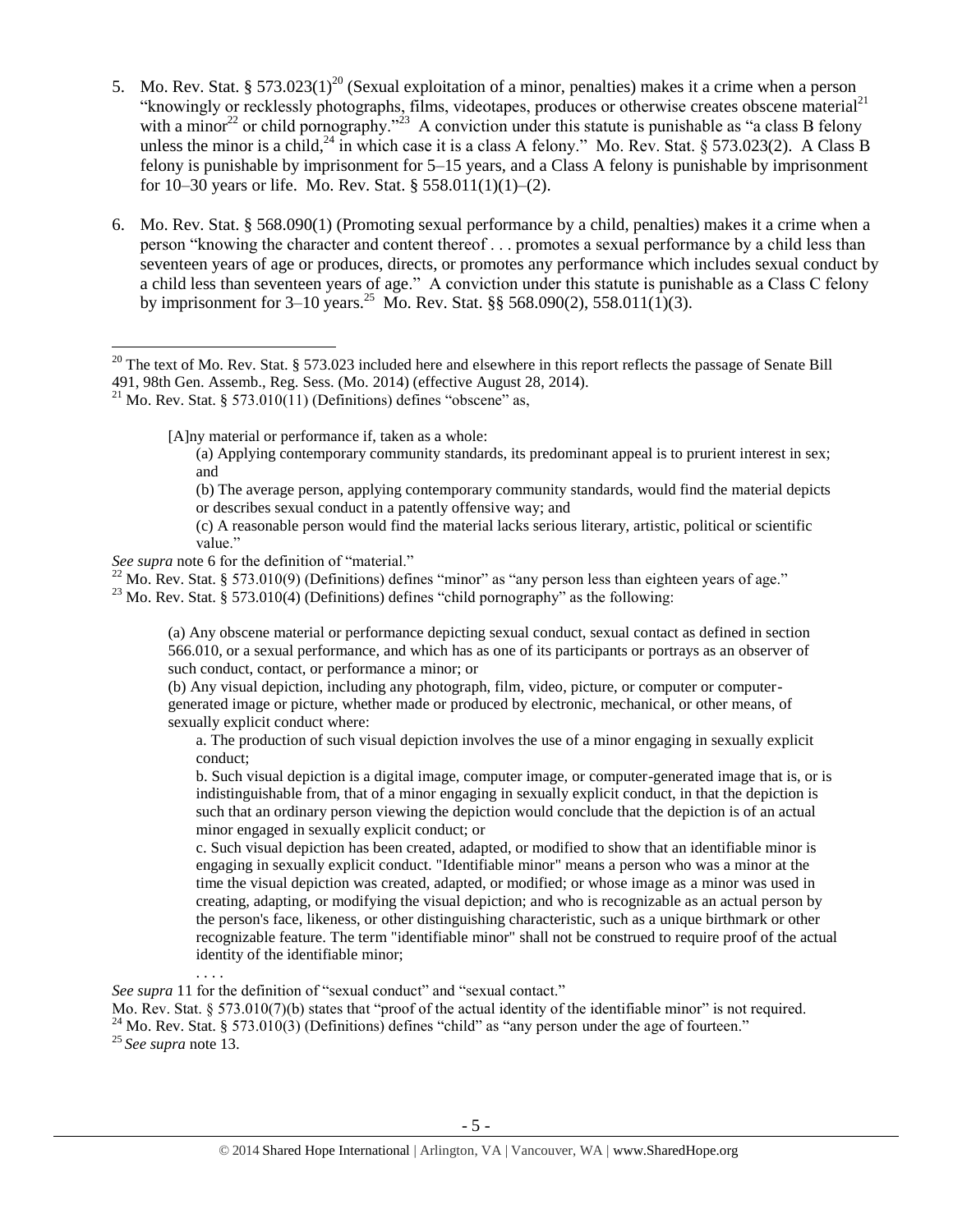7. Mo. Rev. Stat. §  $568.060(2)^{26}$  (Abuse or neglect of a child, penalty) states,

(2) A person commits the offense of abuse or neglect of a child if such person knowingly causes a child who is less than eighteen years of age:

<span id="page-5-3"></span>(1) To suffer physical or mental injury as a result of abuse or neglect; or

(2) To be placed in a situation in which the child may suffer physical or mental injury as the result of abuse or neglect.

Pursuant to Mo. Rev. Stat. § 568.060(1), "[a]buse" is defined as "the infliction of physical, sexual, or mental injury against a child by any person eighteen years of age or older. . . ." A conviction under this statute is punishable as a Class D felony by imprisonment up to 7 years,  $27$  unless "the person has previously been found guilty of a violation of this section or of a violation of the law of any other jurisdiction that prohibits the same or similar conduct or the injury inflicted on the child is a serious emotional injury or a serious physical injury," in which case the conviction is punishable as a Class B felony by imprisonment for 5–15 years. However, the violation is punishable as a class A felony if "the child dies as a result of injuries sustained from conduct chargeable under provisions of [Mo. Rev. Stat. § 568.060]" or

(1) The injury is a serious emotional injury or a serious physical injury;

(2) The child is less than fourteen years of age; and

(3) The injury is the result of sexual abuse or sexual abuse in the first degree as defined under section 566.100 or sexual exploitation of a minor as defined under section 573.023.

A Class A felony is punishable by imprisonment for 10–30 years or life. Mo. Rev. Stat.  $\S$ § 568.060(5)(1)-(2), (6)(1)-(3), 558.011(1)(1)-(2), (4).

The following sexual offenses may apply to crimes involving sexual exploitation of children but do not specifically reference a commercial component:

1. Mo. Rev. Stat. § 566.151(1)<sup>28</sup> (Enticement of a child, penalties) states,

<span id="page-5-1"></span>A person twenty-one years of age or older commits the offense of enticement of a child if he or she persuades, solicits, coaxes, entices, or lures whether by words, actions or through communication via the Internet or any electronic communication, any person who is less than fifteen years of age for the purpose of engaging in sexual conduct.

<span id="page-5-2"></span><span id="page-5-0"></span>A conviction under this statute is punishable as a felony by imprisonment for 5–30 years without eligibility for "parole, probation, conditional release, or suspended imposition or execution of sentence for" 5 years. Mo. Rev. Stat. § 566.151(3).

2. Mo. Rev. Stat. § 566.032(1)<sup>29</sup> (Statutory rape and attempt to commit, first degree, penalties) makes it a crime for a person to have "sexual intercourse<sup>30</sup> with another person who is less than fourteen years of age."

 $26$  The text of Mo. Rev. Stat. § 568.060 included here and elsewhere in this report reflects the passage of Senate Bill 491, 98th Gen. Assemb., Reg. Sess. (Mo. 2014) (effective August 28, 2014).

<sup>27</sup> *See supra* note [13.](#page-2-1)

 $28$  The text of Mo. Rev. Stat. § 566.151 included here and elsewhere in this report reflects the passage of Senate Bill 491, 98th Gen. Assemb., Reg. Sess. (Mo. 2014) (effective August 28, 2014).

<sup>&</sup>lt;sup>29</sup> The text of Mo. Rev. Stat. § 566.032 included here and elsewhere in this report reflects the passage of Senate Bill 491, 98th Gen. Assemb., Reg. Sess. (Mo. 2014) (effective August 28, 2014).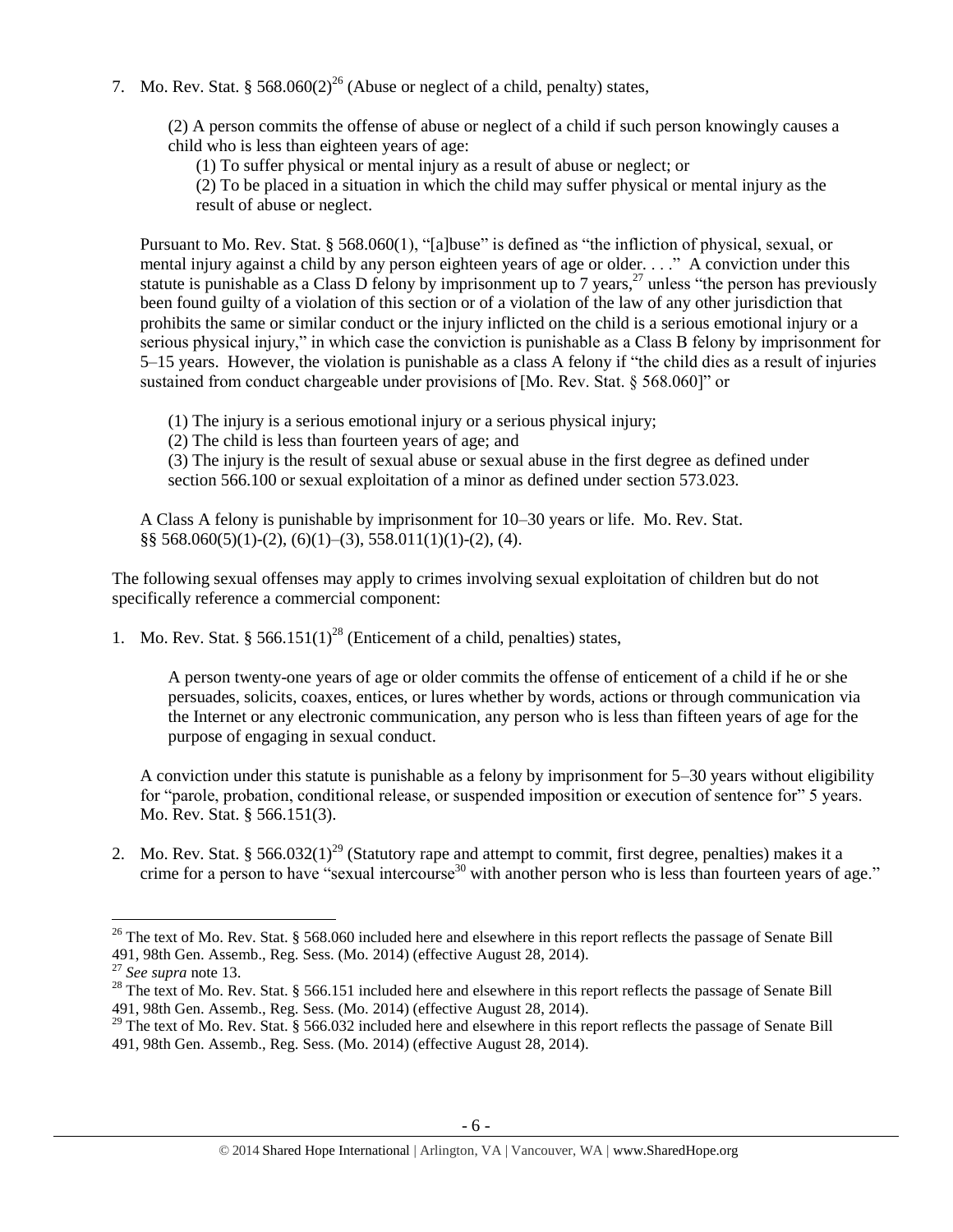Mo. Rev. Stat. § 566.032(2) provides that a violation or attempted violation is punishable as a felony by imprisonment for 5 years to life, unless,

1. The offense is an aggravated sexual offense, or the victim is less than twelve years of age in which case the authorized term of imprisonment is life imprisonment or a term of years not less than ten years; or

2. The person is a persistent or predatory sexual offender as defined in section 566.125. . . .

- 3. Mo. Rev. Stat. § 566.034(1)<sup>31</sup> (Statutory rape, second degree, penalty) states that statutory rape occurs when a person "twenty-one years of age or older ... has sexual intercourse<sup>32</sup> with another person who is less than seventeen years of age." A conviction under this statute is punishable as a Class D felony by imprisonment for up to 7 years.<sup>33</sup> Mo. Rev. Stat. §§ 566.034(2), 558.011(1)(3).
- 4. Mo. Rev. Stat. § 566.083<sup>34</sup> (Sexual misconduct involving a child, penalty—applicability of section affirmative defense not allowed, when) provides,
	- 1. A person commits the offense of sexual misconduct involving a child if such person:

<span id="page-6-0"></span>. . . . (2) Knowingly exposes his or her genitals to a child less than fifteen years of age for the purpose of arousing or gratifying the sexual desire of any person, including the child;

(3) Knowingly coerces or induces a child less than fifteen years of age to expose the child's genitals for the purpose of arousing or gratifying the sexual desire of any person, including the child.<sup>35</sup>

(4) Knowingly coerces or induces a child who is known by such person to be less than fifteen years of age to expose the breasts of a female child through the Internet or other electronic means for the purpose of arousing or gratifying the sexual desire of any person, including the child.

A conviction under this section is punishable as a Class E felony by imprisonment up to 4 years, "unless the person has previously been found guilty of an offense under this chapter or the person has previously been found guilty of an offense in another jurisdiction which would constitute an offense under this chapter, in which case it is a class D felony," which is punishable by imprisonment up to 7 years.<sup>36</sup> Mo. Rev. Stat. §§ 566.083(4), 558.011(1)(4), (1)(5).

5. Mo. Rev. Stat. § 566.153(1)<sup>37</sup> (Age misrepresentation, crime of—penalty) states,

<span id="page-6-1"></span>l

 $37$  The text of Mo. Rev. Stat. § 566.153 included here and elsewhere in this report reflects the passage of Senate Bill 491, 98th Gen. Assemb., Reg. Sess. (Mo. 2014) (effective August 28, 2014).

 $30$  Mo. Rev. Stat. § 566.010(4) defines "sexual intercourse" as "any penetration, however slight, of the female sex organ by the male sex organ, whether or not an emission results."

<sup>&</sup>lt;sup>31</sup> The text of Mo. Rev. Stat. § 566.034 included here and elsewhere in this report reflects the passage of Senate Bill 491, 98th Gen. Assemb., Reg. Sess. (Mo. 2014) (effective August 28, 2014).

<sup>&</sup>lt;sup>32</sup> See supra note [30](#page-5-0) for the definition of "sexual intercourse."

<sup>33</sup> *See supra* note [13.](#page-2-1)

<sup>&</sup>lt;sup>34</sup> Mo. Rev. Stat. § 566.083.1(1) was declared unconstitutional by the Missouri Supreme Court in State v. Beine, 162 S.W.3d 483 (Mo. 2005). The other subsections of 566.083 listed here remain in force. The text of Mo. Rev. Stat. § 566.083 included here and elsewhere in this report reflects the passage of Senate Bill 491, 98th Gen. Assemb., Reg. Sess. (Mo. 2014) (effective August 28, 2014).

<sup>&</sup>lt;sup>35</sup> Pursuant to Mo. Rev. Stat. § 566.083(2), (3), "2. The provisions of this section shall apply regardless of whether the person violates the section in person or via the Internet or other electronic means. 3. It is not an affirmative defense to prosecution for a violation of this section that the other person was a peace officer masquerading as a minor."

<sup>36</sup> *See supra* note [13.](#page-2-1)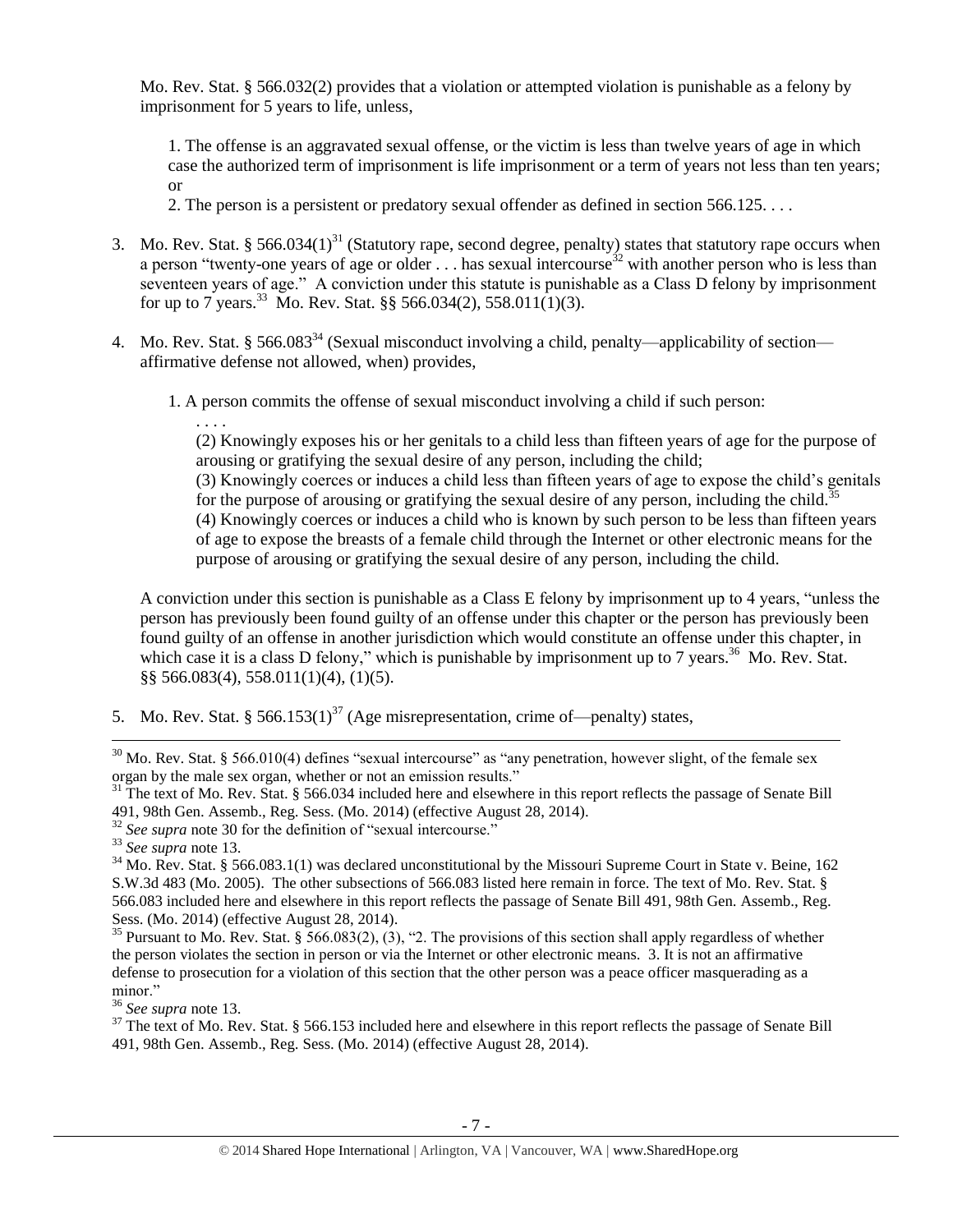<span id="page-7-0"></span>A person commits the offense of age misrepresentation with intent to solicit a minor when he or she knowingly misrepresents his or her age with the intent to use the Internet or any electronic communication to engage in criminal sexual conduct<sup>38</sup> involving a minor.

A conviction under this statute is punishable as a Class E felony by imprisonment up to 4 years.<sup>39</sup> Mo. Rev. Stat. §§ 566.153(2), 558.011(1)(5).

## *1.3 Prostitution statutes refer to the sex trafficking statute to identify the commercially sexually exploited minor as a trafficking victim.*

Mo. Rev. Stat. § 567.020<sup>40</sup> (Prostitution) does not refer to Mo. Rev. Stat. § 566.211<sup>41</sup> (Sexual trafficking of a child) or § 566.210<sup>42</sup> (Sexual trafficking of a child under age twelve) when the offense involves a minor under 18 engaged in prostitution. Mo. Rev. Stat. § 566.223(2) (Federal Trafficking Victims Protection Act of 2000 to apply, when) provides an affirmative defense, but does not specifically refer to the sex trafficking laws. It states,

<span id="page-7-1"></span>It is an affirmative defense for the offense of prostitution under section 567.020 [Prostitution] that the defendant engaged in the conduct charged to constitute an offense because he or she was coerced to do so by the use of, or threatened use of, unlawful physical force upon himself or herself or a third person, which force or threatened force a person of reasonable firmness in his or her situation would have been unable to resist.

- 1.3.1 Recommendation: Amend Mo. Rev. Stat. § 567.020 (Prostitution) to refer to Mo. Rev. Stat. § 566.211 (Sexual trafficking of a child) or § 566.210 (Sexual trafficking of a child under age twelve) to identify commercially sexually exploited minors as a trafficking victim.
- *1.4 The state racketeering or gang crimes statute includes sex trafficking and commercial sexual exploitation of children (CSEC) offenses as predicate acts allowing the statute to be used to prosecute trafficking crimes.*

Missouri has not enacted a racketeering statute but state criminal gang statutes could be used to prosecute criminal enterprises, however its applicability to sex trafficking enterprises is limited because street gang activity is not defined to include sex trafficking or CSEC offenses. Pursuant to Mo. Rev. Stat. 578.421(1)<sup>43</sup> (Definitions), a "criminal street gang" is defined as,

any ongoing organization, association, or group of three or more persons, whether formal or informal, having as one of its primary activities the commission of one or more of the criminal acts enumerated in subdivision (2) of this section ["Pattern of criminal street gang activity"], which has a common name or

<sup>&</sup>lt;sup>38</sup> Mo. Rev. Stat. § 566.010(2) defines "sexual conduct" as "sexual intercourse, deviate sexual intercourse or sexual contact." *See supra* note [30,](#page-5-0) for the definitions of sexual intercourse.

<sup>39</sup> *See supra* note [13.](#page-2-1)

 $40$  The text of Mo. Rev. Stat. § 567.020 included here and elsewhere in this report reflects the passage of Senate Bill 491, 98th Gen. Assemb., Reg. Sess. (Mo. 2014) (effective August 28, 2014).

<sup>41</sup> *See supra* note [2.](#page-0-0)

<sup>42</sup> *See supra* note [7.](#page-1-1)

<sup>&</sup>lt;sup>43</sup> The text of Mo. Rev. Stat. § 578.421 included here and elsewhere in this report reflects the passage of Senate Bill 491, 98th Gen. Assemb., Reg. Sess. (Mo. 2014) (effective August 28, 2014).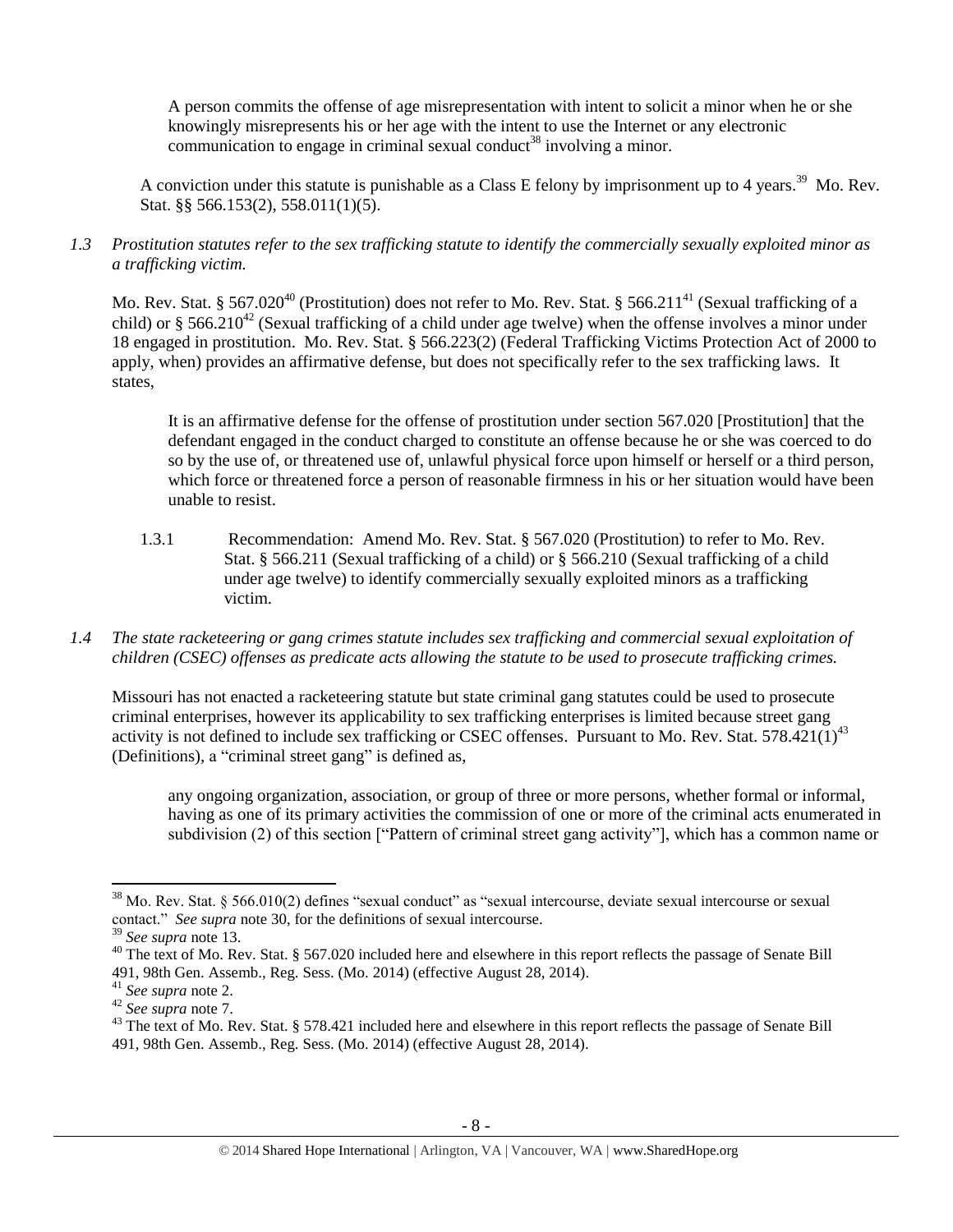common identifying sign or symbol, whose members individually or collectively engage in or have engaged in a pattern of criminal gang activity.

. . . .

l

Under Mo. Rev. Stat. 578.421(2), the only crimes that can be part of a pattern of criminal street gang activity are,

(a) Assault with a deadly weapon or by means of force likely to cause serious physical injury, as provided in sections 565.050 and 565.052;

(b) Robbery, arson and those offenses under chapter 569 which are related to robbery and arson; (c) Murder or manslaughter, as provided in sections 565.020 to 565.024;

(d) Any violation of the provisions of chapter 579 which involves the distribution, delivery or manufacture of a substance prohibited by chapter 579;

(e) Unlawful use of a weapon which is a felony pursuant to section 571.030; or

(f) Tampering with witnesses and victims, as provided in section 575.270.

However, it is possible that some CSEC and trafficking crimes may be punished indirectly if they are undertaken for the benefit of a gang that engages in the crimes enumerated under Mo. Rev. Stat. 578.421(2). Pursuant to Mo. Rev. Stat. §§ 578.423,

[a]ny person who actively participates in any criminal street gang with knowledge that its members engage in or have engaged in a pattern of criminal street gang activity, and who willfully promotes, furthers, or assists in any felonious criminal conduct by gang members shall be punished by imprisonment in the county jail for a period not to exceed one year, or by imprisonment in a state correctional facility for one, two, or three years. For any person between the ages of fourteen and seventeen who is alleged to have violated the provisions of sections 578.421 to 578.437 the prosecuting attorney or circuit attorney may move for dismissal of a petition and transfer to a court of general jurisdiction.

In addition, enhanced penalties may be applied to convictions for crimes committed "for the benefit of, at the direction of, or in association with, any criminal street gang  $\ldots$ ." Mo. Rev. Stat. 578.425<sup>44</sup>. For misdemeanors, the offender "shall be punished by imprisonment in the county jail not to exceed one year, or by imprisonment in a state correctional facility for one, two, or three years." Mo. Rev. Stat. 578.425(1). For felony convictions, the judge has discretion to add an additional "one, two, or three years" to the sentence of "two, three, or four years" if the violation was committed near a school. Mo. Rev. Stat. 578.425(2).

1.4.1 Recommendation: Amend the definition of "pattern of criminal street gang activity" to include Mo. Rev. Stat. § 566.211 (Sexual trafficking of a child—penalty), § 566.210 (Sexual trafficking of a child under age twelve—affirmative defense not allowed, when—penalty),  $\S$  567.050(1)(2) (Promoting prostitution in the first degree), § 567.030(1) (Patronizing prostitution—penalty), § 566.103(1) (Crime of promoting online sexual solicitation, violation, penalty), § 573.200(1) (Child used in sexual performance, penalties), § 573.023(1) (Sexual exploitation of a minor, penalties), § 568.090(1) (Promoting sexual performance by a child, penalties) and § 568.060(2) (Abuse or neglect of a child, penalty) when the offense involves sexual exploitation of a minor.

<sup>&</sup>lt;sup>44</sup> The text of Mo. Rev. Stat. § 578.425 included here and elsewhere in this report reflects the passage of Senate Bill 491, 98th Gen. Assemb., Reg. Sess. (Mo. 2014) (effective August 28, 2014).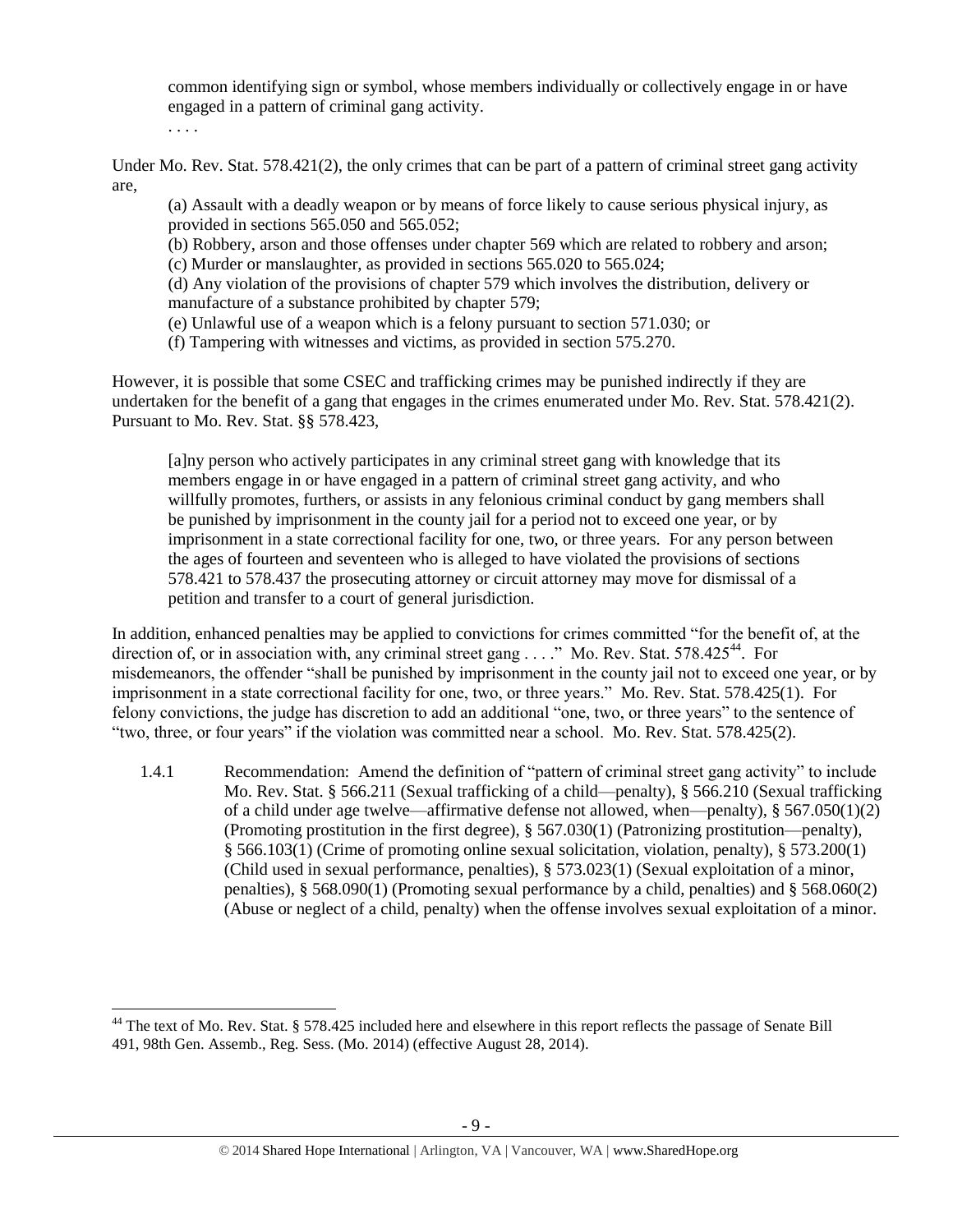#### **FRAMEWORK ISSUE 2: CRIMINAL PROVISIONS FOR DEMAND**

## *Legal Components:*

- *2.1 The state sex trafficking law can be applied to the buyers of commercial sex acts with a victim of domestic minor sex trafficking.*
- *2.2 Buyers of commercial sex acts with a minor can be prosecuted under commercial sexual exploitation of children (CSEC) laws.*
- *2.3 Solicitation laws differentiate buying sex acts with an adult and buying sex acts with a minor under 18.*
- *2.4 Penalties for buyers of commercial sex acts with minors are as high as federal penalties.*
- *2.5 Using the Internet to lure, entice, or purchase, or attempt to lure, entice, or purchase commercial sex acts with a minor is a separate crime or results in an enhanced penalty for buyers.*
- *2.6 No age mistake defense is permitted for a buyer of commercial sex acts with any minor under 18.*
- *2.7 Base penalties for buying sex acts with a minor under 18 are sufficiently high and not reduced for older minors.*
- *2.8 Financial penalties for buyers of commercial sex acts with minors are sufficiently high to make it difficult for buyers to hide the crime.*
- *2.9 Buying and possessing child pornography carries penalties as high as similar federal offenses.*
- *2.10 Convicted buyers of commercial sex acts with minors and child pornography are required to register as sex offenders.*

\_\_\_\_\_\_\_\_\_\_\_\_\_\_\_\_\_\_\_\_\_\_\_\_\_\_\_\_\_\_\_\_\_\_\_\_\_\_\_\_\_\_\_\_\_\_\_\_\_\_\_\_\_\_\_\_\_\_\_\_\_\_\_\_\_\_\_\_\_\_\_\_\_\_\_\_\_\_\_\_\_\_\_\_\_\_\_\_\_\_\_\_\_\_

# *Legal Analysis:*

*2.1 The state sex trafficking law can be applied to the buyers of commercial sex acts with a victim of domestic minor sex trafficking.<sup>45</sup>*

Mo. Rev. Stat. § 566.211(1)(2)<sup>46</sup> (Sexual trafficking of a child) and § 566.210(1)(2)<sup>47</sup> (Sexual trafficking of a child under age twelve) provide that a person commits the crime of sex trafficking a minor when he knowingly "[c]auses a person under the age of eighteen [or 12 for purposes of Mo. Rev. Stat. § 566.210] to engage in a commercial sex act, a sexual performance, or the production of explicit sexual material as defined in section 573.010." Also, Mo. Rev. Stat. § 566.211(1) and § 566.210(1) apply to buyers of sex with minors following federal precedent through use of the term "obtains." Federal prosecutors, under the Trafficking Victims Protection Act (TVPA),<sup>48</sup> have successfully applied the crime of human trafficking to attempted buyers of commercial sex with minors by charging that the buyers attempted to "obtain"<sup>49</sup> a person under 18 to engage in commercial sex.<sup>50</sup> Therefore, the term "obtain" in Missouri's trafficking statute may be similarly applied, and could, therefore, implicate buyers under Mo. Rev. Stat. § 566.211(1) and § 566.210(1).<sup>51</sup>

<sup>51</sup> See United States v. Jungers, 702 F.3d 1066 (8th Cir. 2013). In this case, the Eighth Circuit specifically addressed whether the federal sex trafficking law, 18 U.S.C. § 1591 (Sex trafficking of children or by force, fraud, or coercion) applies to buyers when it reversed a District of South Dakota ruling that Congress did not intend the string of verbs

<span id="page-9-0"></span> $\overline{\phantom{a}}$ <sup>45</sup> *See supra* Section 1.1 for a full description of the provisions of Mo. Rev. Stat. § 566.211 and § 566.210.

<sup>46</sup> *See supra* note [2.](#page-0-0)

<sup>47</sup> *See supra* note [7.](#page-1-1)

<sup>48</sup> Trafficking Victims Protection Act (TVPA) of 2000, Pub. L. No. 106-386, 114 Stat. 1464, 1466 (codified in scattered sections of 18 and 22 U.S.C.).

 $49$  18 U.S.C. 1591(a).

<sup>50</sup> *See, e.g*., Indictment at 1, United States v. Oflyng, No. 09-00084-01-CR-W-SOW (W.D. Mo. Mar. 10, 2009); *see also* News Release, U.S. Department of Justice, Office of the United States Attorney for the Western District of Missouri, Human Trafficking Rescue Project, Operation Guardian Angel, Final Defendant Pleads Guilty to Sex Trafficking of a Child, (Dec. 18, 2009), http://www.justice.gov/usao/mow/news2009/mikoloyck.ple.htm.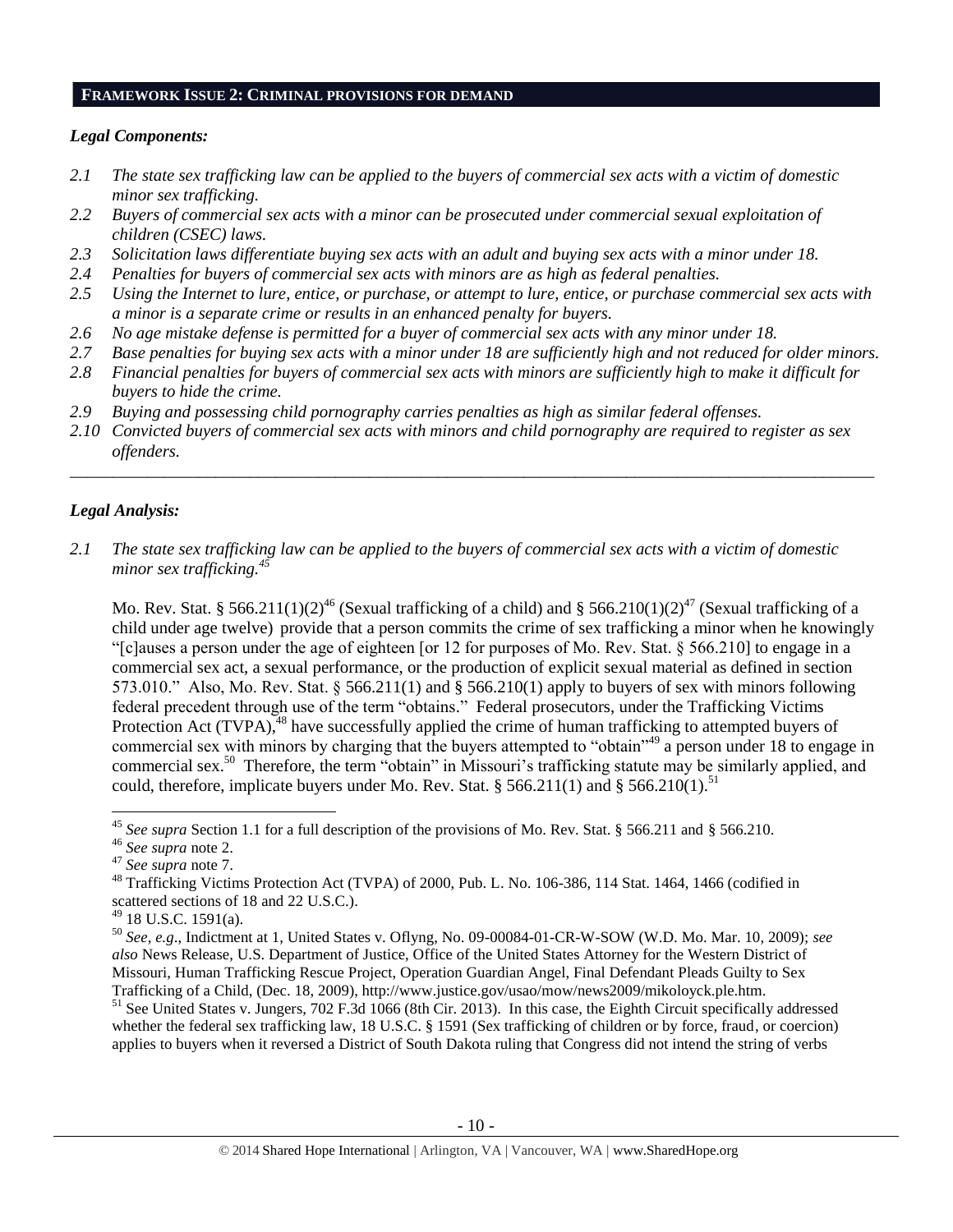*2.2 Buyers of commercial sex acts with a minor can be prosecuted under commercial sexual exploitation of children (CSEC) laws. 52* 

Buyers of sex with minors may be prosecuted under Mo. Rev. Stat. §  $567.030^{53}$  (Patronizing prostitution), a CSEC law by virtue of its enhanced penalties for buying sex with a minor under 18.

A conviction under this statute when the minor is 15–17 is punishable as a Class A misdemeanor by imprisonment up to 1 year. Mo. Rev. Stat. §§ 567.030(3),  $\overline{558.011(1)(6)}$ .<sup>54</sup> A conviction when the minor is under 15 is punishable as a Class E felony by imprisonment up to 4 years.<sup>55</sup> Mo. Rev. Stat. §§ 567.030(5), 558.011(1)(5).

Missouri's other CSEC laws do not expressly include the crime of buying sex with a minor, but they may be used to prosecute a buyer of sex acts with a minor. Mo. Rev. Stat. § 566.151(1)<sup>56</sup> (Enticement of a child) states,

A person twenty-one years of age or older commits the offense of enticement of a child if he or she persuades, solicits, coaxes, entices, or lures whether by words, actions or through communication via the Internet or any electronic communication, any person who is less than fifteen years of age for the purpose of engaging in sexual conduct.

A conviction under this statute is punishable as a felony by imprisonment for 5–30 years. Mo. Rev. Stat. § 566.151(3).

The following sex offenses could also apply to some buyers of sex acts with a minor: Mo. Rev. Stat. § 566.032<sup>57</sup> (Statutory rape and attempt to commit, first degree), § 566.034<sup>58</sup> (Statutory rape, second degree), § 566.083<sup>59</sup> (Sexual misconduct involving a child), and  $\S 566.153^{60}$  (Age misrepresentation).

*2.3 Solicitation laws differentiate buying sex acts with an adult and buying sex acts with a minor under 18.*

Mo. Rev. Stat. § 567.030<sup>61</sup> (Patronizing prostitution), as the term, "patronizing prostitution," is defined in Mo. Rev. Stat. § 567.010(3)<sup>62</sup> (Definitions), <sup>63</sup> prohibits the solicitation of prostitution. Mo. Rev. Stat. § 567.030

constituting criminal conduct under 18 U.S.C. § 1591(a)(1) ("recruits, entices, harbors, transports, provides, obtains, or maintains") to reach the conduct of buyers. United States v. Jungers, 834 F. Supp. 2d 930, 931 (D.S.D. 2011). Holding that the conduct of buyers who obtain a child for commercial sex can violate 18 U.S.C. § 1591(a)(1), the Eighth Circuit illustrated through hypothetical buyer scenarios that, under certain circumstances, most of the terms in the string of verbs constituting criminal conduct under 18 U.S.C. § 1591(a)(1) could apply to buyers. While other terms may apply to buyers' conduct under state law as well, the analysis here focuses on the term "obtains" which is most likely to apply in the majority of buyer cases. United States v. Jungers establishes persuasive authority for state courts interpreting the same language used under state law to the extent such interpretation does not conflict with the state constitution.

<sup>52</sup> *See supra* Section 1.2 for a full description of the relevant provisions in this section.

- <sup>60</sup> *See supra* note [37.](#page-6-1)
- <sup>61</sup> *See supra* note [11.](#page-2-2)

<sup>53</sup> *See supra* note [11.](#page-2-2) 

<sup>54</sup> *See supra* note [9.](#page-2-0)

<sup>55</sup> *See supra* note [13.](#page-2-1)

<sup>56</sup> *See supra* note [28.](#page-5-1) 

<sup>57</sup> *See supra* note [29.](#page-5-2) 

<sup>58</sup> *See supra* note [30.](#page-5-0) 

<sup>59</sup> *See supra* note [34.](#page-6-0)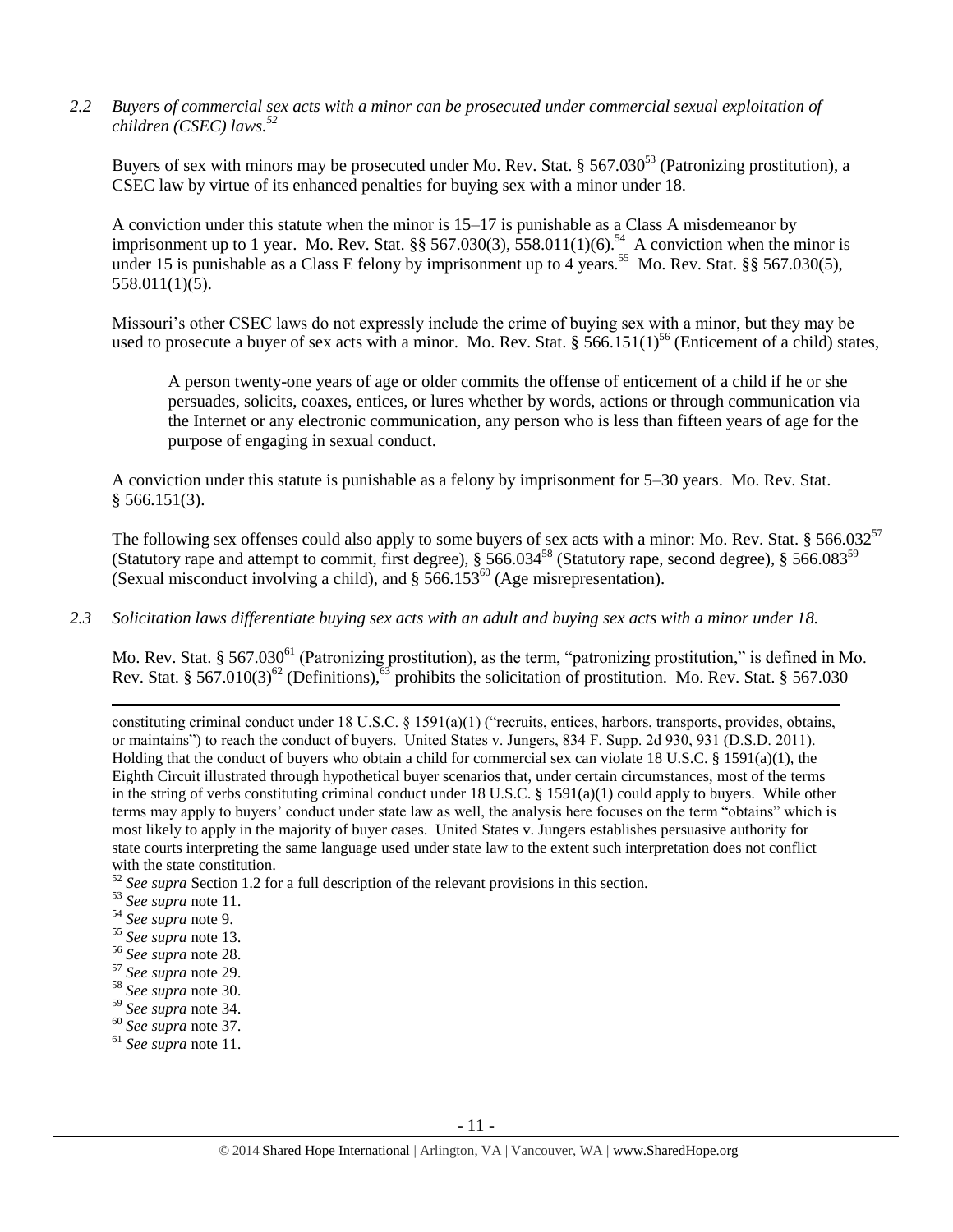distinguishes between buying sex with an adult and buying sex with a minor by providing a penalty enhancement for patronizing prostitution with a minor, and a further enhancement when the minor is under 15. Mo. Rev. Stat. § 567.030(3), (4). If the individual who is being patronized is 18 or older, a conviction under Mo. Rev. Stat. § 567.030 is punishable as a Class B misdemeanor. When the individual who is being patronized is 15–17, a conviction under Mo. Rev. Stat. § 567.030(3) is punishable as a class A misdemeanor. If the individual who is being patronized is 14 or younger, a conviction under Mo. Rev. Stat. § 567.030(4) is punishable as a Class E felony.

# *2.4 Penalties for buyers of commercial sex acts with minors are as high as federal penalties.<sup>64</sup>*

A conviction under Mo. Rev. Stat. § 566.211(1)(2)<sup>65</sup> (Sexual trafficking of a child) is punishable as a felony by imprisonment for 10 years to life and a fine up to \$250,000. If the trafficking was "effected by force, abduction, or coercion," the conviction is punishable by "life imprisonment without eligibility for probation or parole until the defendant has served" 25 years. Mo. Rev. Stat. § 566.211(3). Also, a conviction under Mo. Rev. Stat. § 566.210<sup>66</sup> (Sexual trafficking of a child under age twelve) is punishable as a felony by "life imprisonment without eligibility for probation or parole until the defendant has served" 25 years. Mo. Rev. Stat. § 566.210(3).

A conviction under Mo. Rev. Stat. § 566.151(1)<sup>67</sup> (Enticement of a child) is punishable as a felony by imprisonment for 5–30 years with no eligibility "for parole, probation, conditional release, or suspended imposition or execution of sentence" for 5 years. Mo. Rev. Stat. § 566.151(3).

A conviction under Mo. Rev. Stat. § 567.030(1)<sup>68</sup> (Patronizing prostitution), when the minor is 15–17, is punishable as a Class A misdemeanor by imprisonment up to 1 year. Mo. Rev. Stat. §§ 567.030(3), 558.011(1)(6).<sup>69</sup> When the minor patronized is under 15, a conviction is punishable as a Class E felony by imprisonment up to 4 years.<sup>70</sup> Mo. Rev. Stat. §§ 567.030(4), 558.011(1)(5).

Convictions under the various sexual offenses for which a buyer of commercial sex acts with a minor could be prosecuted range from being punishable by imprisonment for 4–7 years. A conviction under Mo. Rev. Stat. §  $566.083<sup>71</sup>$  (Sexual misconduct involving a child) is generally punishable as a Class D felony by imprisonment up to 7 years.<sup>72</sup> Mo. Rev. Stat. §§ 566.083(4), 558.011(1)(4). Convictions under Mo. Rev. Stat. § 566.034<sup>73</sup> (Statutory rape, second degree) are punishable as Class D felonies by imprisonment for up to 7 years.<sup>74</sup> Mo. Rev. Stat. §§ 566.034(2), 558.011(1)(3).

In comparison, if the victim is under the age of 14, a conviction under the TVPA for child sex trafficking is punishable by 15 years to life imprisonment and a fine not to exceed \$250,000. 18 U.S.C. §§ 1591(b)(1),  $3559(a)(1)$ ,  $3571(b)(3)$ . If the victim is between the ages of  $14-17$ , a conviction is punishable by 10 years to life

 $\overline{\phantom{a}}$ 

<sup>65</sup> *See supra* note [2.](#page-0-0)

<sup>62</sup> *See supra* note [12.](#page-2-3)

<sup>&</sup>lt;sup>63</sup> See supra Section 1.2 for the definition of "patronizing prostitution."

<sup>&</sup>lt;sup>64</sup> See supra Sections 1.1 and 1.2 for full descriptions of the relevant provisions in this section.

<sup>66</sup> *See supra* note [7.](#page-1-1)

<sup>67</sup> *See supra* note [28.](#page-5-1) 

<sup>68</sup> *See supra* note [11.](#page-2-2) 

<sup>69</sup> *See supra* note [9.](#page-2-0)

<sup>70</sup> *See supra* note [13.](#page-2-1)

<sup>71</sup> *See supra* note [34.](#page-6-0)  <sup>72</sup> *See supra* note [13.](#page-2-1)

<sup>73</sup> *See supra* note [30.](#page-5-0) 

<sup>74</sup> *See supra* note [13.](#page-2-1)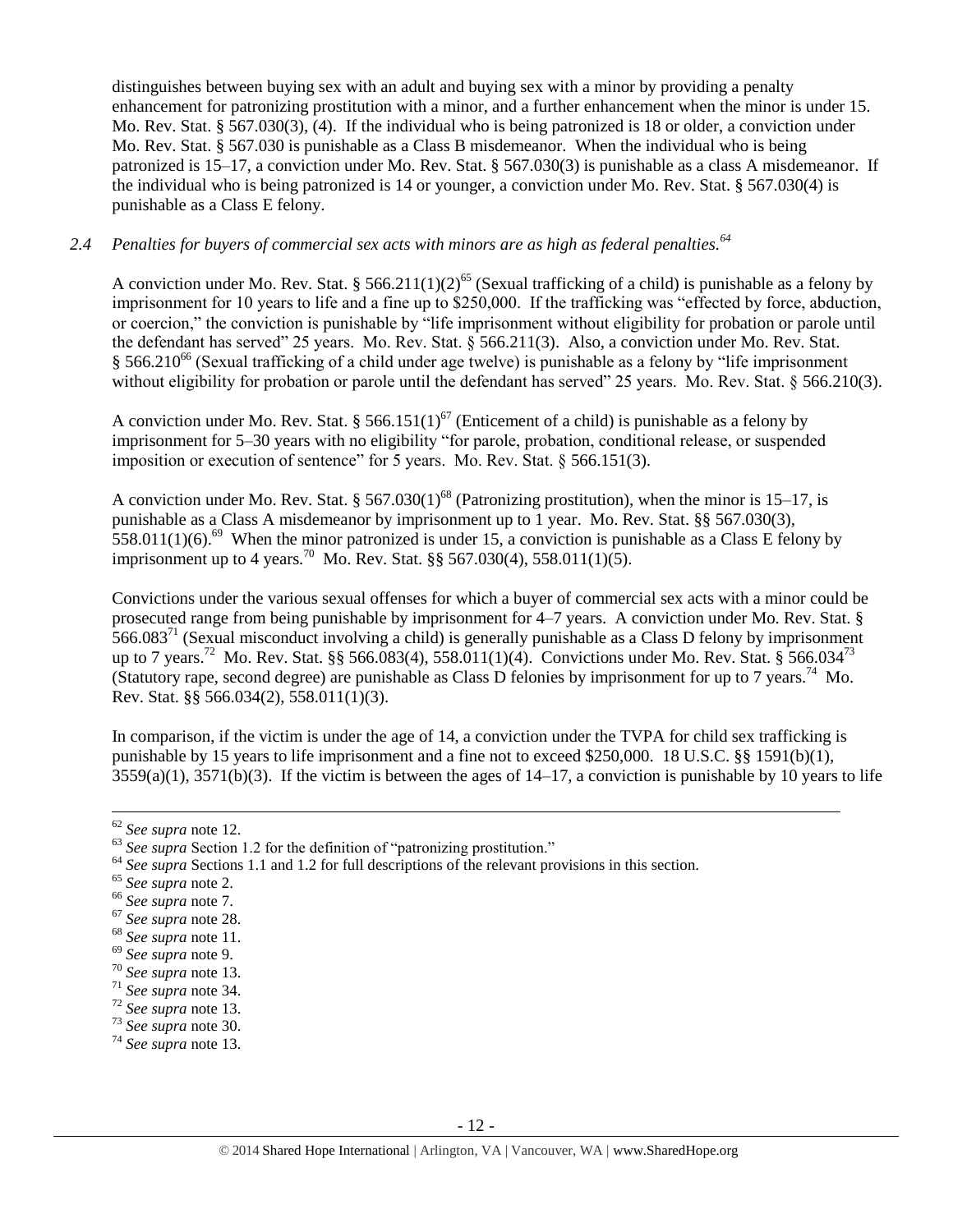<span id="page-12-0"></span>imprisonment and a fine not to exceed \$250,000. 18 U.S.C. §§ 1591(b)(2), 3559(a)(1), 3571(b)(3). A conviction is punishable by mandatory life imprisonment, however, if the buyer has a prior conviction for a federal sex offense<sup>75</sup> against a minor. 18 U.S.C. § 3559(e)(1). To the extent buyers can be prosecuted under other federal CSEC laws,  $\frac{76}{9}$  a conviction is punishable by penalties ranging from a fine not to exceed \$250,000 to life imprisonment and a fine not to exceed  $$250,000.<sup>7</sup>$ 

*2.5 Using the Internet to lure, entice, or purchase, or attempt to lure, entice, or purchase commercial sex acts with a minor is a separate crime or results in an enhanced penalty for buyers.*

Mo. Rev. Stat. § 566.151(1)<sup>78</sup> (Enticement of a child) is potentially applicable to buyers who use the Internet for the purpose of purchasing sex acts with minors. Mo. Rev. Stat. § 566.151(1) states,

A person twenty-one years of age or older commits the offense of enticement of a child if he or she persuades, solicits, coaxes, entices, or lures whether by words, actions or through communication via the Internet or any electronic communication, any person who is less than fifteen years of age for the purpose of engaging in sexual conduct.<sup>79</sup>

A conviction under this statute is punishable as a felony by imprisonment for 5–30 years without eligibility "for parole, probation, conditional release, or suspended imposition or execution of sentence" for 5 years. Mo. Rev. Stat. § 566.151(3).

Mo. Rev. Stat. § 566.153<sup>80</sup> (Age misrepresentation) could also have limited application to buyers who directly contact a minor online. Mo. Rev. Stat. § 566.153(1) states,

A person commits the offense of age misrepresentation with intent to solicit a minor when he or she knowingly misrepresents his or her age with the intent or any electronic communication to use the Internet to engage in criminal sexual conduct $81$  involving a minor.

l <sup>75</sup> Pursuant to 18 U.S.C. § 3559 $(e)(2)$ , "federal sex offense" is defined as

an offense under section 1591 [18 USCS § 1591] (relating to sex trafficking of children), 2241 [18 USCS § 2241] (relating to aggravated sexual abuse),  $2242$  [18 USCS § 2242] (relating to sexual abuse),  $2244(a)(1)$ [18 USCS § 2244(a)(1)] (relating to abusive sexual contact), 2245 [18 USCS § 2245] (relating to sexual abuse resulting in death), 2251 [18 USCS § 2251] (relating to sexual exploitation of children), 2251A [18 USCS § 2251A] (relating to selling or buying of children), 2422(b) [18 USCS § 2422(b)] (relating to coercion and enticement of a minor into prostitution), or  $2423(a)$  [18 USCS §  $2423(a)$ ] (relating to transportation of minors).

<sup>76</sup> 18 U.S.C. §§ 2251A(b) (Selling or buying of children); 2251(a) (Sexual exploitation of children); 2423(a) (Transportation of a minor with intent for minor to engage in criminal sexual activity); (Coercion and enticement);  $2252(a)(2)$ ,  $(a)(4)$  (Certain activities relating to material involving the sexual exploitation of minors).

 $^{77}$  18 U.S.C. §§ 2251A(b) (conviction punishable by imprisonment for 30 years to life and a fine); 2251(e) (conviction punishable by imprisonment for 15–30 years and a fine); 2423(a) (conviction punishable by imprisonment for 10 years to life and a fine); 2422(a) (conviction punishable by a fine, imprisonment up to 20 years, or both);  $2252(a)(2)$ , (4) (stating that a conviction under subsection(a)(2) is punishable by imprisonment for  $5-20$ years and a fine, while a conviction under subsection(a)(4) is punishable by imprisonment up to 10 years, a fine, or both.); *see also* 18 U.S.C §§ 3559(a)(1) (classifying all of the above listed offenses as felonies); 3571(b)(3) (providing a fine up to \$250,000 for any felony conviction).

See supra note 28.

<sup>&</sup>lt;sup>79</sup> See supra note [38](#page-7-0) for the definition of "sexual conduct."

<sup>80</sup> *See supra* note [37.](#page-6-1) 

<sup>&</sup>lt;sup>81</sup> See supra note [38](#page-7-0) for the definition of "sexual conduct."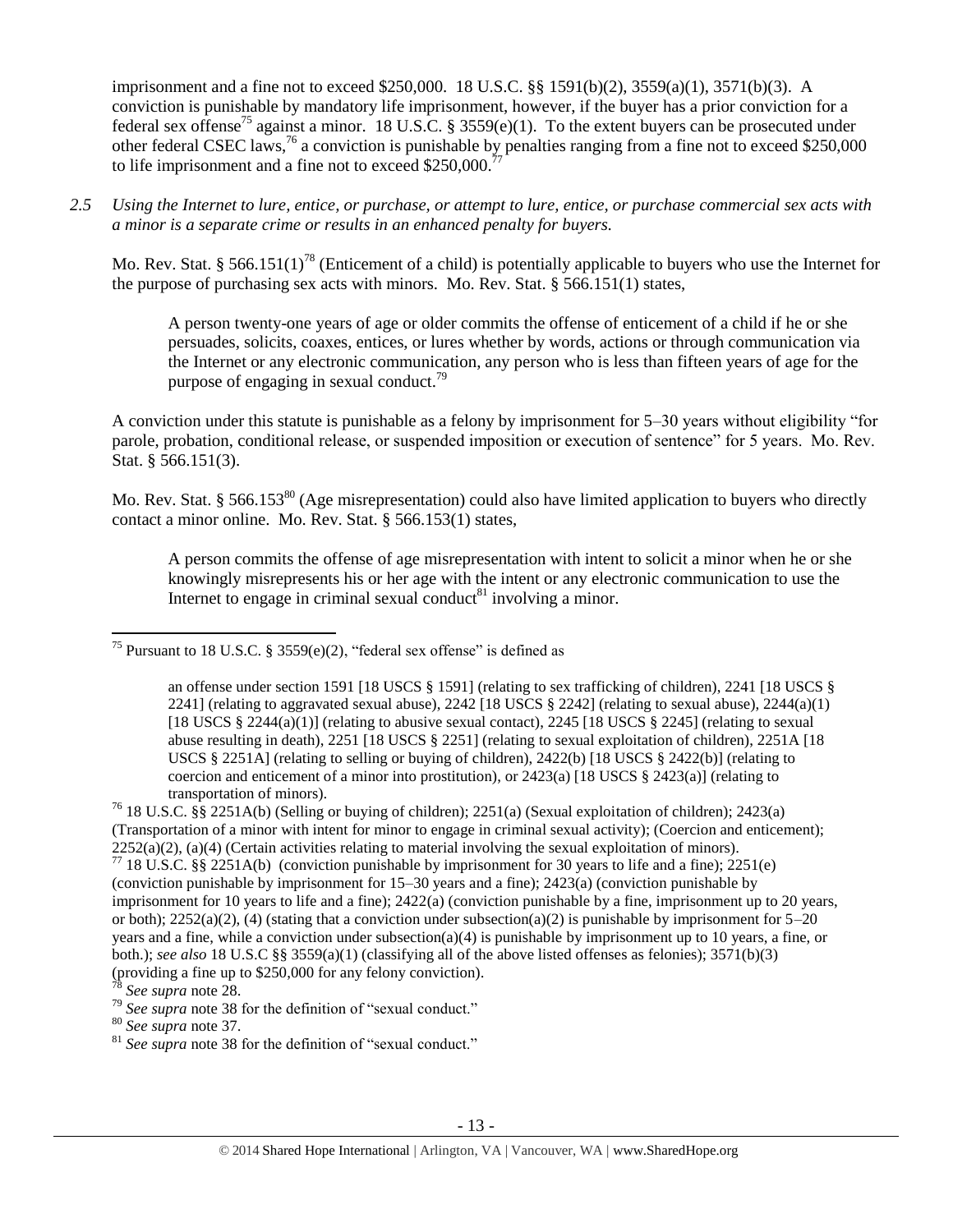A conviction under this statute is punishable as a Class E felony by imprisonment up to 4 years.<sup>82</sup> Mo. Rev. Stat. §§ 566.153(2), 558.011(1)(5).<sup>83</sup>

2.5.1 Recommendation: Amend Mo. Rev. Stat. § 566.151 (Enticement of a child) to raise the age of a minor victim to under 18 and to apply a heightened penalty when the Internet is used to purchase sex acts with minors.

## *2.6 No age mistake defense is permitted for a buyer of commercial sex acts with any minor under 18.*

Mo. Rev. Stat. § 566.211<sup>84</sup> (Sexual trafficking of a child) and § 566.210<sup>85</sup> (Sexual trafficking of a child under age twelve) provide that "[i]t shall not be a defense that the defendant believed that the person was" over the specified age. Mo. Rev. Stat. §§ 566.211(2), 566.210(2). Mo. Rev. Stat. § 567.030(2)<sup>86</sup> (Patronizing prostitution) also states that "[i]t shall not be a defense that the person believed that the individual he or she patronized for prostitution was eighteen years of age or older."

<span id="page-13-0"></span>In general, Mo. Rev. Stat. § 566.020(1)<sup>87</sup> (Mistake as to age—consent not a defense, when) states, "Whenever in this chapter [Sexual offenses] the criminality of conduct depends upon a child being less than fourteen years of age, it is no defense that the defendant believed the child to be older." However, Mo. Rev. Stat. § 566.020(2) states, "Whenever in this chapter the criminality of conduct depends upon a child being less than seventeen years of age, it is an affirmative defense that the defendant reasonably believed that the child was seventeen years of age or older."

## *2.7 Base penalties for buying sex acts with a minor under 18 are sufficiently high and not reduced for older minors. 88*

Mo. Rev. Stat. § 566.211<sup>89</sup> (Sexual trafficking of a child) provides a serious penalty for trafficking of all minors under 18 by imprisonment for 10 years to life and a fine up to \$250,000. Mo. Rev. Stat. § 566.211(3). Mo. Rev. Stat. § 566.210<sup>90</sup> (Sexual trafficking of a child under age twelve) provides an enhanced penalty for sex trafficking of a child under 12 years of age of "life imprisonment without eligibility for probation or parole" for 25 years. Mo. Rev. Stat. § 566.210(3).

However, many of Missouri's CSEC provisions that are potentially applicable to buyers of sex with minors limit or eliminate penalties for buying sex with older minors. Mo. Rev. Stat. § 566.151(1)<sup>91</sup> (Enticement of a child) applies only when the minor victim is under 15. Mo. Rev. Stat. § 567.030 $^{92}$  (Patronizing prostitution) applies to violations against all minors under 18 but staggers the penalties according to age, making patronizing

 $\overline{\phantom{a}}$ 

<sup>91</sup> *See supra* note [28.](#page-5-1) 

<sup>82</sup> *See supra* note [13.](#page-2-1)

<sup>83</sup> *See supra* note [9](#page-2-0)

<sup>84</sup> *See supra* note [2.](#page-0-0)

<sup>85</sup> *See supra* note [7.](#page-1-1)

<sup>86</sup> *See supra* note [11.](#page-2-2) 

 $87$  The text of Mo. Rev. Stat. § 566.020 included here and elsewhere in this report reflects the passage of Senate Bill 491, 98th Gen. Assemb., Reg. Sess. (Mo. 2014) (effective August 28, 2014).

<sup>88</sup> *See supra* Sections 1.1 and 1.2 for full descriptions of the relevant provisions in this section.

<sup>89</sup> *See supra* note [2.](#page-0-0)

<sup>90</sup> *See supra* note [7.](#page-1-1)

<sup>92</sup> *See supra* note [11.](#page-2-2)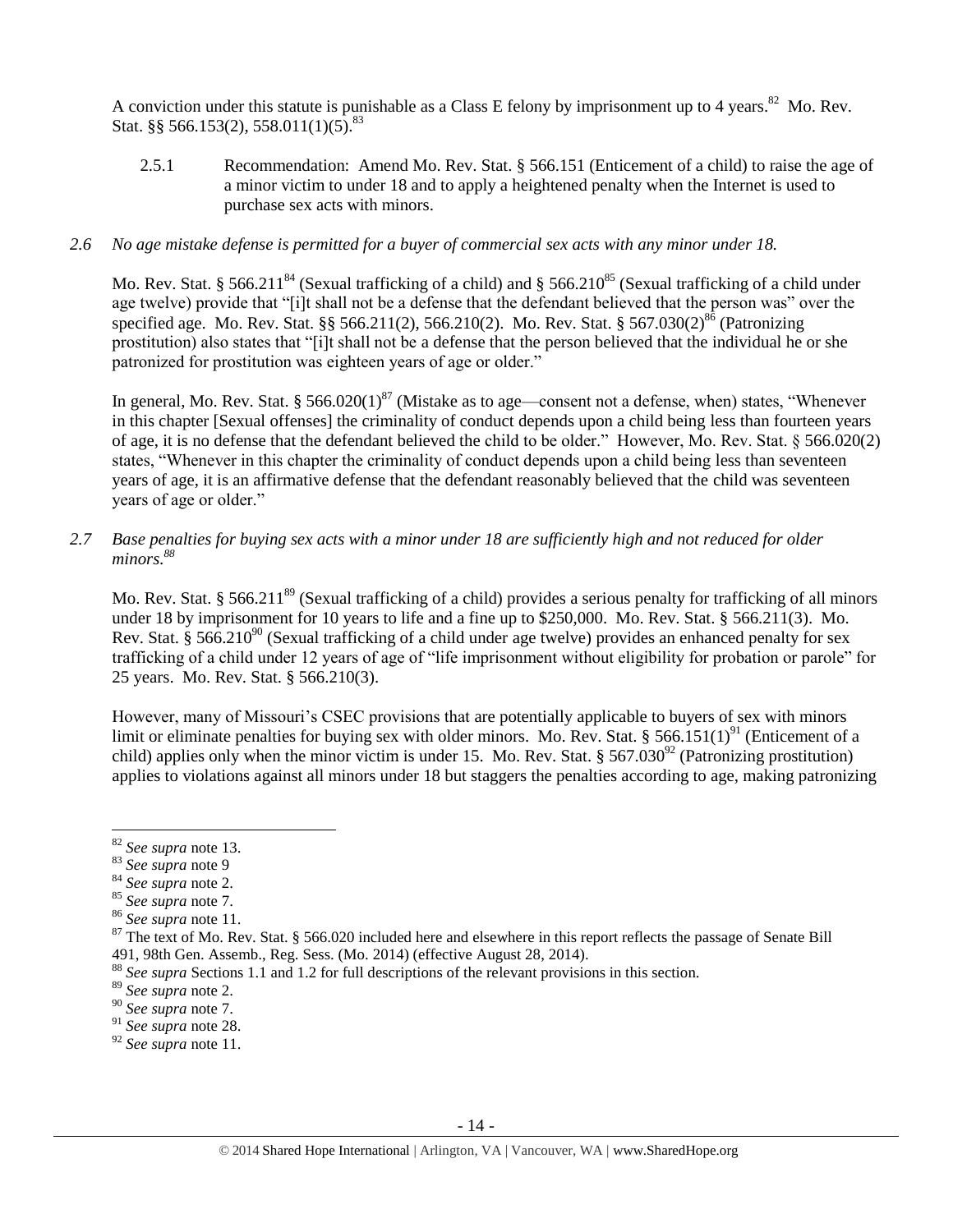prostitution a Class A misdemeanor when the minor is 15–17 and a Class E felony when the minor is under 15. Mo. Rev. Stat. § 567.030(3), (4).

- 2.7.1 Recommendation: To ensure the penalties imposed for buying sex acts with minors are sufficient to protect all minors, amend Mo. Rev. Stat. § 566.151(1) (Enticement of a child) and § 567.030 (Patronizing prostitution) to provide substantial base penalties that apply to all minors under 18.
- *2.8 Financial penalties for buyers of commercial sex acts with minors are sufficiently high to make it difficult for buyers to hide the crime.*

Buyers of sex with minors convicted in Missouri face financial penalties including fines, restitution, forfeiture, and civil actions by victims. A conviction under Mo. Rev. Stat.  $\S 566.211^{93}$  (Sexual trafficking of a child) carries a maximum fine of \$250,000. Mo. Rev. Stat. § 566.211(3).

Pursuant to Mo. Rev. Stat. § 558.002(1)(1)<sup>94</sup> (Fines for felonies), a buyer convicted of a Class C, D, or E felony may be required to pay a fine of \$10,000.

A buyer convicted of a Class A misdemeanor may be required to pay \$2,000. Mo. Rev. Stat. § 558.002(1)(2). Mo. Rev. Stat. § 558.004 $(1)^{95}$  (Imposition of fines) further states,

<span id="page-14-1"></span><span id="page-14-0"></span>In determining the amount and the method of payment of a fine, the court shall, insofar as practicable, proportion the fine to the burden that payment will impose in view of the financial resources of an individual. The court shall not sentence an offender to pay a fine in any amount which will prevent him or her from making restitution or reparation to the victim of the offense.

Additionally, Mo. Rev. Stat. § 558.004(3) states,

The court shall not sentence an individual to pay a fine in addition to any other sentence authorized by section 557.011 [Authorized dispositions], unless

(1) He or she has derived a pecuniary gain from the offense; or

(2) The court is of the opinion that a fine is uniquely adapted to deterrence of the type of offense involved or to the correction of the defendant.

Persons convicted under Mo. Rev. Stat. § 566.211 (Sexual trafficking of a child) and § 566.210 (Sexual trafficking of a child under age twelve) must pay restitution under Mo. Rev. Stat. § 566.218 (Restitution required for certain offenders), which provides that

a court sentencing a defendant convicted of violating the provisions of section . . . 566.212, or 566.213 shall order the defendant to pay restitution to the victim of the offense regardless of whether the defendant is sentenced to a term of imprisonment or probation. The minimum restitution ordered by the court shall be in the amount determined by the court necessary to compensate the victim for the value of the victim's labor and/or for the mental and physical rehabilitation of the victim and any child of the victim.

<sup>93</sup> *See supra* note [2.](#page-0-0)

<sup>&</sup>lt;sup>94</sup> The text of Mo. Rev. Stat. § 558.002 included here and elsewhere in this report reflects the passage of Senate Bill 491, 98th Gen. Assemb., Reg. Sess. (Mo. 2014) (effective August 28, 2014).

<sup>&</sup>lt;sup>95</sup> The text of Mo. Rev. Stat. § 558.004 included here and elsewhere in this report reflects the passage of Senate Bill 491, 98th Gen. Assemb., Reg. Sess. (Mo. 2014) (effective August 28, 2014).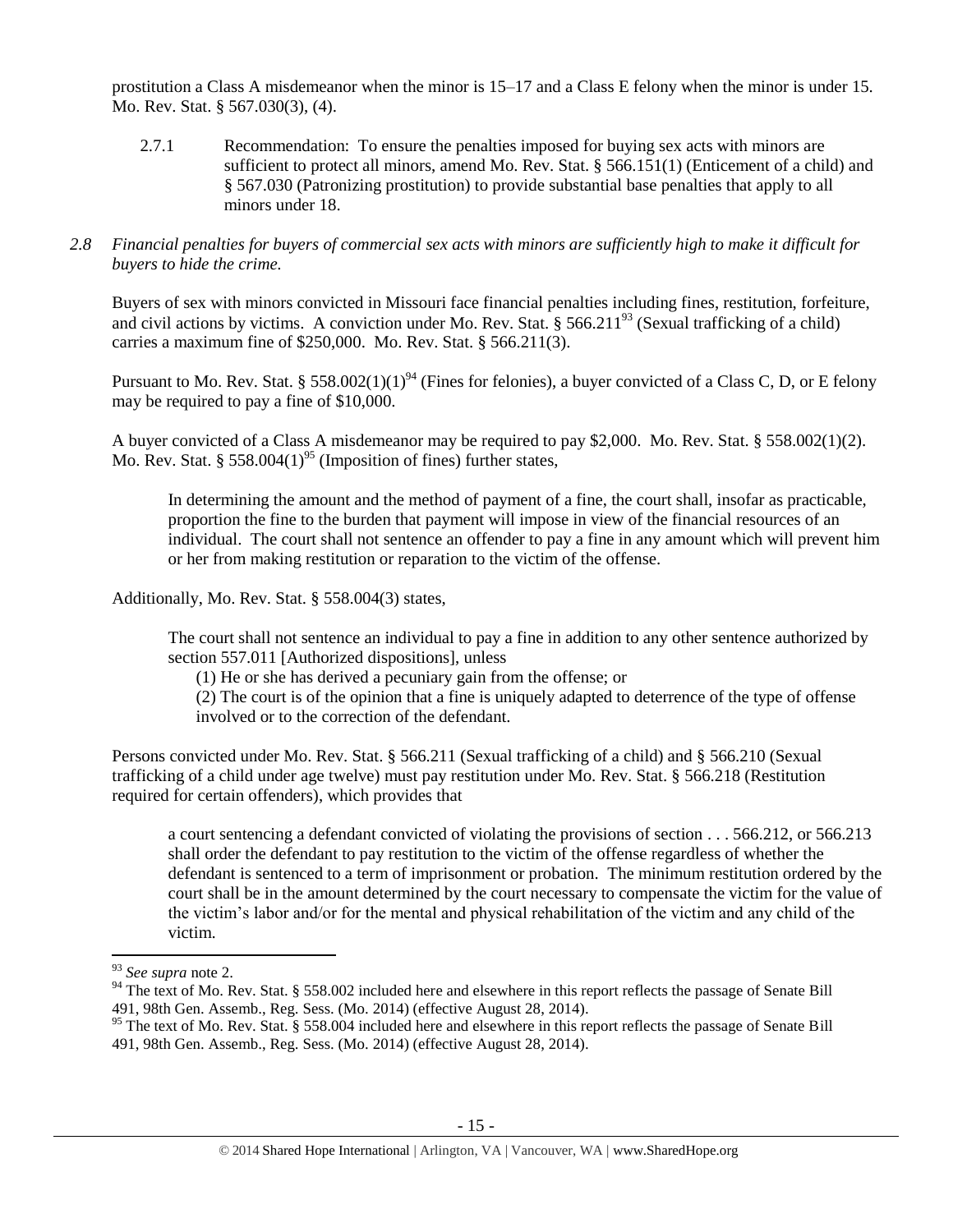Furthermore, Mo. Rev. Stat. § 566.223(7) (Federal Trafficking Victims Protection Act of 2000 to apply, when) permits the attorney general to

bring a civil action, in the circuit court in which the victim of trafficking was found, to recover from any person or entity that benefits, financially or by receiving anything of value, from violations of section . . . 566.212 , or 566.213 , a civil penalty of not more than fifty thousand dollars for each violation . . . and injunctive and other equitable relief as the court may, in its discretion, order. The first priority of any money or property collected under such an action shall be to pay restitution to the victims of trafficking on whose behalf the civil action was brought.

Buyers may also be subject to discretionary civil asset forfeiture under Mo. Rev. Stat. § 513.607(1) (Property subject to forfeiture), which states that "[a]ll property of every kind, including cash or other negotiable instruments, used or intended for use in the course of, derived from, or realized through criminal activity is subject to civil forfeiture." Mo. Rev. Stat. § 513.605(3) (Definitions) defines "criminal activity" as

the commission, attempted commission, conspiracy to commit, or the solicitation, coercion or intimidation of another person to commit any crime which is chargeable by indictment or information under the following Missouri laws:

. . . (c) Chapter 566, relating to sexual offenses; (d) Chapter 568, relating to offenses against the family; . . . (g) Chapter 567, relating to prostitution; (h) Chapter 573, relating to pornography and related offenses; . . . .

Seizure of forfeitable property is governed by Mo. Rev. Stat. § 513.607(6), which states "Seizure may be effected by a law enforcement officer authorized to enforce the criminal laws of this state prior to the filing of the petition and without a writ of seizure if the seizure is incident to a lawful arrest, search, or inspection and the officer has probable cause to believe the property is subject to forfeiture and will be lost or destroyed if not seized." Disposition of forfeited property is governed by Mo. Rev. Stat. §§ 513.620 – 513.623. Mo. Rev. Stat. §513.623 states "The clear proceeds of any sale or disposition after satisfaction of the interest of any innocent party and after payment of the reasonable costs . . . be distributed pursuant to section 7 of article IX of the Constitution of the state of Missouri."

In addition, buyers may be required to pay civil damages for crimes involving pornography. Pursuant to Mo. Rev. Stat. § 537.047(1) (Civil action for damages authorized, sexual and pornographic offenses involving a minor―statute of limitations),

Any person who, while a child<sup>96</sup> or minor<sup>97</sup> as defined by section 573.010, was a victim of a violation of sections 573.023 [Sexual exploitation of a minor], . . . or 573.037 [Possession of child pornography], and who suffers physical or psychological injury or illness as a result of such violation, shall be entitled to bring a civil action to recover the actual damages sustained as a result of the violation, and shall also be entitled to recover the costs of the civil action and reasonable fees for attorneys and expert witnesses.

<sup>&</sup>lt;sup>96</sup> "Child" is defined in Mo. Rev. Stat. § 573.010(3) as "any person under the age of fourteen."

*See supra* note [6.](#page-1-0)

<sup>&</sup>lt;sup>97</sup> "Minor" is defined in Mo. Rev. Stat. § 573.010(9) as "any person less than eighteen years of age."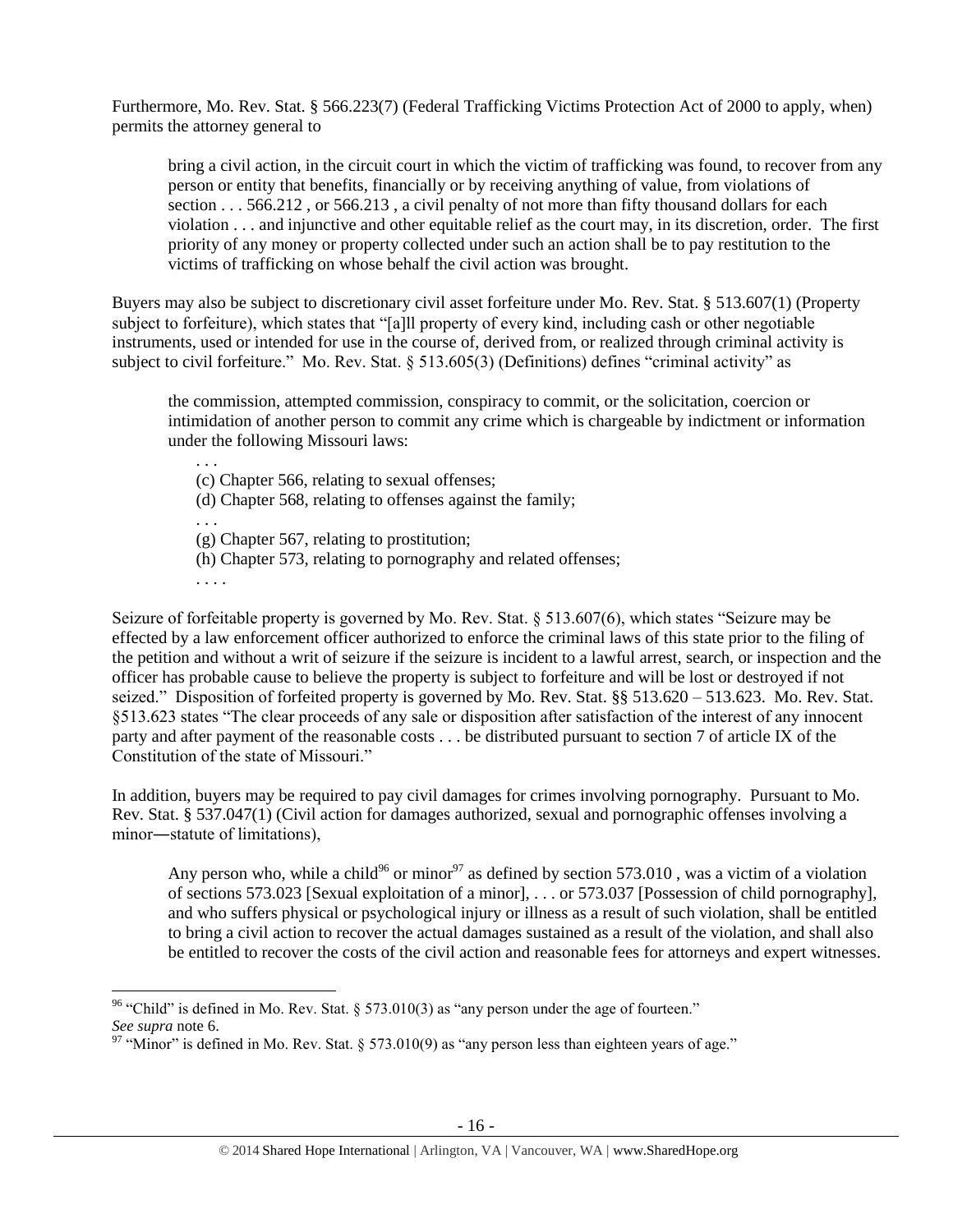A psychological injury or illness as described under this section need not be accompanied by physical injury or illness.

*2.9 Buying and possessing child pornography carries penalties as high as similar federal offenses.*

Mo. Rev. Stat. § 573.037(1)<sup>98</sup> (Possession of child pornography) states,

A person commits the offense of possession of child pornography<sup>99</sup> if such person knowingly or recklessly possesses any child pornography of a minor less than eighteen years of age or obscene material portraying what appears to be a minor less than eighteen years of age.

A conviction under Mo. Rev. Stat. § 573.037 is punishable as a Class D felony by imprisonment up to 4 years for possession of one still image of child pornography. Mo. Rev. Stat. §§ 573.037(2), 558.011. However, a violation of § 573.037(2) is a Class B felony if the person

- (1) Possesses:
	- (a) more than twenty still images of child pornography; or
	- (b) more than twenty obscene still images; or
	- (c) Child pornography comprised of one motion picture, film, videotape, videotape production, or other moving image; or
	- (d) obscene material comprised of one motion picture, film, videotape, production, or other moving image; or
- (2) Has previously been found guilty of an offense under this section.

. . . .

A Class B felony is punishable by imprisonment for 5–15 years and "a person who has committed the offense of possession of child pornography is subject to separate punishments for each item of child pornography or obscene material possessed by the person." Mo. Rev. Stat. §§ 558.011(1)(3)<sup>100</sup>, (1)(2), 573.037(3).

In comparison, a federal conviction for possession of child pornography<sup> $101$ </sup> is generally punishable by imprisonment for 5–20 years and a fine not to exceed \$250,000.<sup>102</sup> Subsequent convictions, however, are punishable by imprisonment up to 40 years and a fine not to exceed  $$250,000$ .<sup>103</sup>

 $98$  The text of Mo. Rev. Stat. § 573.037 included here and elsewhere in this report reflects the passage of Senate Bill 491, 98th Gen. Assemb., Reg. Sess. (Mo. 2014) (effective August 28, 2014).

<sup>99</sup> *See supra* note [23](#page-4-0) for the definition of "child pornography."

<sup>100</sup> *See supra* not[e 9.](#page-2-0)

<sup>&</sup>lt;sup>101</sup> 18 U.S.C. §§ 2252(a)(2), (a)(4) (Certain activities relating to material involving the sexual exploitation of minors),  $2252A(a)(2)$ –(3) (Certain activities relating to material constituting or containing child pornography), 1466A(a), (b) (Obscene visual representations of the sexual abuse of children).

<sup>&</sup>lt;sup>102</sup> 18 U.S.C. §§ 2252(b) (stating that a conviction under subsection (a)(2) is punishable by imprisonment for 5–20 years and a fine, while a conviction under subsection (a)(4) is punishable by imprisonment up to 10 years, a fine, or both),  $2252A(b)(1)$  (a conviction is punishable by imprisonment for  $5-20$  years and a fine),  $1466A(a)$ , (b) (stating that a conviction under subsection (a) is "subject to the penalties provided in section  $2252A(b)(1)$ ," imprisonment for 5–20 years and a fine, while a conviction under subsection (b) is "subject to the penalties provided in section 2252A(b)(2)," imprisonment up to 10 years, a fine, or both); *see also* 18 U.S.C §§ 3559(a)(1) (classifying all of the above listed offenses as felonies), 3571(b)(3) (providing a fine up to \$250,000 for any felony conviction).

<sup>&</sup>lt;sup>103</sup> 18 U.S.C. §§ 2252(b) (stating if a person has a prior conviction under subsection (a)(2), or a list of other statutes, a conviction is punishable by a fine and imprisonment for 15–40 years, but if a person has a prior conviction under subsection (a)(4), or a list of other statutes, a conviction is punishable by a fine and imprisonment for  $10-20$  years),  $2252A(b)(1)$  (stating if a person has a prior conviction under subsection (a)(2), (a)(3), or a list of other statutes, a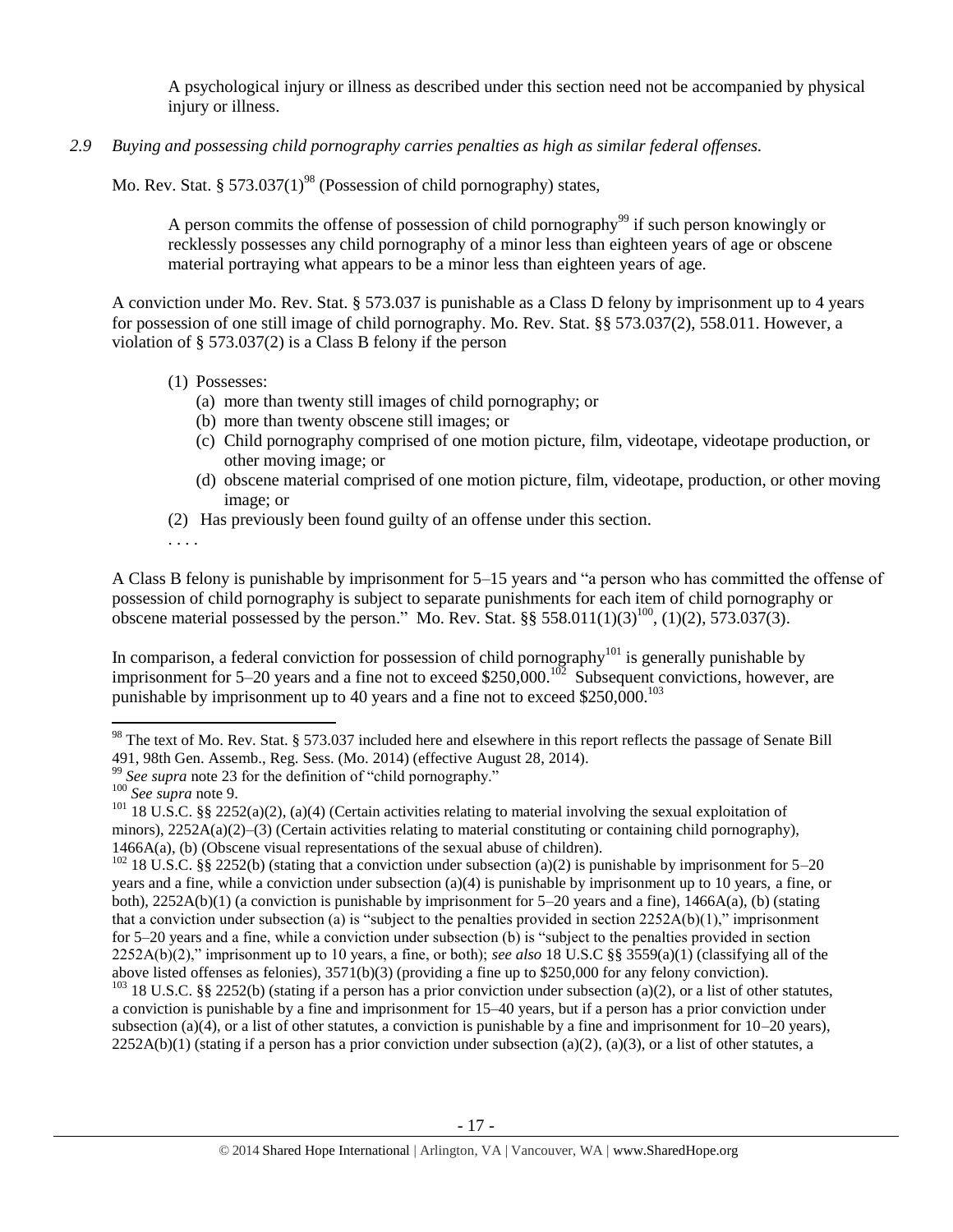*2.10 Convicted buyers of commercial sex acts with minors and child pornography are required to register as sex offenders*.

Buyers convicted of certain offenses are required to register as sex offenders. Mo. Rev. Stat. § 589.400 (Registration of certain offenders with chief law officers of county of residence) provides that it applies to

<span id="page-17-0"></span>(1) Any person who, since July 1, 1979,  $^{104}$  has been or is hereafter convicted of, been found guilty of, or pled guilty or nolo contendere to committing, attempting to commit, or conspiring to commit a felony offense of chapter 566 [Sexual offenses], including sexual trafficking of a child and sexual trafficking of a child under the age of twelve, or any offense of chapter 566, where the victim is a minor unless such person is exempted from registering under subsection 8 [exemption for certain minor offenders] of this section; or

(2) Any person who, since July 1, 1979, has been or is hereafter convicted of, been found guilty of, or pled guilty or nolo contendere to committing, attempting to commit, or conspiring to commit one or more of the following offenses: . . . , possession of child pornography . . .

Any person to whom the section applies must "within three days of conviction, release from incarceration, or placement upon probation, register with the chief law enforcement official of the county or city not within a county in which such person resides unless such person has already registered in that county for the same offense." Mo. Rev. Stat. § 589.400(2).

. . . .

 $\overline{a}$ 

conviction is punishable by a fine and imprisonment for  $15-40$  years),  $1466A(a)$ , (b) (stating that the penalty scheme for section 2252A(b) applies); *see also* 18 U.S.C §§ 3559(a)(1) (classifying all of the above listed offenses as felonies), 3571(b)(3) (providing a fine up to \$250,000 for any felony conviction).

<sup>&</sup>lt;sup>104</sup> Missouri's Megan's Law, Mo. Rev. Stat. §§ 589.400–425 (relating to the registration requirements of sex offenders), became effective January 1, 1995. 1994 Mo. Laws 1131. Therefore, any non-violent sex offenders who pled or were found guilty of a registrable sex offense prior to January 1, 1995 are not subject to the registration requirements provided under Megan's Law. Doe v. Phillips, 194 S.W. 3d, 833, 837 (Mo. 2006) (holding that Megan's Law "violates Missouri's constitutional prohibition of laws 'retrospective in . . . operation'").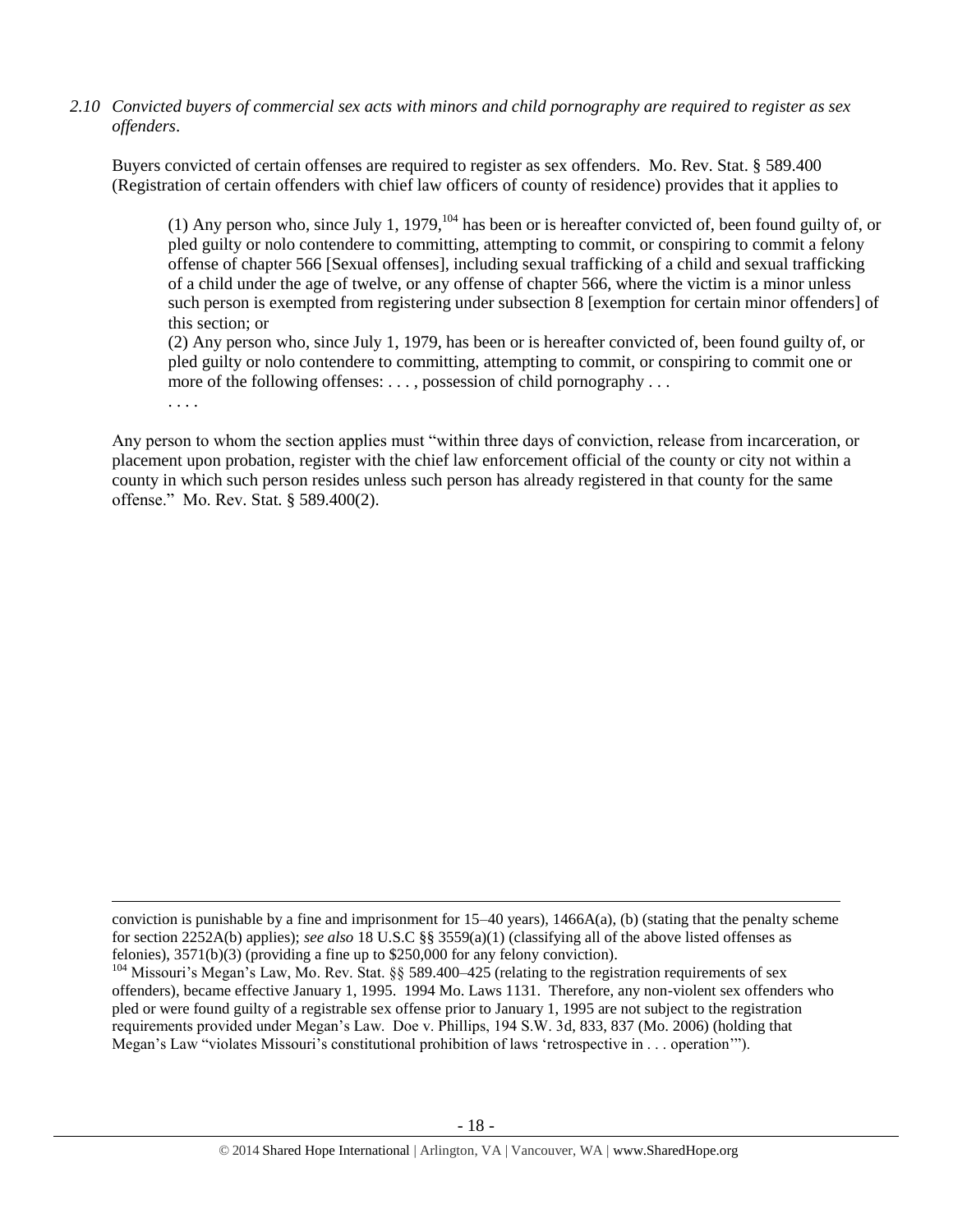#### **FRAMEWORK ISSUE 3: CRIMINAL PROVISIONS FOR TRAFFICKERS**

# *Legal Components:*

- *3.1 Penalties for trafficking a child for sexual exploitation are as high as federal penalties.*
- *3.2 Creating and distributing child pornography carries penalties as high as similar federal offenses.*
- *3.3 Using the Internet to lure, entice, recruit or sell commercial sex acts with a minor is a separate crime or results in an enhanced penalty for traffickers.*
- *3.4 Financial penalties for traffickers, including asset forfeiture, are sufficiently high.*
- *3.5 Convicted traffickers are required to register as sex offenders.*
- *3.6 Laws relating to termination of parental rights for certain offenses include sex trafficking or commercial sexual exploitation of children (CSEC) offenses in order to remove the children of traffickers from their control and potential exploitation.*

*\_\_\_\_\_\_\_\_\_\_\_\_\_\_\_\_\_\_\_\_\_\_\_\_\_\_\_\_\_\_\_\_\_\_\_\_\_\_\_\_\_\_\_\_\_\_\_\_\_\_\_\_\_\_\_\_\_\_\_\_\_\_\_\_\_\_\_\_\_\_\_\_\_\_\_\_\_\_\_\_\_\_\_\_\_\_\_\_\_\_\_\_\_\_*

## *Legal Analysis:*

*3.1 Penalties for trafficking a child for sexual exploitation are as high as federal penalties.<sup>105</sup>*

A conviction under Mo. Rev. Stat. § 566.211(3)<sup>106</sup> (Sexual trafficking of a child) is punishable as a felony by imprisonment for 10 years to life and a fine up to \$250,000. If the trafficking was "effected by force, abduction, or coercion," the conviction is punishable by "life imprisonment without eligibility for probation or parole until" 25 years have been served. Mo. Rev. Stat. § 566.211(3). A conviction under Mo. Rev. Stat. § 566.210<sup>107</sup> (Sexual trafficking of a child under age twelve) is also punishable as a felony by "life imprisonment without eligibility for probation or parole until" 25 years have been served. Mo. Rev. Stat. § 566.210(3).

Traffickers may be convicted under several CSEC statutes with varying penalties. A conviction under Mo. Rev. Stat. § 567.050<sup>108</sup> (Promoting prostitution in the first degree) is punishable as a Class B felony by imprisonment for 5–15 years. Mo. Rev. Stat. §§ 567.050(3), 558.011(1)(2).<sup>109</sup> A conviction under Mo. Rev. Stat. § 573.023 (Sexual exploitation of a minor), where the minor is 14–17, is punishable as a Class B felony by imprisonment for 5–15 years and, where the minor is under 14, the penalty is enhanced to a Class A felony punishable by imprisonment for 10–30 years or life. Mo. Rev. Stat. §§ 573.023(2), 558.011(1)(2), (1)(1). A conviction under Mo. Rev. Stat. § 568.090 (Promoting sexual performance by a child) is punishable as a Class C felony by imprisonment for 3–10 years.<sup>110</sup> Mo. Rev. Stat. §§ 568.090(2), 558.011(1)(3). A conviction under Mo. Rev. Stat. § 573.200<sup>111</sup> (Child used in sexual performance) is punishable as a Class C felony by imprisonment for 3– 10 years,<sup>112</sup> "unless in the course thereof the person inflicts serious emotional injury on the child, in which case the crime is a class B felony," which is punishable by imprisonment for 5–15 years. Mo. Rev. Stat. §§ 573.200(2), 558.011(1)(3), (1)(2). A conviction under Mo. Rev. Stat. § 568.060(2)<sup>113</sup> (Abuse or neglect of a

<sup>&</sup>lt;sup>105</sup> See supra Sections 1.1 and 1.2 for more detailed descriptions of the relevant Missouri statutes in this section.

<sup>106</sup> *See supra* not[e 2.](#page-0-0)

<sup>107</sup> *See supra* not[e 7.](#page-1-1)

<sup>108</sup> *See supra* not[e 8.](#page-2-4)

<sup>109</sup> *See supra* not[e 9.](#page-2-0)

<sup>110</sup> *See supra* not[e 13.](#page-2-1)

<sup>111</sup> *See supra* not[e 17.](#page-3-0)

<sup>112</sup> *See supra* not[e 13.](#page-2-1)

<sup>113</sup> *See supra* not[e 26.](#page-5-3)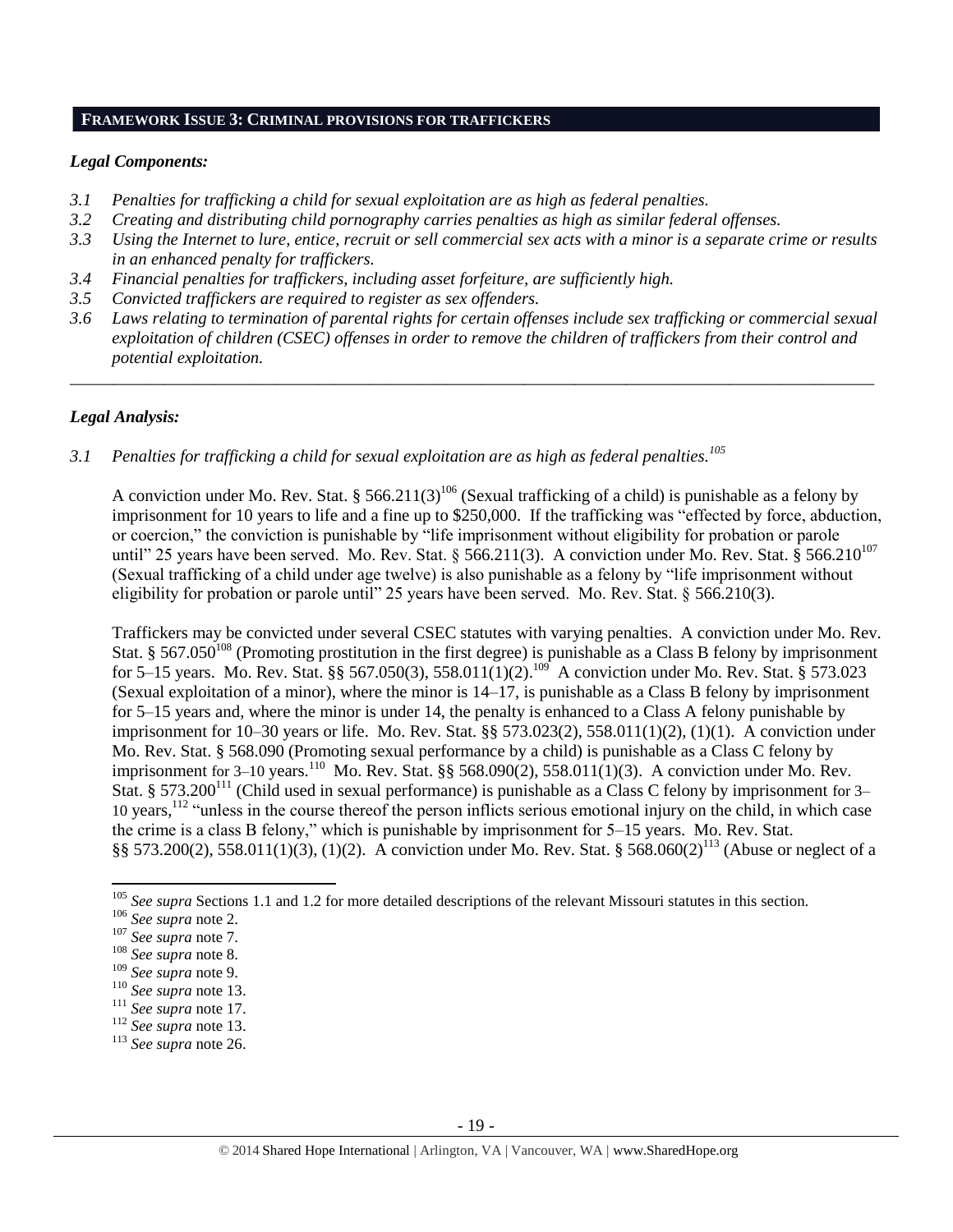child, penalty) is punishable as a Class D felony by imprisonment up to 7 years,<sup>114</sup> unless "the person has previously been found guilty of a violation of this section or of a violation of the law of any other jurisdiction that prohibits the same or similar conduct or the injury inflicted on the child is a serious emotional injury or a serious physical injury," in which case the conviction is punishable as a Class B felony by imprisonment for 5– 15 years. However, the violation is punishable as a class A felony if

- (1) The injury is a serious emotional injury or a serious physical injury;
- (2) The child is less than fourteen years of age; and
- (3) The injury is the result of sexual abuse or sexual abuse in the first degree as defined under section 566.100 or sexual exploitation of a minor as defined under section 573.023.

A Class A felony is punishable by imprisonment for 10–30 years or life. Mo. Rev. Stat. §§ 568.060(5)(1)–(2),  $(6)(1)-(3), 558.011(1)(1)–(4).$ 

In comparison, if the victim is under the age of 14, a conviction under the Trafficking Victims Protection Act  $(TVPA)^{115}$  for child sex trafficking is punishable by 15 years to life imprisonment and a fine not to exceed \$250,000. 18 U.S.C. §§ 1591(b)(1), 3559(a)(1), 3571(b)(3). If the victim is between the ages of 14–17 a conviction is punishable by 10 years to life imprisonment and a fine not to exceed \$250,000. 18 U.S.C. §§ 1591(b)(2), 3559(a)(1), 3571(b)(3). A conviction is punishable by mandatory life imprisonment however, if the trafficker has a prior conviction for a federal sex offense<sup>116</sup> against a minor.

*3.2 Creating and distributing child pornography carries penalties as high as similar federal offenses*.

Several statutes criminalize the creation and distribution of child pornography by a trafficker. Mo. Rev. Stat. § 573.023(1) (Sexual exploitation of a minor) states that it is a crime when a person "knowingly or recklessly photographs, films, videotapes, produces or otherwise creates obscene material<sup>117</sup> with a minor or child pornography."<sup>118</sup> A conviction under this statute is punishable as a Class B felony by imprisonment for 5–15 years if the child involved is 14–17, and a conviction is punishable as a Class A felony by imprisonment for 10– 30 years to life if the child is under 14. Mo. Rev. Stat. §§ 573.023(2), 558.011(1)(2)<sup>119</sup>, (1)(1). In addition, pursuant to Mo. Rev. Stat. § 568.060(6)<sup>120</sup> (Abuse or neglect of a child, penalty), the offense of abuse of a child "is a class A felony, without eligibility for probation, parole, or conditional release until the defendant has served not less than fifteen years of such sentence, if:

- (1) The injury is a serious emotional injury or a serious physical injury;
- (2) The child is less than fourteen years of age; and
- (3) The injury is the result of . . . sexual exploitation of a minor as defined under section 573.023.

Mo. Rev. Stat. § 568.090(1) (Promoting sexual performance by a child) makes it a crime for a person who "knowing the character and content thereof, . . . promotes a sexual performance by a child less than seventeen years of age or produces, directs, or promotes any performance which includes sexual conduct<sup>121</sup> by a child less

 $\overline{a}$ 

<sup>114</sup> *See supra* not[e 13.](#page-2-1)

<sup>115</sup> *See supra* not[e 48.](#page-9-0)

<sup>116</sup> *See supra* not[e 75.](#page-12-0)

<sup>&</sup>lt;sup>117</sup> See supra not[e 21](#page-4-1) for the definition of "obscene material."

<sup>&</sup>lt;sup>118</sup> See supra not[e 23](#page-4-0) for the definition of "child pornography."

<sup>119</sup> *See supra* not[e 9.](#page-2-0)

<sup>120</sup> *See supra* not[e 26.](#page-5-3)

<sup>&</sup>lt;sup>121</sup> See supra not[e 38](#page-7-0) for the definition of "sexual conduct."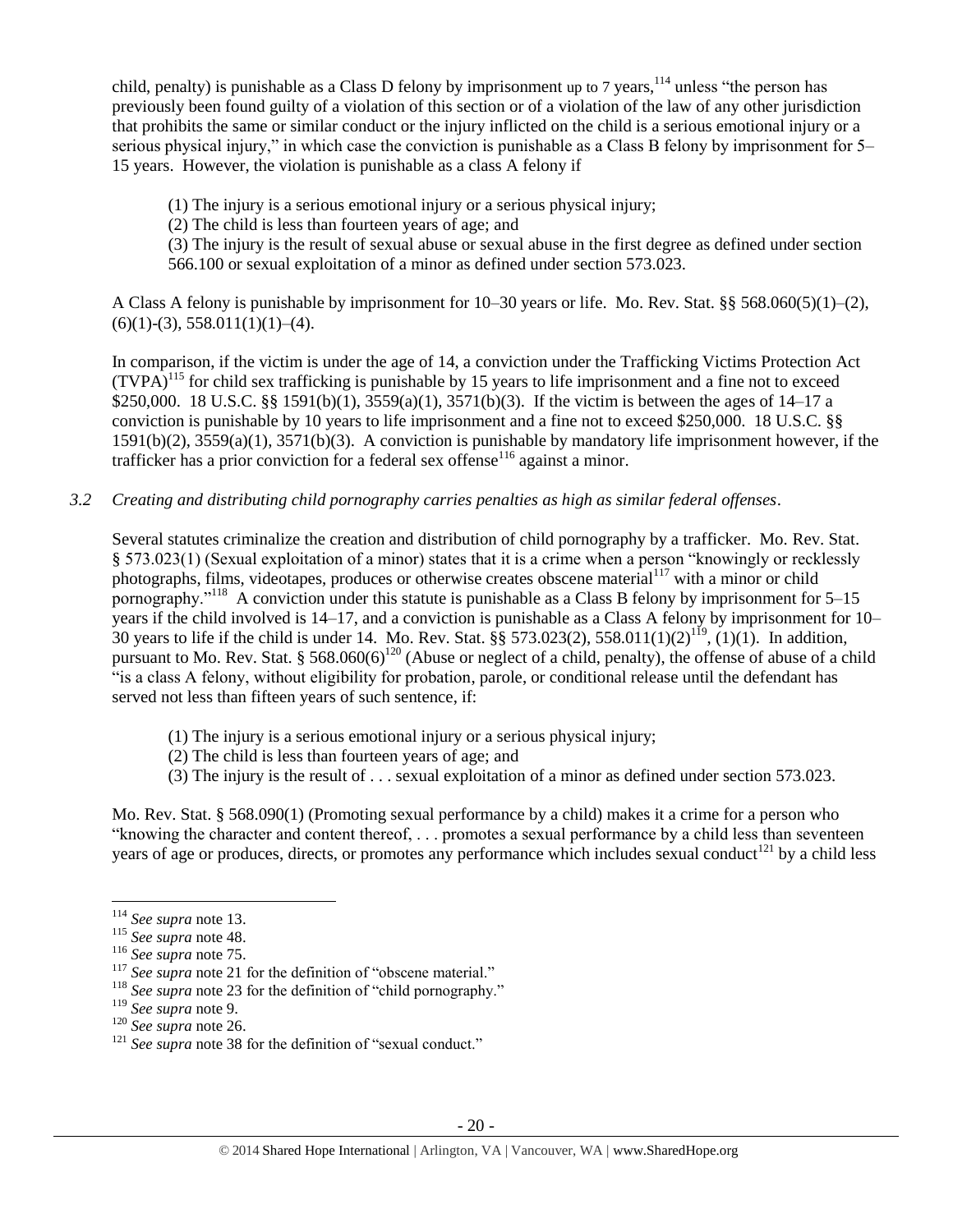than seventeen years of age." A conviction under this statute is punishable as a Class C felony by imprisonment for 3–10 years.<sup>122</sup> Mo. Rev. Stat. §§ 568.090(2), 558.011(1)(3).<sup>123</sup>

<span id="page-20-0"></span>Mo. Rev. Stat. § 573.025<sup>124</sup> (Promoting child pornography in the first degree) makes it a class B felony when a person "knowing of its content and character, . . . possesses with the intent to promote or promotes child pornography<sup>125</sup> of a child less than fourteen years of age or obscene material<sup>126</sup> portraying what appears to be a child less than fourteen years of age," and a Class A felony if "the person knowingly promotes such material to a minor." Mo. Rev. Stat. § 573.025(1)-(2). Mo. Rev. Stat. § 573.025(2) states in part, "No person who is found guilty of promoting child pornography in the first degree shall be eligible for probation, parole, or conditional release for a period of three calendar years."<sup>127</sup>

<span id="page-20-2"></span><span id="page-20-1"></span>Mo. Rev. Stat. § 573.035<sup>128</sup> (Promoting child pornography in the second degree) makes it a Class D felony when a person "knowing of its content and character, ... possesses with the intent to promote or promotes child pornography<sup>129</sup> of a minor under the age of eighteen or obscene material,<sup>130</sup> portraying what appears to be a minor under the age of eighteen," and a Class B felony if "the person knowingly promotes such material to a minor." Mo. Rev. Stat. § 573.035(1)-(2). Mo. Rev. Stat. § 573.035(2) states in part, "No person who is found guilty of promoting child pornography in the second degree shall be eligible for probation."

In comparison, if the victim is under the age of 14, a conviction under the TVPA for child sex trafficking is punishable by 15 years to life imprisonment and a fine not to exceed \$250,000. 18 U.S.C. §§ 1591(b)(1),  $3559(a)(1)$ ,  $3571(b)(3)$ . If the victim is between the ages of  $14-17$ , a conviction is punishable by 10 years to life imprisonment and a fine not to exceed \$250,000. 18 U.S.C. §§ 1591(b)(2), 3559(a)(1), 3571(b)(3). A conviction is punishable by mandatory life imprisonment, however, if the trafficker has a prior conviction for a federal sex offense<sup>131</sup> against a minor. Additionally, a federal conviction for distribution of child pornography<sup>132</sup> is generally punishable by imprisonment for 5–20 years and a fine not to exceed \$250,000.<sup>133</sup>

<sup>122</sup> *See supra* not[e 13.](#page-2-1)

<sup>123</sup> *See supra* not[e 9.](#page-2-0)

 $124$  The text of Mo. Rev. Stat. § 573.025 included here and elsewhere in this report reflects the passage of Senate Bill 491, 98th Gen. Assemb., Reg. Sess. (Mo. 2014) (effective August 28, 2014).

<sup>&</sup>lt;sup>125</sup> See supra not[e 23](#page-4-0) for the definition of "child pornography."

<sup>&</sup>lt;sup>126</sup> See supra not[e 21](#page-4-1) for the definition of "obscene material."

 $127$  Mo. Rev. Stat. § 573.025(3) provides, "Nothing in this section shall be construed to require a provider of electronic communication services or remote computing services to monitor any user, subscriber or customer of the provider, or the content of any communication of any user, subscriber or customer of the provider."

 $128$  The text of Mo. Rev. Stat. § 573.035 included here and elsewhere in this report reflects the passage of Senate Bill 491, 98th Gen. Assemb., Reg. Sess. (Mo. 2014) (effective August 28, 2014).

<sup>&</sup>lt;sup>129</sup> See supra not[e 23](#page-4-0) for the definition of "child pornography."

<sup>&</sup>lt;sup>130</sup> See supra not[e 21](#page-4-1) for the definition of "obscene material."

<sup>131</sup> *See supra* not[e 75.](#page-12-0)

<sup>&</sup>lt;sup>132</sup> 18 U.S.C. §§ 2252(a)(1), (a)(2), (a)(3) (Certain activities relating to material involving the sexual exploitation of minors),  $2252A(a)(2)$ , (a)(3) (Certain activities relating to material constituting or containing child pornography), 1466A(a) (Obscene visual representations of the sexual abuse of children).

<sup>&</sup>lt;sup>133</sup> 18 U.S.C. §§ 2252(b) (stating that a conviction under subsection (a)(1), (a)(2), or (a)(3) is punishable by imprisonment for 5–20 years and a fine), 2252A(b)(1) (a conviction is punishable by imprisonment for 5–20 years and a fine), 1466A(a), (b) (stating that a conviction under subsection (a) is "subject to the penalties provided in section 2252A(b)(1)," imprisonment for 5–20 years and a fine, while a conviction under subsection (b) is "subject to the penalties provided in section 2252A(b)(2)," imprisonment up to 10 years, a fine, or both); *see also* 18 U.S.C §§  $3559(a)(1)$  (classifying all of the above listed offenses as felonies),  $3571(b)(3)$  (providing a fine up to \$250,000 for any felony conviction).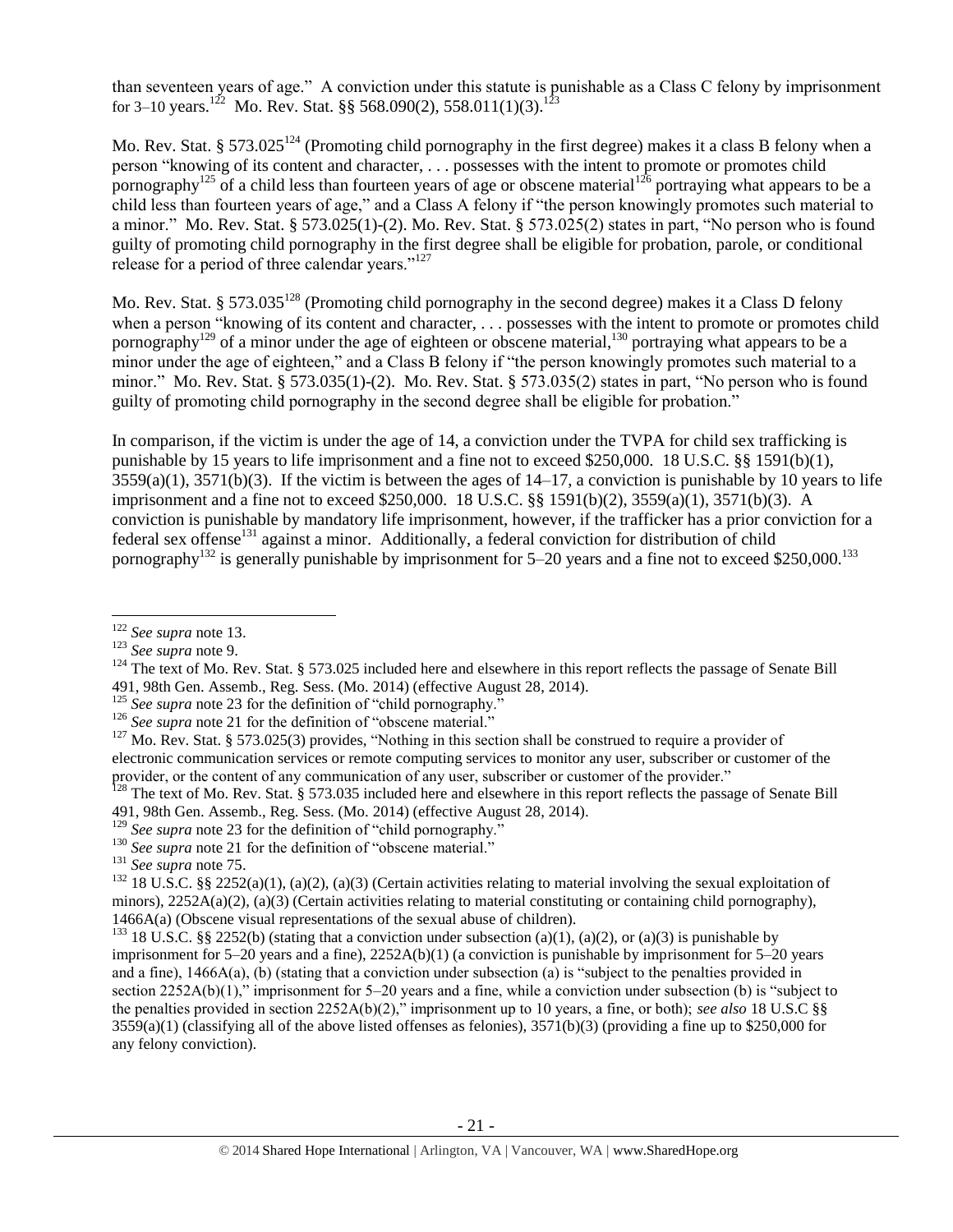Subsequent convictions, however, are punishable by imprisonment up to 40 years and a fine not to exceed \$250,000.<sup>134</sup>

*3.3 Using the Internet to lure, entice, recruit or sell commercial sex acts with a minor is a separate crime or results in an enhanced penalty for traffickers.*

There are no laws in Missouri that specifically make it a crime to use the Internet to recruit minors for commercial sex acts. However, Mo. Rev. Stat. § 566.153(1)<sup>135</sup> (Age misrepresentation, crime of—penalty) provides that "[a] person commits the offense of age misrepresentation with intent to solicit a minor when he or she knowingly misrepresents his or her age with the intent to use the Internet or any electronic communication to engage in criminal sexual conduct<sup>136</sup> involving a minor." A conviction under this statute is punishable as a Class E felony by imprisonment up to 4 years.<sup>137</sup> Mo. Rev. Stat. §§ 566.153(2), 558.011(1)(5).<sup>138</sup>

Mo. Rev. Stat. § 566.151(1)<sup>139</sup> (Enticement of a child, penalties) states,

A person twenty-one years of age or older commits the offense of enticement of a child if he or she persuades, solicits, coaxes, entices, or lures whether by words, actions or through communication via the Internet or any electronic communication, any person who is less than fifteen years of age for the purpose of engaging in sexual conduct.

A conviction under this statute is punishable as a felony by imprisonment for 5–30 years without eligibility for "parole, probation, conditional release, or suspended imposition or execution of sentence for" 5 years. Mo. Rev. Stat. § 566.151(3).

- 3.3.1 Recommendation: Amend Mo. Rev Stat. 566.151(1) (Enticement of a child, penalties) to raise the age of a minor victim to under 18 and to prohibit use of the Internet by traffickers to lure, entice or solicit minors to engage in commercial sex acts and provide a heightened penalty in such cases.
- *3.4 Financial penalties for traffickers, including asset forfeiture, are sufficiently high*.

Convicted traffickers face financial penalties including fines, restitution, forfeiture and civil damages to victims.

A trafficker faces a fine up to \$250,000 for a conviction under Mo. Rev. Stat. § 566.211<sup>140</sup> (Sexual trafficking of a child). Mo. Rev. Stat. § 566.211(3). In addition, a trafficker who is convicted of a Class C, D, or E felony

 $\overline{\phantom{a}}$  $^{134}$  18 U.S.C. §§ 2252(b) (stating if a person has a prior conviction under subsection (a)(1), (a)(2), or (a)(3) or a list of other statutes, a conviction is punishable by a fine and imprisonment for 15–40 years), 2252A(b)(1) (stating if a person has a prior conviction under subsection (a)(2), (a)(3), or a list of other statutes, a conviction is punishable by a fine and imprisonment for 15–40 years),  $1466A(a)$ , (b) (stating that the penalty scheme for section 2252A(b) applies); *see also* 18 U.S.C §§ 3559(a)(1) (classifying all of the above listed offenses as felonies), 3571(b)(3) (providing a fine up to \$250,000 for any felony conviction).

<sup>135</sup> *See supra* not[e 37.](#page-6-1)

 $136$  Mo. Rev. Stat. § 566.010(2) defines "sexual conduct" as "sexual intercourse, deviate sexual intercourse or sexual contact." *See supra* note [12](#page-2-3) for the definitions of sexual intercourse, deviate sexual intercourse, and sexual contact. <sup>137</sup> *See supra* not[e 13.](#page-2-1)

<sup>138</sup> *See supra* not[e 9.](#page-2-0)

<sup>139</sup> *See supra* not[e 28.](#page-5-1)

<sup>140</sup> *See supra* not[e 2.](#page-0-0)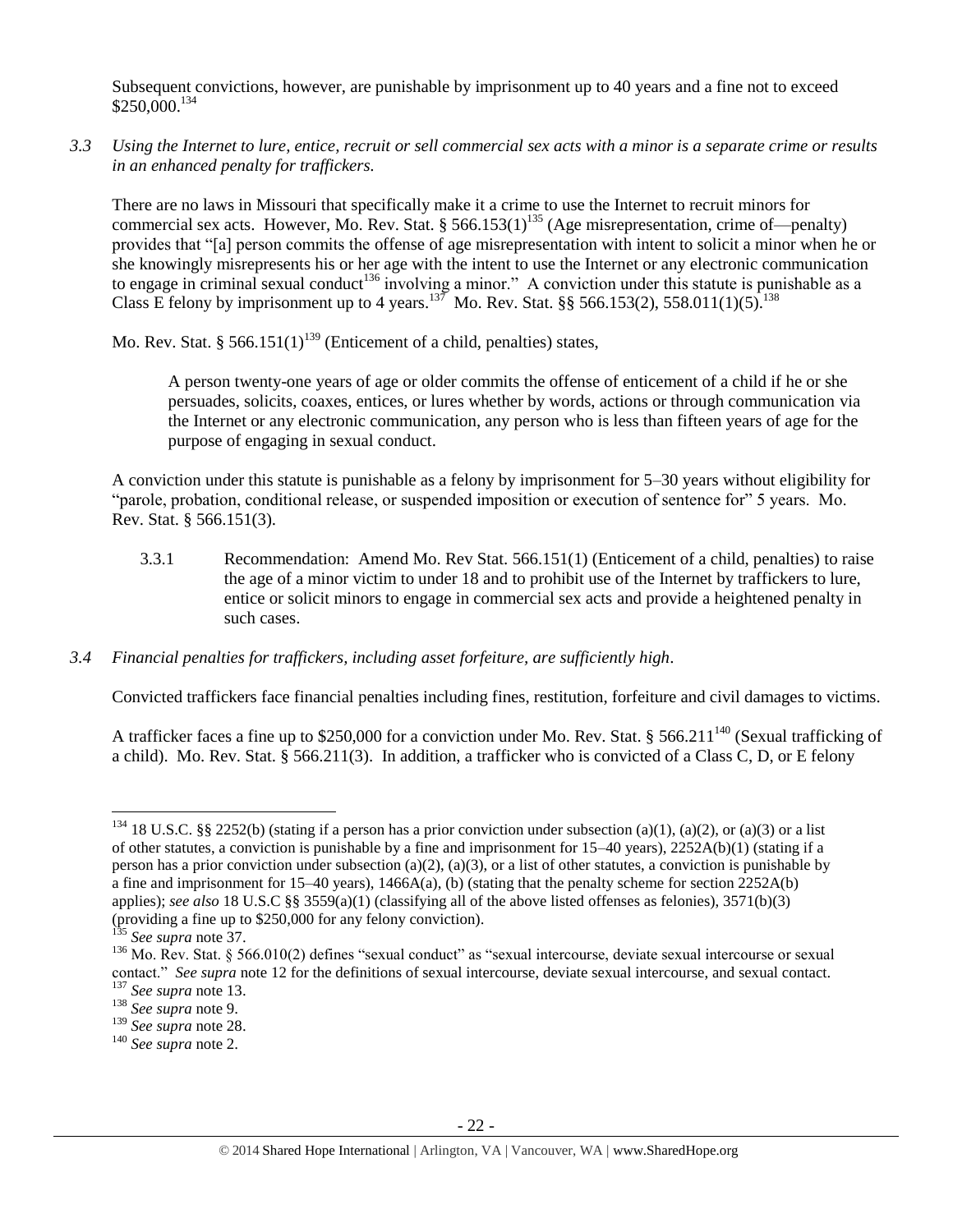may be required to pay a fine of \$10,000 or up to "double the amount of the person's gain<sup>141</sup> from the commission of the offense." Mo. Rev. Stat.  $\S$ § 558.002(1)(1), (7).<sup>142</sup>

Mo. Rev. Stat. § 558.004(1)<sup>143</sup> (Imposition of fines) further provides,

<span id="page-22-0"></span>In determining the amount and the method of payment of a fine, the court shall, insofar as practicable, proportion the fine to the burden that payment will impose in view of the financial resources of an individual. The court shall not sentence an offender to pay a fine in any amount which will prevent him or her from making restitution or reparation to the victim of the offense.

Additionally, Mo. Rev. Stat. § 558.004(3) states,

The court shall not sentence an individual to pay a fine in addition to any other sentence authorized by section 557.011 [Authorized dispositions], unless

(1) He or she has derived a pecuniary gain from the offense; or

(2) The court is of the opinion that a fine is uniquely adapted to deterrence of the type of offense involved or to the correction of the defendant.

A trafficker convicted of sex trafficking of a child must pay restitution under Mo. Rev. Stat. § 566.218 (Restitution required for certain offenders), which states,

[A] court sentencing a defendant convicted of violating the provisions of section . . . 566.212 [Sexual trafficking of a child], or 566.213 [Sexual trafficking of a child under age twelve] shall order the defendant to pay restitution to the victim of the offense regardless of whether the defendant is sentenced to a term of imprisonment or probation. The minimum restitution ordered by the court shall be in the amount determined by the court necessary to compensate the victim for the value of the victim's labor and/or for the mental and physical rehabilitation of the victim and any child of the victim.

Furthermore, Mo. Rev. Stat. § 566.223(7) (Federal Trafficking Victims Protection Act of 2000 to apply, when) permits the attorney general to

bring a civil action, in the circuit court in which the victim of trafficking was found, to recover from any person or entity that benefits, financially or by receiving anything of value, from violations of section . . . 566.212 or 566.213 , a civil penalty of not more than fifty thousand dollars for each violation . . . and injunctive and other equitable relief as the court may, in its discretion, order. The first priority of any money or property collected under such an action shall be to pay restitution to the victims of trafficking on whose behalf the civil action was brought.

 $\overline{a}$ 

 $141$  Mo. Rev. Stat. §§ 558.002(3) (Fines for felonies) states,

As used in this section the term 'gain' means the amount of money or the value of property derived from the commission of the offense. The amount of money or value of property returned to the victim of the offense or seized by or surrendered to lawful authority prior to the time sentence is imposed shall be deducted from the fine. When the court imposes a fine based on gain the court shall make a finding as to the amount of the offender's gain from the crime. If the record does not contain sufficient evidence to support such a finding, the court may conduct a hearing upon the issue.

<sup>142</sup> *See supra* not[e 94.](#page-14-0)

<sup>143</sup> *See supra* not[e 95.](#page-14-1)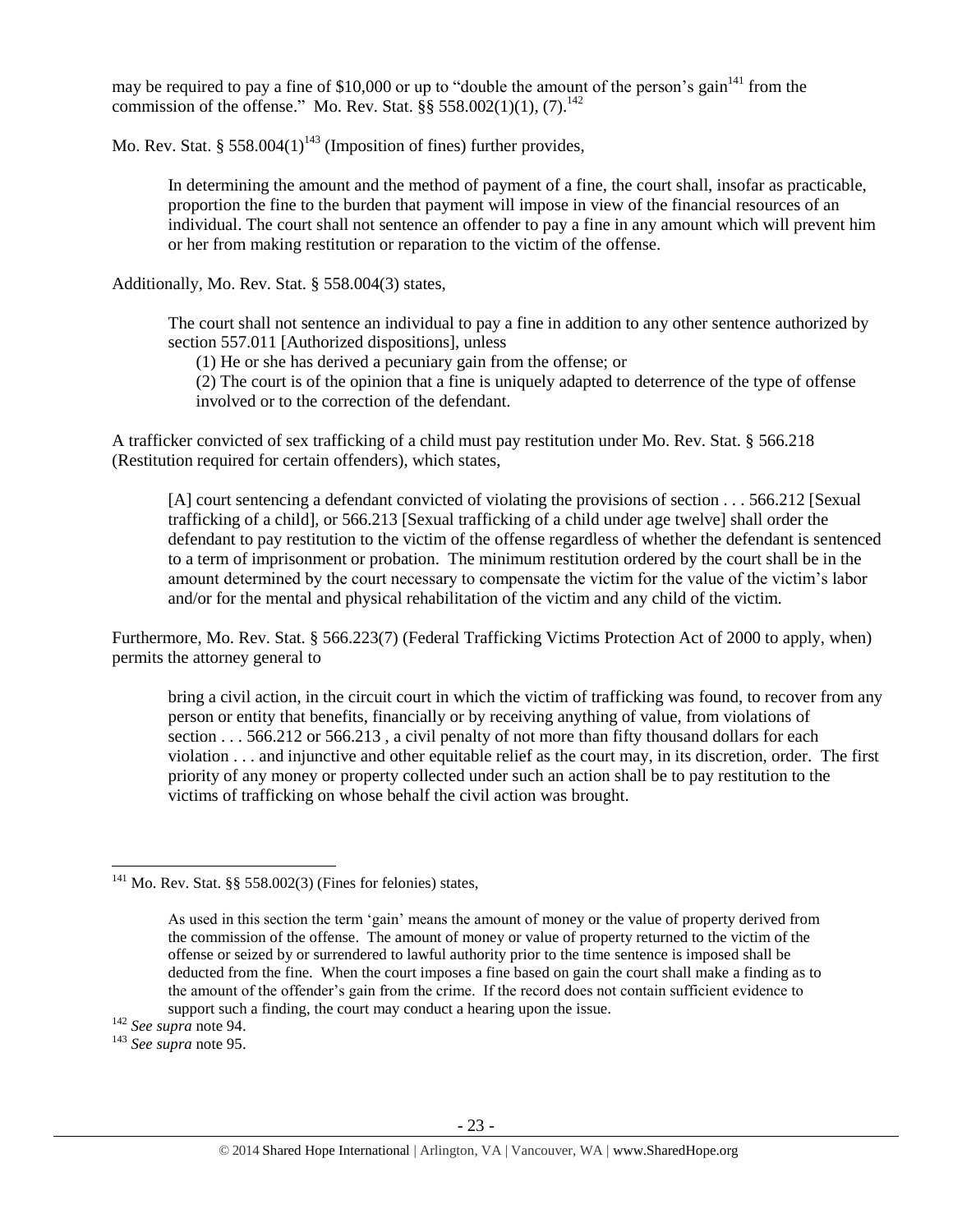Traffickers are also subject to discretionary civil asset forfeiture under Mo. Rev. Stat. § 513.607(1) (Property subject to forfeiture), which makes "[a]ll property of every kind, including cash or other negotiable instruments, used or intended for use in the course of, derived from, or realized through criminal activity . . . subject to civil forfeiture." Mo. Rev. Stat. § 513.605(3) (Definitions) defines "criminal activity" as

the commission, attempted commission, conspiracy to commit, or the solicitation, coercion or intimidation of another person to commit any crime which is chargeable by indictment or information under the following Missouri laws:

. . . (c) Chapter 566, relating to sexual offenses [includes Mo. Rev. Stat. § 566.212 (Sexual trafficking of a child)];

(d) Chapter 568, relating to offenses against the family;

. . . (g) Chapter 567, relating to prostitution;

- (h) Chapter 573, relating to pornography and related offenses;
- . . . .

Seizure of forfeitable property is governed by Mo. Rev. Stat. § 513.607(6), which states, "Seizure may be effected by a law enforcement officer authorized to enforce the criminal laws of this state prior to the filing of the petition and without a writ of seizure if the seizure is incident to a lawful arrest, search, or inspection and the officer has probable cause to believe the property is subject to forfeiture and will be lost or destroyed if not seized." Disposition of forfeited property is governed by Mo. Rev. Stat. §§ 513.620 – 513.623. Mo. Rev. Stat. §513.623 states "The clear proceeds of any sale or disposition after satisfaction of the interest of any innocent party and after payment of the reasonable costs . . . be distributed pursuant to section 7 of article IX of the Constitution of the state of Missouri."

*3.5 Convicted traffickers are required to register as sex offenders.*

Traffickers convicted of a number of sexual offenses are required to register as sex offenders. Mo. Rev. Stat. § 589.400 (Registration of certain offenders with chief law officers of county of residence) provides that it applies to

(1) Any person who, since July 1, 1979, $^{144}$  has been or is hereafter convicted of, been found guilty of, or pled guilty or nolo contendere to committing, attempting to commit, or conspiring to commit a felony offense of chapter 566, including sexual trafficking of a child and sexual trafficking of a child under the age of twelve, or any offense of chapter 566 where the victim is a minor, unless such person is exempted from registering under subsection 8 [exemption for certain minor offenders] of this section; or

(2) Any person who, since July 1, 1979, has been or is hereafter convicted of, been found guilty of, or pled guilty or nolo contendere to committing, attempting to commit, or conspiring to commit one or more of the following offenses: kidnapping when the victim was a child and the defendant was not a parent or guardian of the child; abuse of a child under section 568.060, when such abuse is sexual in nature; . . . promoting prostitution in the first degree; promoting prostitution in the second degree; promoting prostitution in the third degree; sexual exploitation of a minor; promoting child pornography in the first degree; promoting child pornography in the second degree; possession of child pornography; furnishing pornographic material to minors; . . . promoting pornography for minors or obscenity in the

 $\overline{a}$ <sup>144</sup> *See supra* not[e 104.](#page-17-0)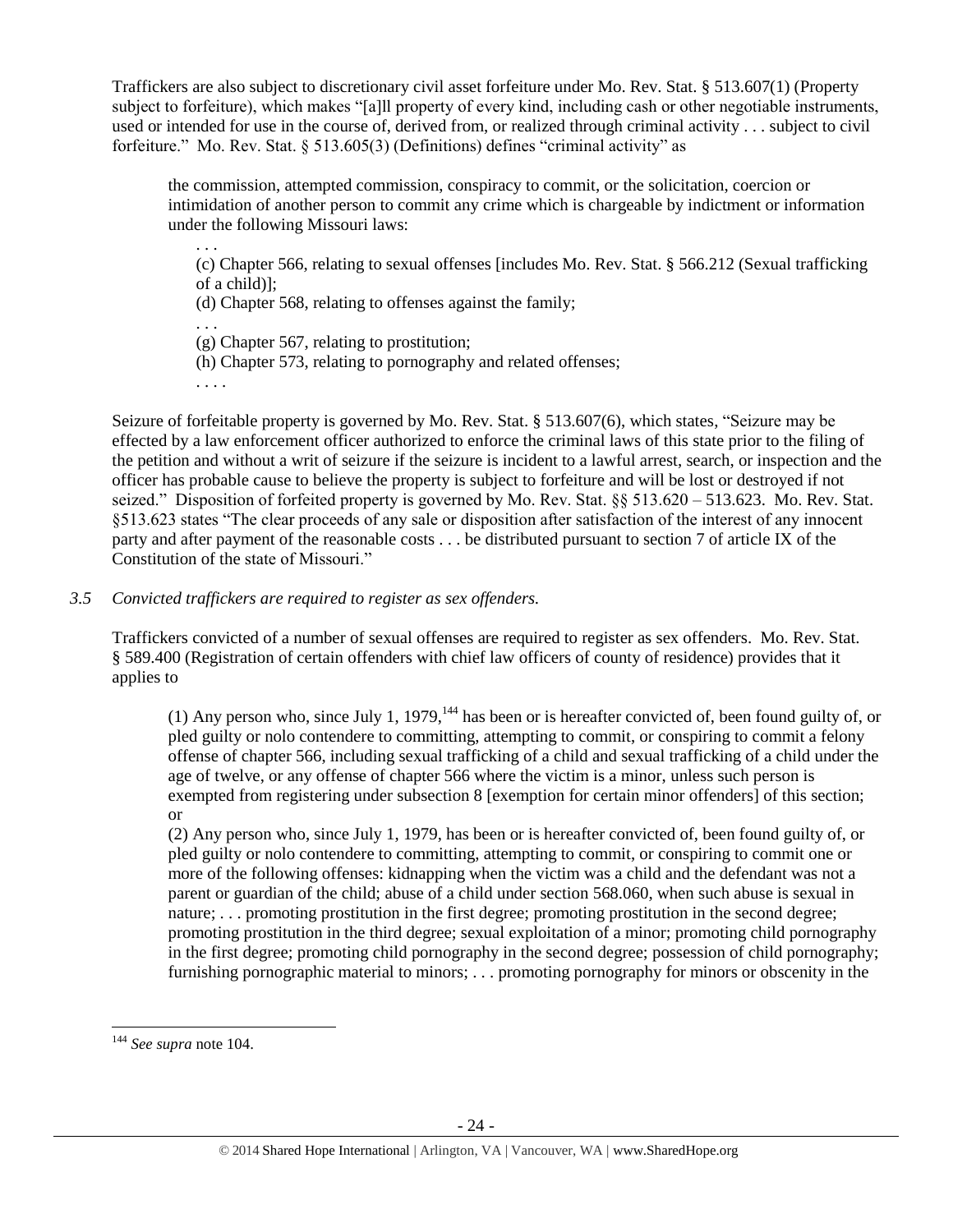second degree; incest; use of a child in a sexual performance; or promoting sexual performance by a child; . . .

. . . .

 $\overline{a}$ 

Any person to whom the section applies must "within three days of conviction, release from incarceration, or placement upon probation, register with the chief law enforcement official of the county or city not within a county in which such person resides unless such person has already registered in that county for the same offense." Mo. Rev. Stat. § 589.400(2).

*3.6 Laws relating to termination of parental rights for certain offenses include sex trafficking or commercial sexual exploitation of children (CSEC) offenses in order to remove the children of traffickers from their control and potential exploitation.* 

A violation of Mo. Rev. Stat. § 566.211 (Sexual trafficking of a child) or § 566.210 (Sexual trafficking of a child under age twelve), as well as any other violation of Chapter 566 (Sexual offenses), constitutes grounds for terminating a trafficker's parental rights under Mo. Rev. Stat. § 211.447 (Petition to terminate parental rights filed, when—juvenile court may terminate parental rights, when—investigation to be made—grounds for termination). Mo. Rev. Stat.  $\S 211.447(5)(4)$  provides,

The juvenile officer or the division may file a petition to terminate the parental rights of the child's parent when it appears that one or more of the following grounds for termination exist: . . . . The parent has been found guilty or pled guilty to a felony violation of chapter 566 5.1[Sexual offenses], when the child<sup>145</sup> or any child in the family was a victim  $\dots$ 

Mo. Rev. Stat. § 211.447(7)(6) clarifies, however, that the court shall evaluate as a factor in considering whether to terminate the parent-child relationship "[t]he conviction of the parent of a felony offense that the court finds is of such a nature that the child will be deprived of a stable home for a period of years; provided, however, that incarceration in and of itself shall not be grounds for termination of parental rights."

<sup>&</sup>lt;sup>145</sup> Pursuant to Mo. Rev. Stat. § 211.447(5)(4), "As used in this subdivision, a 'child' means any person who was under eighteen years of age at the time of the crime and who resided with such parent or was related within the third degree of consanguinity or affinity to such parent."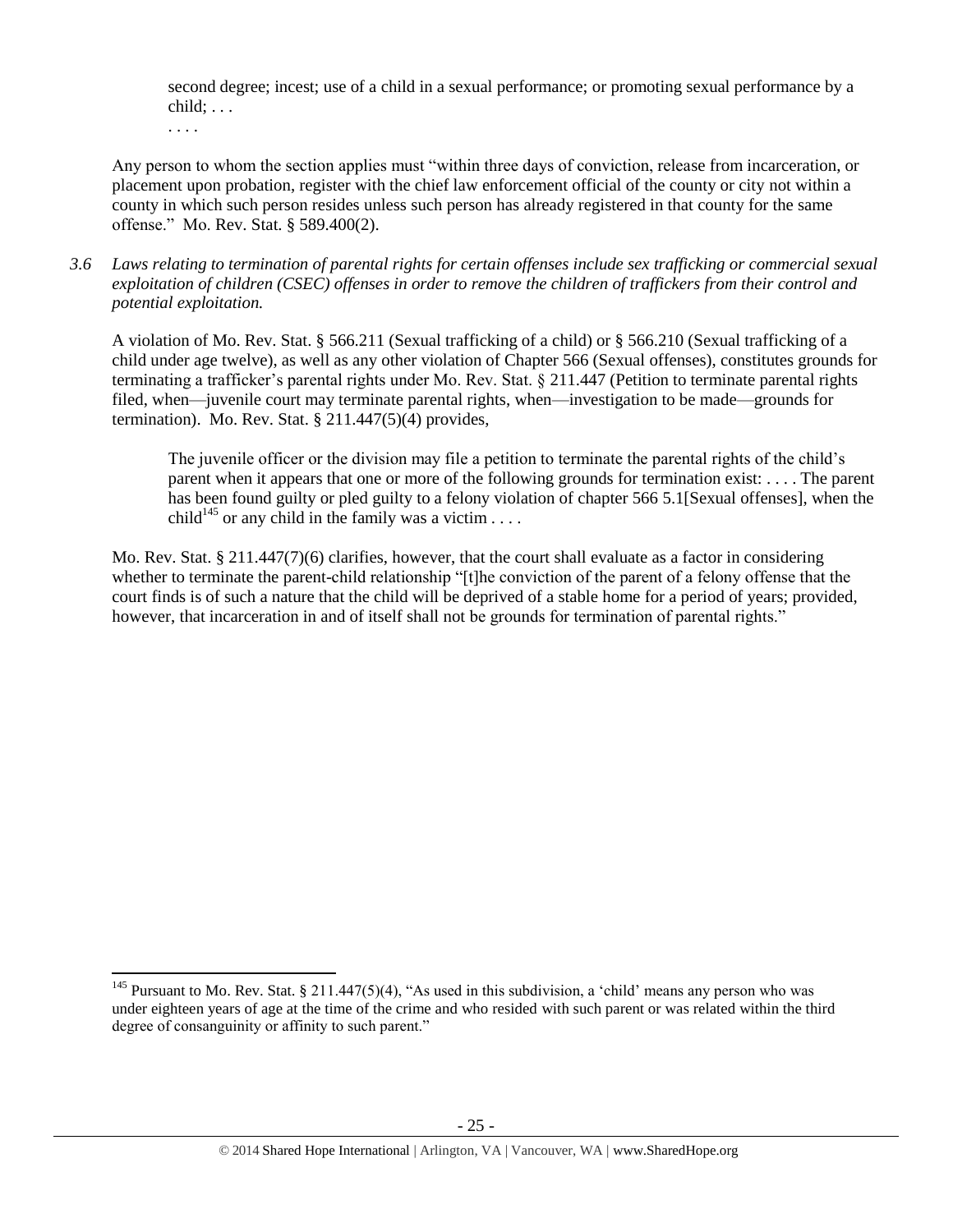#### **FRAMEWORK ISSUE 4: CRIMINAL PROVISIONS FOR FACILITATORS**

#### *Legal Components:*

- *4.1 The acts of assisting, enabling, or financially benefitting from child sex trafficking are included as criminal offenses in the state sex trafficking statute.*
- *4.2 Financial penalties, including asset forfeiture laws, are in place for those who benefit financially from or aid and assist in committing domestic minor sex trafficking.*

*\_\_\_\_\_\_\_\_\_\_\_\_\_\_\_\_\_\_\_\_\_\_\_\_\_\_\_\_\_\_\_\_\_\_\_\_\_\_\_\_\_\_\_\_\_\_\_\_\_\_\_\_\_\_\_\_\_\_\_\_\_\_\_\_\_\_\_\_\_\_\_\_\_\_\_\_\_\_\_\_\_\_\_\_\_\_\_\_\_\_\_\_\_\_*

- *4.3 Promoting and selling child sex tourism is illegal.*
- *4.4 Promoting and selling child pornography is illegal.*

#### *Legal Analysis:*

*4.1 The acts of assisting, enabling, or financially benefitting from child sex trafficking are included as criminal offenses in the state sex trafficking statute*.

Facilitators may be prosecuted under Mo. Rev. Stat. § 566.211<sup>146</sup> (Sexual trafficking of a child) or § 566.210<sup>147</sup> (Sexual trafficking of a child under age twelve), which makes it a crime when a person "knowingly . . . benefits, financially or by receiving anything of value, from participation in [trafficking] activities." Mo. Rev. Stat. §§ 566.211(1), 566.210(1). A conviction under Mo. Rev. Stat. § 566.211 is punishable as a felony by imprisonment for 10 years to life and a fine up to \$250,000. If "force, abduction, or coercion" was used, the penalty is enhanced to "life imprisonment without eligibility for probation or parole" for 25 years. Mo. Rev. Stat. § 566.211(3). A conviction under Mo. Rev. Stat. § 566.210 is punishable as a felony by "life imprisonment without eligibility for probation or parole" for 25 years. Mo. Rev. Stat. § 566.210(3).

Facilitators who permit sex traffickers to use their online service to recruit minors or promote child sex trafficking face substantial financial penalties under Mo. Rev. Stat. § 566.103 (Crime of promoting online sexual solicitation, violation, penalty).<sup>148</sup> A conviction is punishable as a felony by a fine of \$5,000 "per day that the advertisement remains posted on the web-based classified service after seventy-two hours of when notice has been provided." Mo. Rev. Stat. § 566.103(6).

Facilitators may be prosecuted under Mo. Rev. Stat. § 568.090 (Sexual misconduct, first degree, penalties).<sup>149</sup> A conviction under this statute is punishable as a class C felony by imprisonment for  $3-10$  years.<sup>150</sup> Mo. Rev. Stat. §§ 568.090(2), 558.011(1)(3)<sup>151</sup>.

*4.2 Financial penalties, including asset forfeiture laws, are in place for those who benefit financially from or aid and assist in committing domestic minor sex trafficking.*

Facilitators convicted in Missouri face financial penalties including fines, restitution, forfeiture, and civil damages to trafficking victims.

<sup>146</sup> *See supra* not[e 2.](#page-0-0)

<sup>147</sup> *See supra* not[e 7.](#page-1-1)

<sup>&</sup>lt;sup>148</sup> See supra Section 1.2 for a detailed discussion of this statute.

<sup>&</sup>lt;sup>149</sup> See supra Section 1.2 for a detailed discussion of this statute.

<sup>150</sup> *See supra* not[e 13.](#page-2-1)

<sup>151</sup> *See supra* not[e 9.](#page-2-0)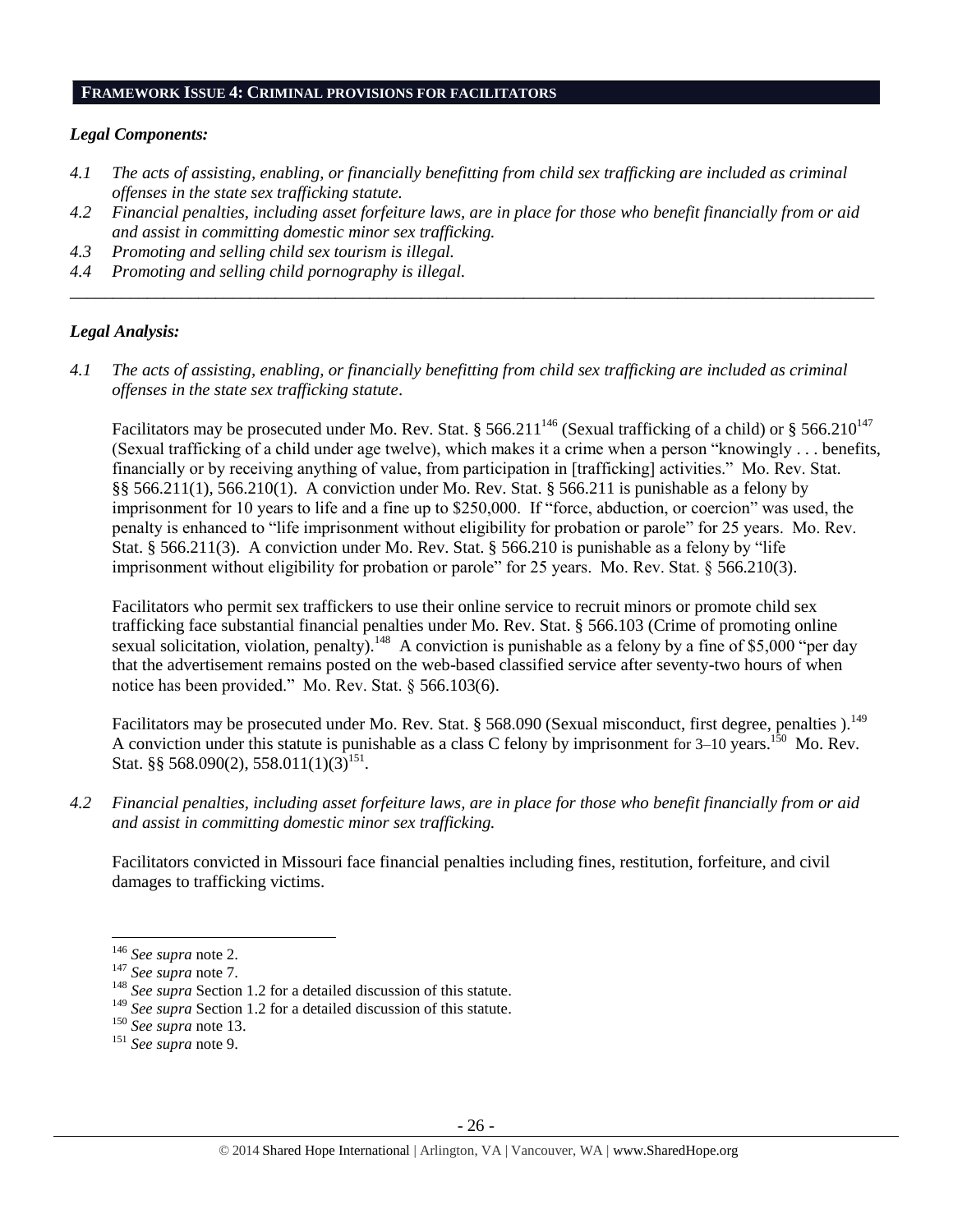Facilitators face a fine up to \$250,000 for convictions under Mo. Rev. Stat. § 566.211<sup>152</sup> (Sexual trafficking of a child). Mo. Rev. Stat. § 566.211(3). Facilitators also face potential fines of \$5,000 per day for failing to remove certain materials pursuant to Mo. Rev. Stat. § 566.103(1) (Crime of promoting online sexual solicitation). Mo. Rev. Stat. § 566.103(6). In addition, under Mo. Rev. Stat. § 558.002(1)(1)<sup>153</sup> (Fines for felonies), a trafficker who is convicted of a Class C, D, or E felony may be required to pay a fine of \$10,000 or up to "double the amount of the person's gain $154$  from the commission of the offense."

Facilitators convicted of certain crimes must pay restitution to trafficking victims under Mo. Rev. Stat. § 566.218 (Restitution required for certain offenders), which states,

[A] court sentencing a defendant convicted of violating the provisions of section . . . 566.212 [Sexual trafficking of a child], or 566.213 [Sexual trafficking of a child under age twelve] shall order the defendant to pay restitution to the victim of the offense regardless of whether the defendant is sentenced to a term of imprisonment or probation. The minimum restitution ordered by the court shall be in the amount determined by the court necessary to compensate the victim for the value of the victim's labor and/or for the mental and physical rehabilitation of the victim and any child of the victim.

Facilitators are also subject to discretionary civil asset forfeiture under Mo. Rev. Stat. § 513.607(1) (Property subject to forfeiture), which provides in part, "All property of every kind, including cash or other negotiable instruments, used or intended for use in the course of, derived from, or realized through criminal activity is subject to civil forfeiture." Mo. Rev. Stat. § 513.605(3) (Definitions) defines "criminal activity" as

the commission, attempted commission, conspiracy to commit, or the solicitation, coercion or intimidation of another person to commit any crime which is chargeable by indictment or information under the following Missouri laws:

. . . (c) Chapter 566, relating to sexual offenses; (d) Chapter 568, relating to offenses against the family; . . . (g) Chapter 567, relating to prostitution; (h) Chapter 573, relating to pornography and related offenses; . . . .

Seizure of forfeitable property is governed by Mo. Rev. Stat. § 513.607(6), which states, "Seizure may be effected by a law enforcement officer authorized to enforce the criminal laws of this state prior to the filing of the petition and without a writ of seizure if the seizure is incident to a lawful arrest, search, or inspection and the officer has probable cause to believe the property is subject to forfeiture and will be lost or destroyed if not seized." Disposition of forfeited property is governed by Mo. Rev. Stat. §§ 513.620 – 513.623. Mo. Rev. Stat. §513.623 states "The clear proceeds of any sale or disposition after satisfaction of the interest of any innocent party and after payment of the reasonable costs . . . be distributed pursuant to section 7 of article IX of the Constitution of the state of Missouri."

A travel agency that facilitates child sex tourism could have its business assets frozen for a violation of Mo. Rev. Stat. § 567.089 (Offering travel for purpose of prostitution prohibited—penalties).<sup>155</sup> Mo. Rev. Stat.

 $\overline{a}$ 

<sup>152</sup> *See supra* not[e 2.](#page-0-0)

<sup>153</sup> *See supra* not[e 94.](#page-14-0)

<sup>&</sup>lt;sup>154</sup> See supra not[e 141](#page-22-0) for the definition of "gain."

<sup>&</sup>lt;sup>155</sup> See infra Section 4.3 for discussion of substantive provisions.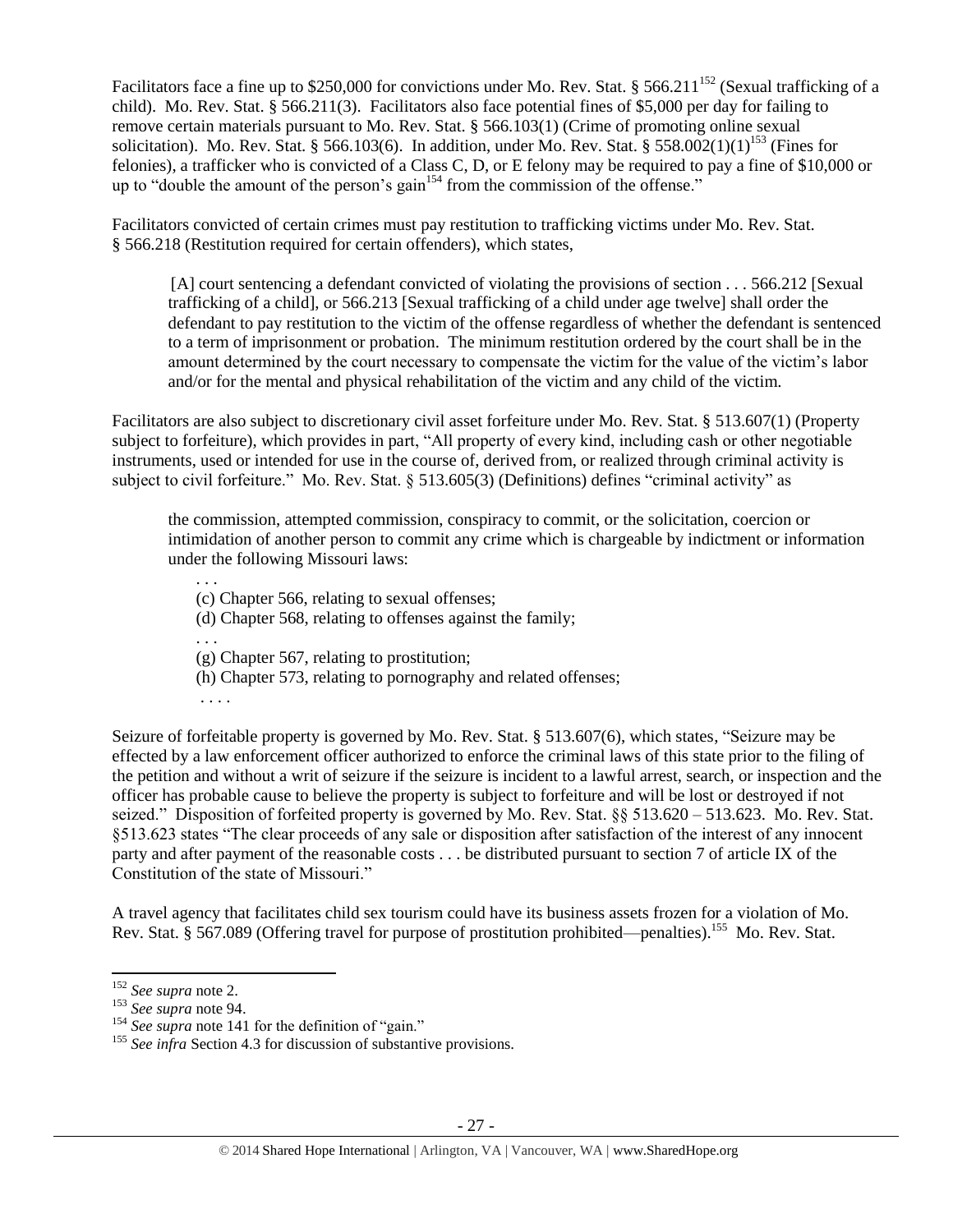§ 567.089(2) states that if an agency violates this section, "[T]he secretary of state shall revoke the articles of incorporation of the travel agency or charter tour operator. The secretary of state, as part of a proceeding brought under this section, may order a freeze of the bank or deposit accounts of the travel agency or charter tour operator."

## *4.3 Promoting and selling child sex tourism is illegal*.

Missouri has a series of laws that criminalize the promotion and sale of sex tourism, though the laws are not child-specific. In light of the broad definition of "prostitution" in Chapter 567 (Prostitution),  $156$  which does not distinguish between acts by adults and acts by minors, facilitators of child sex tourism could be prosecuted under Missouri's sex tourism laws.

Mo. Rev. Stat. § 567.085(1) (Promoting travel for prostitution―penalty) criminalizes the conduct of a person who " knowingly sells or offers to sell travel services that include or facilitate travel for the purpose of engaging in prostitution as defined by [section 567.010](https://www.lexis.com/research/buttonTFLink?_m=365bbb2c169493723bac928e24ec7929&_xfercite=%3ccite%20cc%3d%22USA%22%3e%3c%21%5bCDATA%5b%a7%20567.085%20R.S.Mo.%5d%5d%3e%3c%2fcite%3e&_butType=4&_butStat=0&_butNum=2&_butInline=1&_butinfo=MOCODE%20567.010&_fmtstr=FULL&docnum=1&_startdoc=1&wchp=dGLzVlz-zSkAW&_md5=d32fdfbb8fc188b2a81f3fd57e337121) [Chapter definitions]."<sup>157</sup> A conviction under this statute is punishable as a Class C felony by imprisonment for 3–10 years.<sup>158</sup> Mo. Rev. Stat. §§ 567.085(2),  $558.011(1)(3)^{159}$ .

Mo. Rev. Stat. § 567.087(1) (Prohibitions on travel agencies or tour operators—rebuttable presumption, advertisements) states,

No travel agency or charter tour operator shall:

- (1) Promote travel for prostitution under [section 567.085;](https://www.lexis.com/research/buttonTFLink?_m=39eacf84f8f4116d465fb0ab2d829210&_xfercite=%3ccite%20cc%3d%22USA%22%3e%3c%21%5bCDATA%5b%a7%20567.087%20R.S.Mo.%5d%5d%3e%3c%2fcite%3e&_butType=4&_butStat=0&_butNum=2&_butInline=1&_butinfo=MOCODE%20567.085&_fmtstr=FULL&docnum=1&_startdoc=1&wchp=dGLbVzb-zSkAl&_md5=3549e1692989f5adfa9211a8b10d75ac)
- (2) Sell, advertise, or otherwise offer to sell travel services or facilitate travel:

(a) For the purpose of engaging in a commercial sex act as defined in section  $566.200$ ;<sup>160</sup>

(b) That consists of tourism packages or activities using and offering any sexual contact as defined in section 566.010,<sup>161</sup> as enticement for tourism; or

(c) That provides or purports to provide access to or that facilitates the availability of sex escorts or sexual services.

Mo. Rev. Stat. § 567.087(2) further provides, "There shall be a rebuttable presumption that any travel agency or charter tour operator using advertisements that include the term 'sex tours' or 'sex travel' or include depictions of human genitalia is in violation of this section."

Mo. Rev. Stat. § 567.089 (Offering travel for purpose of prostitution prohibited―penalties) states,

1. No travel agency or charter tour operator shall engage in selling, advertising, or otherwise offering to sell travel services, tourism packages, or activities that solicit, encourage, or facilitate travel for the purpose of engaging in prostitution.

2. Upon violation of this section by a travel agency or charter tour operator, the secretary of state shall revoke the articles of incorporation of the travel agency or charter tour operator. The secretary of state, as part of a proceeding brought under this section, may order a freeze of the bank or deposit accounts of the travel agency or charter tour operator.

<sup>156</sup> *See supra* note **Error! Bookmark not defined.**.

<sup>157</sup> *See supra* note **Error! Bookmark not defined.**.

<sup>158</sup> *See supra* not[e 13.](#page-2-1)

<sup>159</sup> *See supra* not[e 9.](#page-2-0)

<sup>&</sup>lt;sup>160</sup> See supra not[e 4](#page-1-2) for the definition of "commercial sex act."

<sup>&</sup>lt;sup>161</sup> See supra not[e 38](#page-7-0) for the definition of "sexual contact."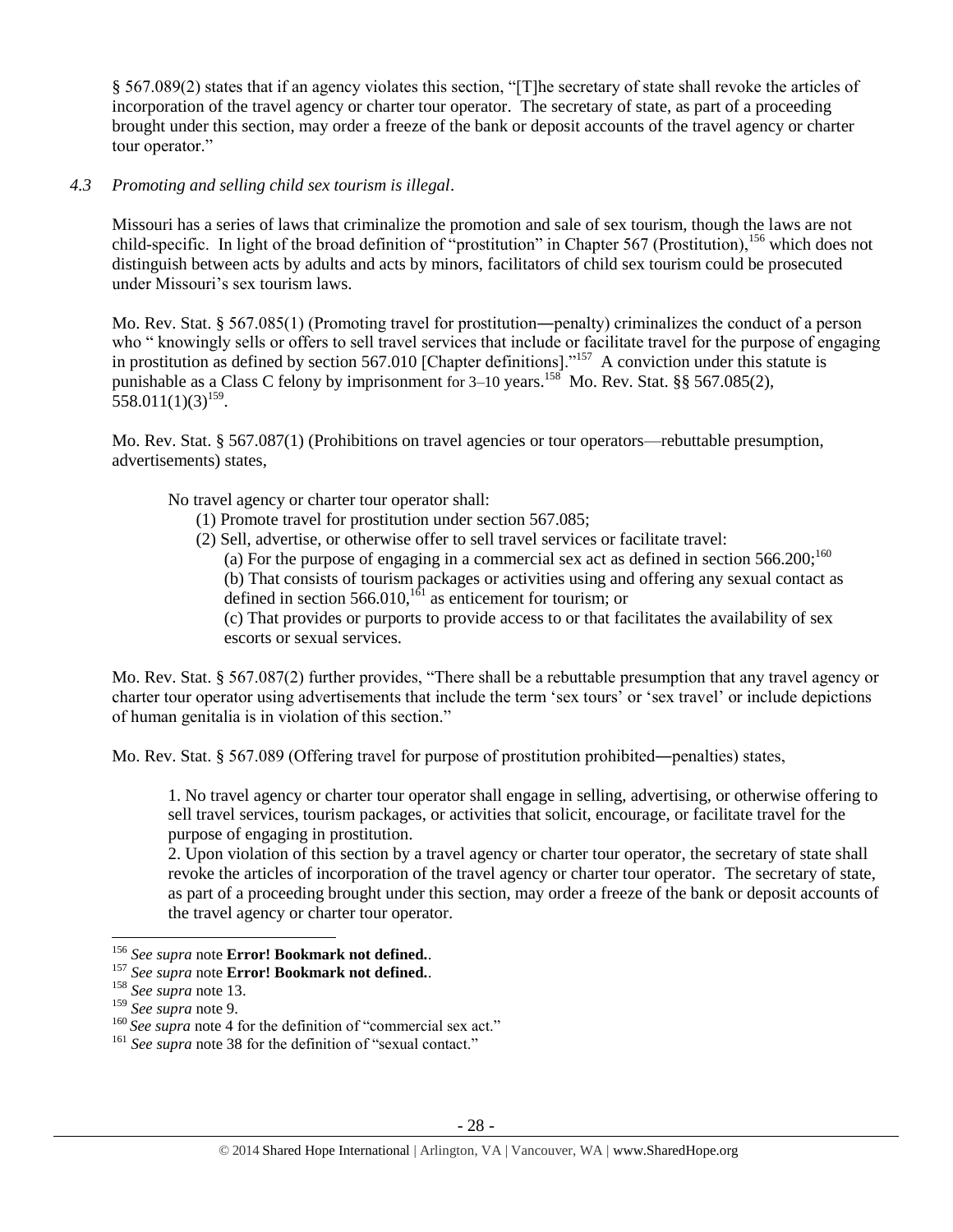4.3.1 Recommendation: Amend Mo. Rev. Stat. § 567.085 (Promoting travel for prostitution penalty), § 567.087 (Prohibitions on travel agencies or tour operators), and § 567.089 (Offering travel for purpose of prostitution prohibited—penalties) to provide a penalty enhancement for violations involving the sale or promotion of child sex tourism.

## *4.4 Promoting and selling child pornography is illegal.*

Several laws in Missouri make it illegal to promote or sell child pornography. Mo. Rev. Stat. § 568.090(1) (Promoting sexual performance by a child) makes it a crime when a person "knowing the character and content thereof . . . promotes a sexual performance by a child less than seventeen years of age or produces, directs, or promotes any performance which includes sexual conduct by a child less than seventeen years of age." A conviction under this statute is punishable as a Class C felony by imprisonment for  $3-10$  years.<sup>162</sup> Mo. Rev. Stat.  $\S$ § 568.090(2), 558.011(1)(3)<sup>163</sup>.

Mo. Rev. Stat. § 573.025(1)<sup>164</sup> (Promoting child pornography in the first degree) makes it a crime when a person "knowing of its content and character, ....possesses with the intent to promote<sup>165</sup> or promotes child pornography<sup>166</sup> of a child less than fourteen years of age or obscene material<sup>167</sup> portraying what appears to be a child less than fourteen years of age." A conviction under this statute is punishable as a Class B felony, "unless the person knowingly promotes such material to a minor, in which case it is a class A felony." Mo. Rev. Stat. § 573.025(2). Mo. Rev. Stat. § 573.025(2) further provides that "[n]o person who is found guilty of promoting child pornography in the first degree shall be eligible for probation, parole, or conditional release for a period of three calendar years."<sup>168</sup> Mo. Rev. Stat. §  $573.035(1)$ <sup>169</sup> (Promoting child pornography in the second degree) makes it illegal if a person "knowing, of its content and character, . . . possesses with the intent to promote or promotes child pornography<sup>170</sup> of a minor under the age of eighteen or obscene material<sup>171</sup> portraying what appears to be a minor under the age of eighteen." A conviction under this statute is punishable as a class D felony, "unless the person knowingly promotes such material to a minor, in which case it is a class B felony." Mo. Rev. Stat. § 573.035(2). If convicted under Mo. Rev. Stat. § 573.035, there is no eligibility for probation. Mo. Rev. Stat. § 573.035(2).

 $\overline{\phantom{a}}$ <sup>162</sup> *See supra* not[e 13.](#page-2-1)

<sup>163</sup> *See supra* not[e 9.](#page-2-0)

<sup>164</sup> *See supra* not[e 124.](#page-20-0)

<sup>&</sup>lt;sup>165</sup> Mo. Rev. Stat. § 573.010(16) defines "promote" as "to manufacture, issue, sell, provide, mail, deliver, transfer, transmute, publish, distribute, circulate, disseminate, present, exhibit, or advertise, or to offer or agree to do the same, by any means including a computer."

*See supra* note [6.](#page-1-0)

<sup>&</sup>lt;sup>166</sup> See supra not[e 23](#page-4-0) for the definition of "child pornography."

<sup>&</sup>lt;sup>167</sup> See supra not[e 21](#page-4-1) for the definition of "obscene material."

<sup>168</sup> *See supra* not[e 127.](#page-20-1)

<sup>169</sup> *See supra* not[e 128.](#page-20-2)

<sup>&</sup>lt;sup>170</sup> See supra not[e 23](#page-4-0) for the definition of "child pornography."

<sup>&</sup>lt;sup>171</sup> See supra not[e 21](#page-4-1) for the definition of "obscene material."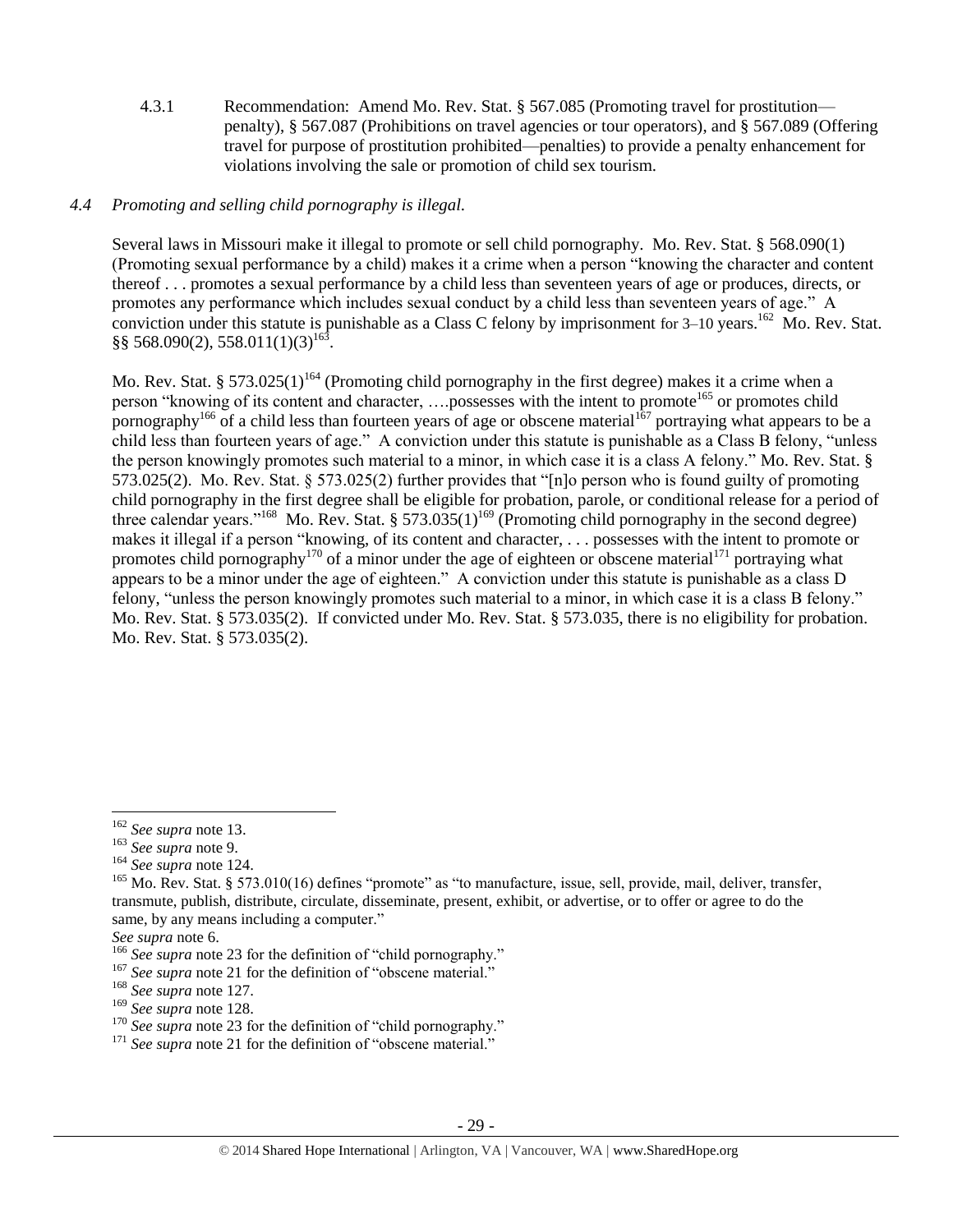#### **FRAMEWORK ISSUE 5: PROTECTIVE PROVISIONS FOR THE CHILD VICTIMS**

## *Legal Components:*

- *5.1 Statutorily-mandated victim services define "victim" to specifically include victims of domestic minor sex trafficking or commercial sexual exploitation of children (CSEC) to ensure prompt identification and access to victims' rights and services.*
- *5.2 The state sex trafficking statute expressly prohibits a defendant from raising consent of the minor to the commercial sex acts as a defense.*
- *5.3 Prostitution laws apply only to adults, making minors under 18 specifically immune from this offense.*
- *5.4 Child victims of sex trafficking or commercial sexual exploitation are provided with a child protection response, including specialized shelter and services, and are not detained in juvenile detention facilities.*
- *5.5 Commercial sexual exploitation is identified as a type of abuse and neglect within child protection statutes.*
- *5.6 The definition of "caregiver" (or similar term) in the child welfare statutes is broad enough to include a trafficker who has custody or control of a child in order to bring a trafficked child into protection of child protective services.*
- *5.7 Crime victims' compensation is specifically available to a child victim of sex trafficking or commercial sexual exploitation of children (CSEC) without regard to ineligibility factors.*
- *5.8 Victim-friendly procedures and protections are provided in the trial process for minors under 18.*
- *5.9 Expungement or sealing of juvenile delinquency records resulting from arrests or adjudications for prostitution-related offenses committed as a result of, or in the course of, the commercial sexual exploitation of a minor is available within a reasonable time after turning 18.*
- *5.10 Victim restitution and civil remedies for victims of domestic minor sex trafficking or commercial sexual exploitation of children (CSEC) are authorized by law.*
- *5.11 Statutes of limitations for civil and criminal actions for child sex trafficking or commercial sexual exploitation of children (CSEC) offenses are eliminated or lengthened sufficiently to allow prosecutors and victims a realistic opportunity to pursue criminal action and legal remedies.*

*\_\_\_\_\_\_\_\_\_\_\_\_\_\_\_\_\_\_\_\_\_\_\_\_\_\_\_\_\_\_\_\_\_\_\_\_\_\_\_\_\_\_\_\_\_\_\_\_\_\_\_\_\_\_\_\_\_\_\_\_\_\_\_\_\_\_\_\_\_\_\_\_\_\_\_\_\_\_\_\_\_\_\_\_\_\_\_\_\_\_\_\_\_*

# *Legal Analysis:*

 $\overline{\phantom{a}}$ 

*5.1 Statutorily-mandated victim services define "victim" to specifically include victims of domestic minor sex trafficking or commercial sexual exploitation of children (CSEC) to ensure prompt identification and access to victims' rights and services.* 

Mo. Rev. Stat. § 566.223(1) (Federal Trafficking Victims Protection Act of 2000 to apply, when) provides that victims of trafficking violations in Mo. Rev. Stat. §§ 566.200–566.221 "shall be afforded the rights and protections provided in the federal Trafficking Victims Protection Act of 2000, Public Law 106-386, as amended."

For the purposes of Chapter 595 (Victims of crimes, compensation and services), a "victim" is defined as "a person who suffers personal physical injury<sup>172</sup> or death as a direct result of a crime, as defined in subdivision (5) of this subsection." Mo. Rev. Stat. § 595.010(1)(28) (Definitions). "Crime" is defined in Mo. Rev. Stat.  $§$  595.010(1)(5) in pertinent part as

<sup>&</sup>lt;sup>172</sup> "Personal physical injury" is defined in Mo. Rev. Stat. § 595.010(1)(23) as "actual bodily harm only with respect to the victim. Personal physical injury may include mental or nervous shock resulting from the specific incident upon which the claim is based."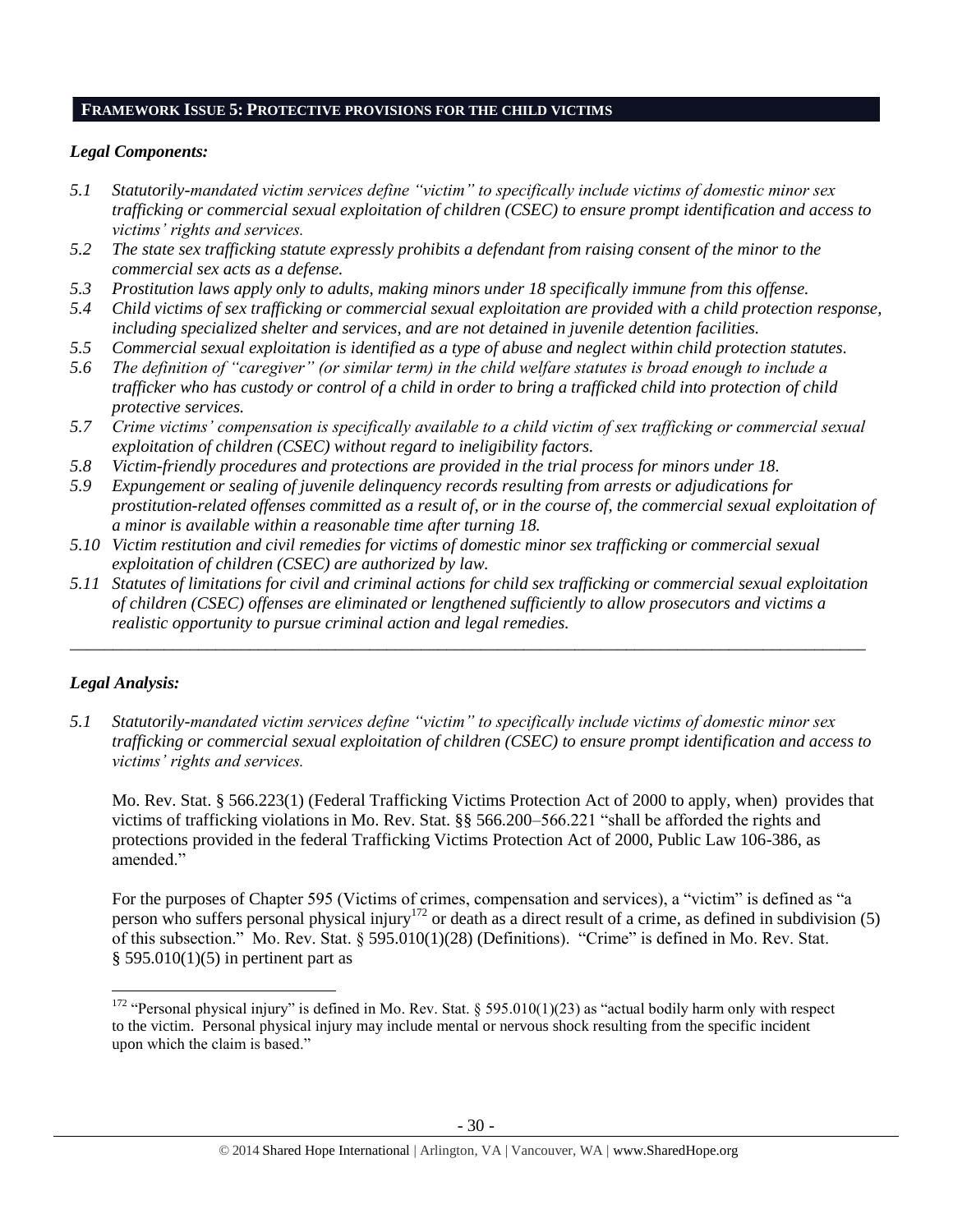an act committed in this state which, if committed by a mentally competent, criminally responsible person who had no legal exemption or defense, would constitute a crime; provided that, such act involves the application of force or violence or the threat of force or violence by the offender upon the victim . . . .

Even if the personal physical injury requirement is satisfied, victims under Mo. Rev. Stat. § 566.211 $^{173}$  (Sexual trafficking of a child) and § 566.210<sup>174</sup> (Sexual trafficking of a child under age twelve) may not be eligible for compensation under this chapter if there is no proof of force or violence.

However, "victim" is defined more broadly for the purposes of victim's and witness's rights in Mo. Rev. Stat. § 595.200(6) as "a natural person who suffers direct or threatened physical, emotional or financial harm as the result of the commission or attempted commission of a crime." "Crime" is also more broadly defined in Mo. Rev. Stat. § 595.200(1) as "an act which would constitute a violation of any criminal statute including any act which may result in an adjudication of delinquency." Consequently, minor victims may be eligible to receive victim services despite being potentially ineligible for victim compensation.

*5.2 The state sex trafficking statute expressly prohibits a defendant from raising consent of the minor to the commercial sex acts as a defense.*

Mo. Rev. Stat. § 566.020(3)<sup>175</sup> (Mistake as to age—consent not a defense, when) provides that "[c]onsent is not a defense to any offense under this chapter [Sexual Offenses] if the alleged victim is less than fourteen years of age." Chapter 566 offenses include all sexual offenses, non-prostitution CSEC offenses, and sex trafficking offenses.

Mo. Rev. Stat. § 566.211<sup>176</sup> (Sexual trafficking of a child) and § 566.210<sup>177</sup> (Sexual trafficking of a child under age twelve) do not make lack of consent an element of the crime, but also do not explicitly forbid the use of the defense of consent.

*5.3 Prostitution laws apply only to adults, making minors under 18 specifically immune from this offense.*

Mo. Rev. Stat. § 567.020<sup>178</sup> (Prostitution) does not distinguish between minors and adults in setting out the conduct that constitutes commission of the offense.

- 5.3.1 Recommendation: Amend Mo. Rev. Stat. § 567.020 to make minors under the age of 18 immune from prosecution for this offense or amend Mo. Rev. Stat. § 566.223(2) to include a victim's status as a minor under the age of 18 as an affirmative defense to prostitution.
- *5.4 Child victims of sex trafficking or commercial sexual exploitation are provided with a child protection response, including specialized shelter and services, and are not detained in juvenile detention facilities.*

# **Child Identified as Abused/Neglected**

<sup>173</sup> *See supra* not[e 2.](#page-0-0)

<sup>174</sup> *See supra* not[e 7.](#page-1-1)

<sup>175</sup> *See supra* not[e 87.](#page-13-0)

<sup>176</sup> *See supra* not[e 2.](#page-0-0)

<sup>177</sup> *See supra* not[e 7.](#page-1-1)

<sup>178</sup> *See supra* not[e 40.](#page-7-1)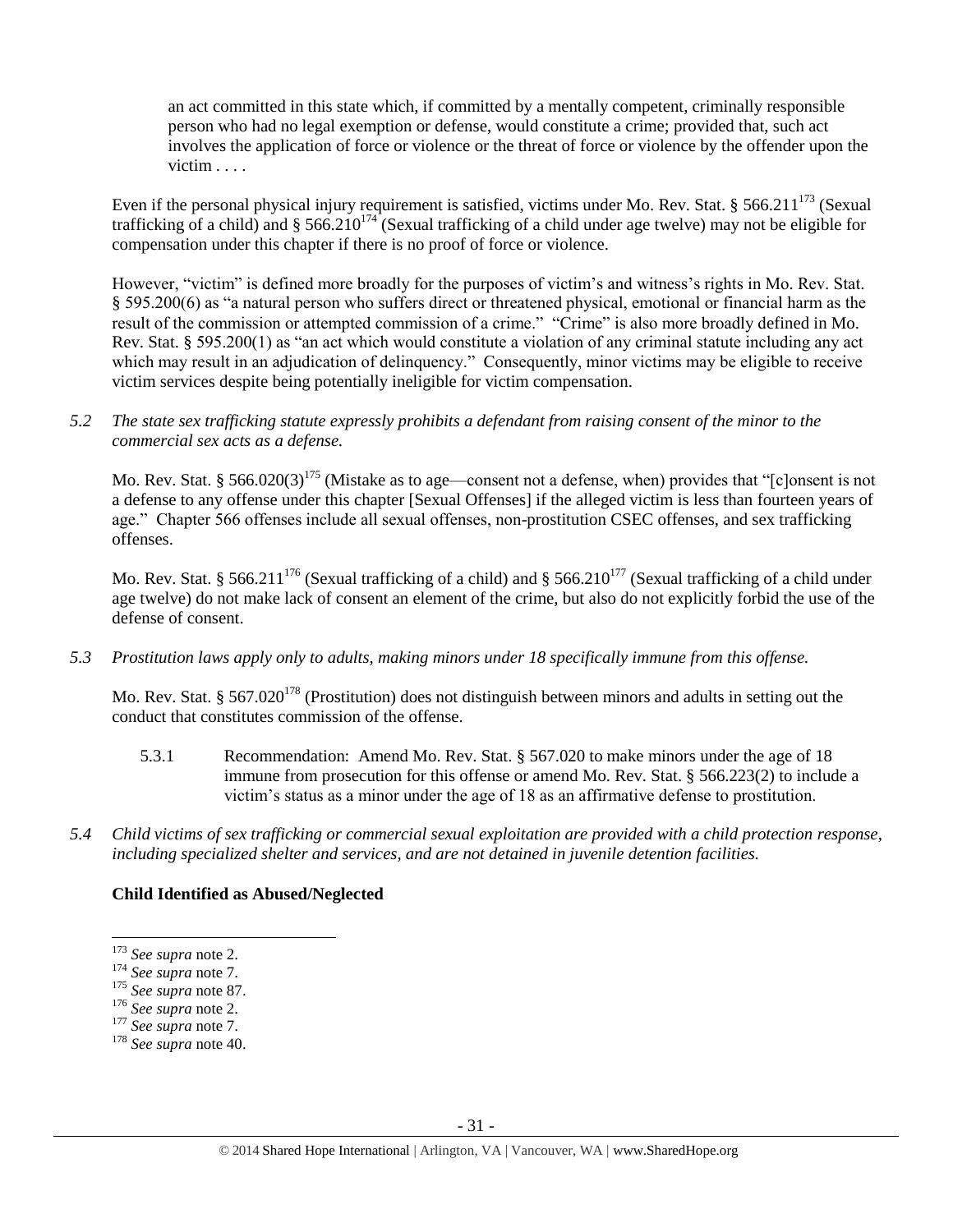A child that is a victim of sexual abuse is likely to be considered abused or neglected pursuant to Mo. 210.110(1) (Definitions), which defines "abuse" in part as "any physical injury, sexual abuse, or emotional abuse inflicted on a child other than by accidental means by those responsible for the child's care, custody, and control§ 210.110(12) defines "neglect" as "failure to provide, by those responsible for the care, custody, and control of the child, the proper or necessary support, education as required by law, nutrition or medical, surgical, or any other care necessary for the child's well-being."<sup>179</sup>

## *I. Initial Custody*

# a. Authority for Initial Custody

Pursuant to Mo. Rev. Stat. § 210.115(1) (Reports of abuse, neglect, and under age eighteen deaths), a commercially sexually exploited child may have access a protective response through child protective services through the requirement that a report of abuse or neglect be generated

When any physician, medical examiner, coroner, dentist, chiropractor, optometrist, podiatrist, resident, intern, nurse, hospital or clinic personnel that are engaged in the examination, care, treatment or research of persons, and any other health practitioner, psychologist, mental health professional, social worker, day care center worker or other child-care worker, juvenile officer, probation or parole officer, jail or detention center personnel, teacher, principal or other school official, minister as provided by section 352.400, peace officer or law enforcement official, or other person with responsibility for the care of children has reasonable cause to suspect that a child has been or may be subjected to abuse or neglect or observes a child being subjected to conditions or circumstances which would reasonably result in abuse or neglect, that person shall immediately report or cause a report to be made to the division in accordance with the provisions of sections 210.109 to 210.183. As used in this section, the term "abuse" is not limited to abuse inflicted by a person responsible for the child's care, custody and control as specified in section 210.110,<sup>180</sup> but shall also include abuse inflicted by any other person.

Additionally, under Mo. Rev. Stat. § 210.115(4) a person, including those not listed above, is required to report any case of suspected abuse or neglect<sup>181</sup> "if such person has reasonable cause to suspect that a child has been or may be subjected to abuse or neglect or observes a child being subjected to conditions or circumstances which would reasonably result in abuse or neglect."

Further, Mo. Rev. Stat. § 210.125 (Protective custody of child) dictates that based on a filed report or other circumstances,

1. A police officer, law enforcement official, or a physician who has reasonable cause to suspect that a child is suffering from illness or injury or is in danger of personal harm by reason of his surroundings and that a case of child abuse or neglect exists, may request that the juvenile officer take the child into protective custody under chapter 211 [Juvenile courts].

2. A police officer, law enforcement official, or a physician who has reasonable cause to believe that a child is in imminent danger of suffering serious physical harm or a threat to life as a result of abuse or neglect, and such person has reasonable cause to believe the harm or threat to life may occur before a

 $\overline{\phantom{a}}$  $179$  Pursuant to Mo. Rev. Stat. § 210.110, a sexually exploited child is likely to be identified as abused or neglected. If a child is identified as abused or neglected under Mo. Rev. Stat. § 210.110, the definition of "caregiver" under Mo. Rev. Stat. § 210.110(16) is sufficiently broad to involve Child Protective Services in investigations where the child is in the custody or control of a non-family trafficker.

<sup>&</sup>lt;sup>180</sup> See infra Section 5.5 for the definition of "abuse."

<sup>&</sup>lt;sup>181</sup> See infra Section 5.5 for the definition of "neglect."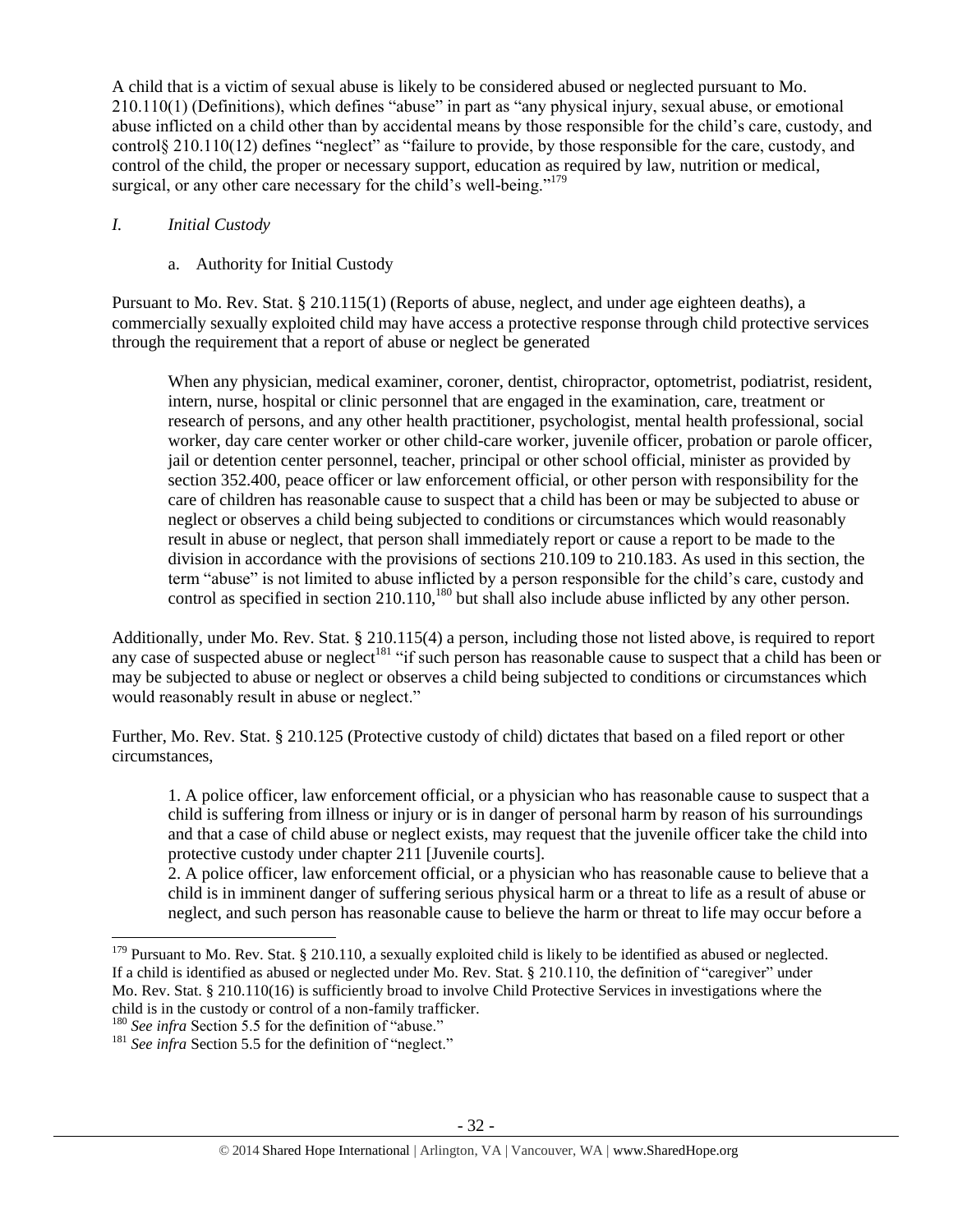juvenile court could issue a temporary protective custody order or before a juvenile officer could take the child into protective custody, the police officer . . . may take or retain temporary protective custody<sup>182</sup> of the child without the consent of the child's parents, guardian or others legally responsible for his care.

## b. Placement

The juvenile is immediately notified of the protective custody and a juvenile officer may either return the child to parental care or may initiate a Chapter 211 (Juvenile courts) protective proceeding. Mo. Rev. Stat. § 210.125(3).

If a Chapter 211 protective proceeding is initiated, Mo. Rev. Stat. § 211.141 (Child returned to parent, when, conditions—detention on order of court—detention without order, when—assessment of child required, when—random sampling of assessments) dictates that

1. When a child is taken into custody . . . the person taking the child into custody shall, unless it has been otherwise ordered by the court, return the child to his or her parent, guardian or legal custodian on the promise of such person to bring the child to court, if necessary, at a stated time or at such times as the court may direct. The court may also impose other conditions relating to activities of the child . . .

2. If the child is not released as provided in subsection 1 of this section, he or she may be conditionally released or detained in any place of detention specified in section 211.151 (Places of detention—photographing and fingerprinting, restrictions) but only on order of the court specifying the reason for the conditional release or the detention . . .

Mo. Rev. Stat. § 211.151 (Places of detention—photographing and fingerprinting, restrictions) states that

1. Pending disposition of a case, the juvenile court may order in writing the detention of a child in one of the following places:

(1) A juvenile detention facility provided by the county;

(2) A shelter care facility, subject to the supervision of the court;

(3) A suitable place of detention maintained by an association having for one of its objects the care and protection of children;

(4) Such other suitable custody as the court may direct.

2. A child shall not be detained in a jail or other adult detention facility pending disposition of a case.

*II. Process Following Initial Custody*

 $\overline{\phantom{a}}$ 

Pursuant to Mo. Rev. Stat. § 211.032(1) (Child abuse and neglect hearings),

 $182$  Mo. Rev. Stat. § 210.125(5) defines "temporary protective custody" as "temporary placement within a hospital or medical facility or emergency foster care facility or such other suitable custody placement as the court may direct; provided, however, that an abused or neglected child may not be detained in temporary custody in a secure detention facility." Temporary protective custody may not exceed 24 hours without authorization by the juvenile court. Mo. Rev. Stat. § 210.125(4).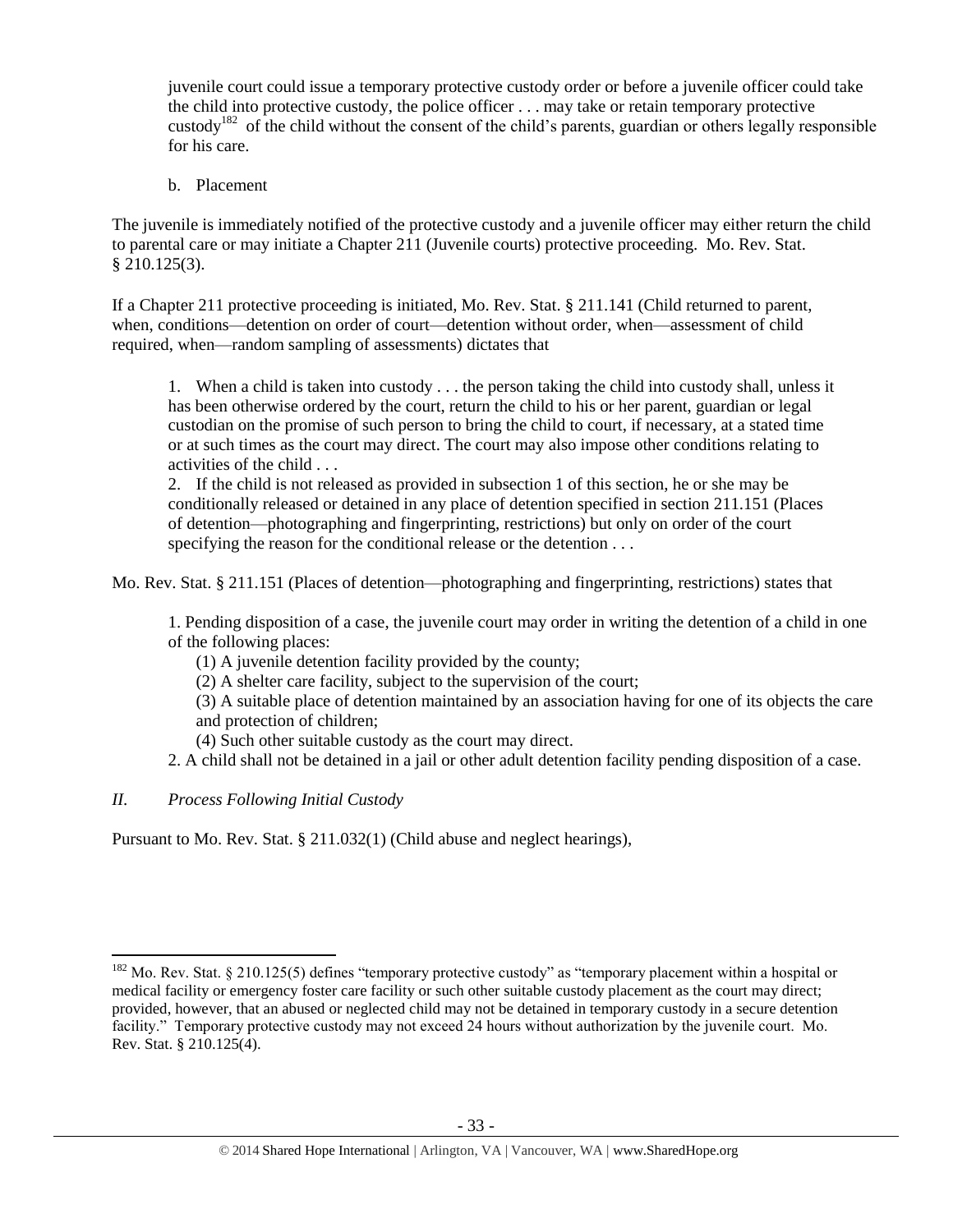[W]hen a child or person seventeen years of age, alleged to be in need of care and treatment pursuant to subdivision (1) of subsection 1 of section 211.031,<sup>183</sup> is taken into custody, the juvenile or family court shall notify the parties of the right to have a protective custody hearing.

The hearing must take place within 24 hours of the initial detention, unless otherwise ordered by the court. Mo. Rev. Stat. § 210.125(4).

#### *III. Placement Process Pending Adjudication*

Pursuant to Mo. Rev. Stat. § 211.061 (Arrested child taken before juvenile court—transfer of prosecution to juvenile court—limitations on detention of juvenile—detention hearing, notice.),

. . . .

 $\overline{\phantom{a}}$ 

3. When the juvenile court is informed that a child is in detention it shall examine the reasons therefor and shall immediately:

(1) Order the child released; or

(2) Order the child continued in detention until a detention hearing is held. An order to continue the child in detention shall only be entered upon the filing of a petition or motion to modify and a determination by the court that probable cause exists to believe that the child has committed acts specified in the petition or motion that bring the child within the jurisdiction of the court under subdivision (2) or (3) of subsection 1 of section 211.031.

<span id="page-33-0"></span>4. A juvenile shall not remain in detention for a period greater than twenty-four hours unless the court orders a detention hearing. If such hearing is not held within three days, excluding Saturdays, Sundays and legal holidays, the juvenile shall be released from detention unless the court for good cause orders the hearing continued. The detention hearing shall be held within the judicial circuit at a date, time and place convenient to the court . . . .

Additionally, if a child is held in secure detention,  $184$  pursuant to Mo. Rev. Stat. § 211.063(1), the child also may not be held for more than 24 hours, unless "the court finds pursuant to a probable cause hearing held within that twenty-four-hour period, that the child has violated the conditions of a valid court order," and meets other requirements set out in the section.<sup>185</sup>

(d) The child or person seventeen years of age is a child in need of mental health services and the parent,

<sup>185</sup> Pursuant to Mo. Rev. Stat. § 211.063(1), the specific conditions for extended detention include:

 $183$  Mo. Rev. Stat. § 211.031(1)(1) states that a child is alleged to be in need of care and treatment if

<sup>(</sup>a) The parents, or other persons legally responsible for the care and support of the child or person seventeen years of age, neglect or refuse to provide proper support, education which is required by law, medical, surgical or other care necessary for his or her well-being; except that reliance by a parent, guardian or custodian upon remedial treatment other than medical or surgical treatment for a child or person seventeen years of age shall not be construed as neglect when the treatment is recognized or permitted pursuant to the laws of this state;

<sup>(</sup>b) The child or person seventeen years of age is otherwise without proper care, custody or support; or (c) The child or person seventeen years of age was living in a room, building or other structure at the time such dwelling was found by a court of competent jurisdiction to be a public nuisance pursuant to section 195.130;

guardian or custodian is unable to afford or access appropriate mental health treatment or care for the child. <sup>184</sup> "Secure detention" is defined in Mo. Rev. Stat. § 211.063(2)(1) as "any public or private residential facility used for the temporary placement of any child if such facility includes construction fixtures designed to physically restrict the movements and activities of children held in the lawful custody of such facility."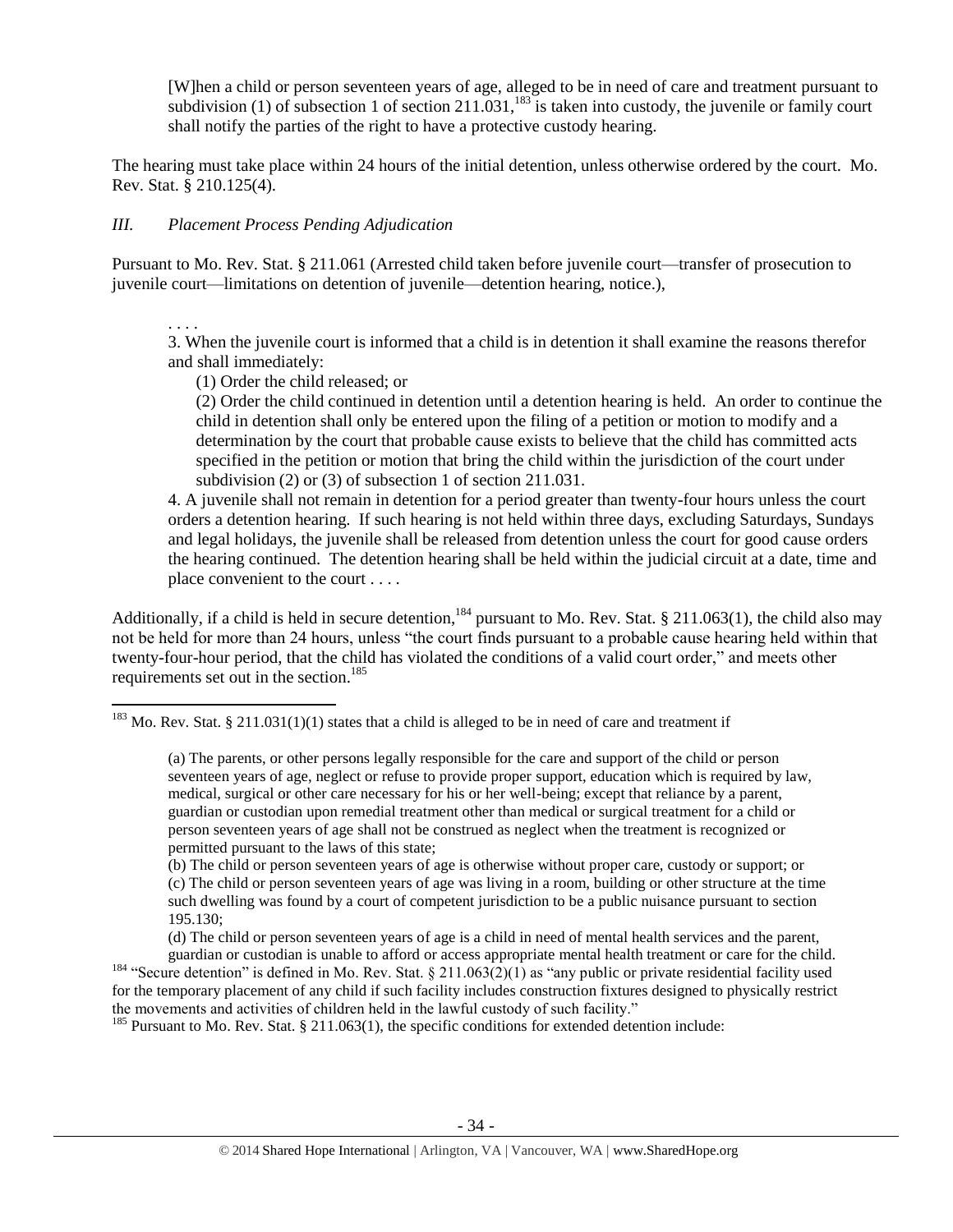Subsequent to the detention hearing, the court may order, pursuant to Mo. Rev. Stat. § 211.151(1), placement in  $(1)$  A juvenile detention facility provided by the county; (2) A shelter care facility, subject to the supervision of the court; (3) A suitable place of detention maintained by an association having for one of its objects the care and protection of children; (4) Such other suitable custody as the court may direct." However, Mo. Rev. Stat. § 211.151(2) states that "[a] child shall not be detained in a jail or other adult detention facility pending disposition of a case."<sup>186</sup>

## <span id="page-34-0"></span>*IV. Adjudication or Referral to Alternate Process*

Pursuant to Mo. Rev. Stat. § 211.032 (Child abuse and neglect hearings, when held, procedure—supreme court rules to be promulgated—transfer of school records, when),

. . . . 4. The court shall hold an adjudication hearing no later than sixty days after the child has been taken into custody. The court shall notify the parties in writing of the specific date, time, and place of such hearing. If at such hearing the court determines that sufficient cause exists for the child to remain in the custody of the state, the court shall conduct a dispositional hearing no later than ninety days after the child has been taken into custody and shall conduct review hearings regarding the reunification efforts made by the division every ninety to one hundred twenty days for the first year the child is in the custody of the division. After the first year, review hearings shall be held as necessary, but in no event less than once every six months for as long as the child is in the custody of the division. . . . .

Additionally or alternatively, in Missouri, a victim of sex trafficking may be identified through use of the procedures in Mo. Rev. Stat. § 566.223 (Federal Trafficking Victims Protection Act of 2000 to apply, when), which states in part,

4. As soon as possible after a first encounter with a person who reasonably appears to a law enforcement agency to be a victim of trafficking as defined in section 566.200 [Definitions], that agency or office shall notify the department of social services and, where applicable, juvenile justice authorities, that the person may be a victim of trafficking, in order that such agencies may determine whether the person may be eligible for state or federal services, programs, or assistance.

. . . .

 $\overline{\phantom{a}}$ 

5. The department of social services may coordinate with relevant state, federal, and local agencies to evaluate appropriate services for victims of trafficking. State agencies may implement programs and enter into contracts with nonprofit agencies, domestic and sexual violence shelters, and other nongovernment organizations to provide services to confirmed victims of trafficking, insofar as funds are available for that purpose. Such services may include, but are not limited to, case management, emergency temporary housing, health care, mental health counseling, alcohol and drug addiction screening and treatment, language interpretation and translation services, English language instruction, job training, and placement assistance.

<sup>(1)</sup> The child has a record of willful failure to appear at juvenile court proceedings; or

<sup>(2)</sup> The child has a record of violent conduct resulting in physical injury to self or others; or

<sup>(3)</sup> The child has a record of leaving a court-ordered placement, other than secure detention, without permission.

<sup>&</sup>lt;sup>186</sup> "The term 'jail or other adult detention facility' does not include a juvenile detention facility." Mo. Rev. Stat.  $$211.151(4)(1).$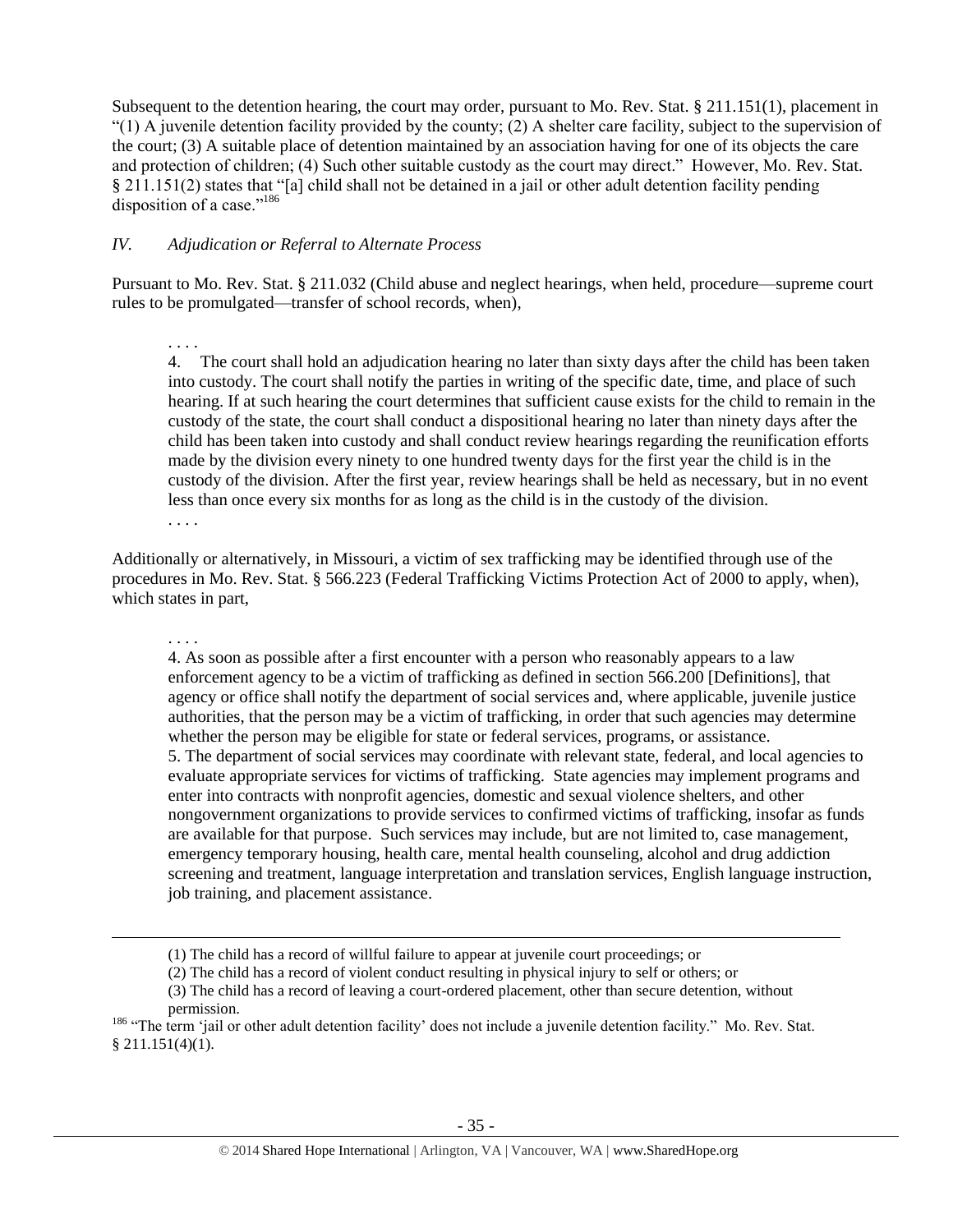#### *V. Outcomes*

Once connected with the child protective services system, trafficking victims may have access to specialized services through a state technical assistance team. Mo. Rev. Stat. § 660.520(1) (State technical assistance team for child sexual abuse cases) provides that a special team in the department of social services is created to assist, train teams, develop protocols, and be involved in, upon request, the "investigation and prosecution of child abuse, child neglect, child sexual abuse, child exploitation, child pornography, [and] child fatality cases."

Pursuant to Mo. Rev. Stat. § 660.520(3),

Each county may develop a multidisciplinary team for the purpose of determining the appropriate investigative and therapeutic action. . . . The multidisciplinary team may include, but is not limited to, a prosecutor, or his or her representative, an investigator from the children's division, a physician, a representative from a mental health care services agency and a representative of the police agency of primary jurisdiction.

If a child is found to be abused or neglected, Missouri law could prevent the return of a child to the custody of a trafficker parent. Under Mo. Rev. Stat. § 211.038(1)<sup>187</sup> (Children not to be reunited with parents or placed in a home),

A child under the jurisdiction of the juvenile court shall not be reunited with a parent or placed in a home in which the parent or any person residing in the home has been found guilty of any of the following offenses when a child was the victim:

<span id="page-35-0"></span>(1) A felony violation of section . . . 566.031 [Rape in the second degree] . . . 566.061 [Sodomy in the second degree] . . . 566.064 [Statutory sodomy, second degree], . . . 566.083 [Sexual misconduct involving a child], . . . 566.100 [Sexual abuse], . . . 566.151 [Enticement of a child], . . . 566.212 [Sexual trafficking of a child] . . . ;

. . . (3) Abuse of a child under section 568.060 [Abuse of a child] when such abuse is sexual in nature; . . .

(5) A violation of section 573.200 [Child used in sexual performance];

(6) A violation of section 573.205 [Promoting sexual performance by a child]; or . . . . 188

# **Child Identified as In Need of Care and Treatment**

Pursuant to Mo. Rev. Stat. § 211.031(2), the juvenile court system shall have jurisdiction over

. . . . (2) . . . any child who may be a resident of or found within the county and who is alleged to be in need of care and treatment because:

 $\overline{a}$  $187$  The text of Mo. Rev. Stat. § 211.038 included here and elsewhere in this report reflects the passage of Senate Bill 491 and Senate Bill 1371, 98th Gen. Assemb., Reg. Sess. (Mo. 2014) (effective August 28, 2014 and September 15, 2014, respectively).

<sup>188</sup> Mo. Rev. Stat. § 211.038(2) also provides, "For all other violations of offenses in chapters 566 and 568, not specifically listed in subsection 1 of this section or for a violation of an offense committed in another state when a child is the victim that would be a violation of chapter 566 or 568, if committed in Missouri, the juvenile court may exercise its discretion regarding the placement of a child under the jurisdiction of the juvenile court in a home in which a parent or any person residing in the home has been found guilty of, or pled guilty to, any such offense."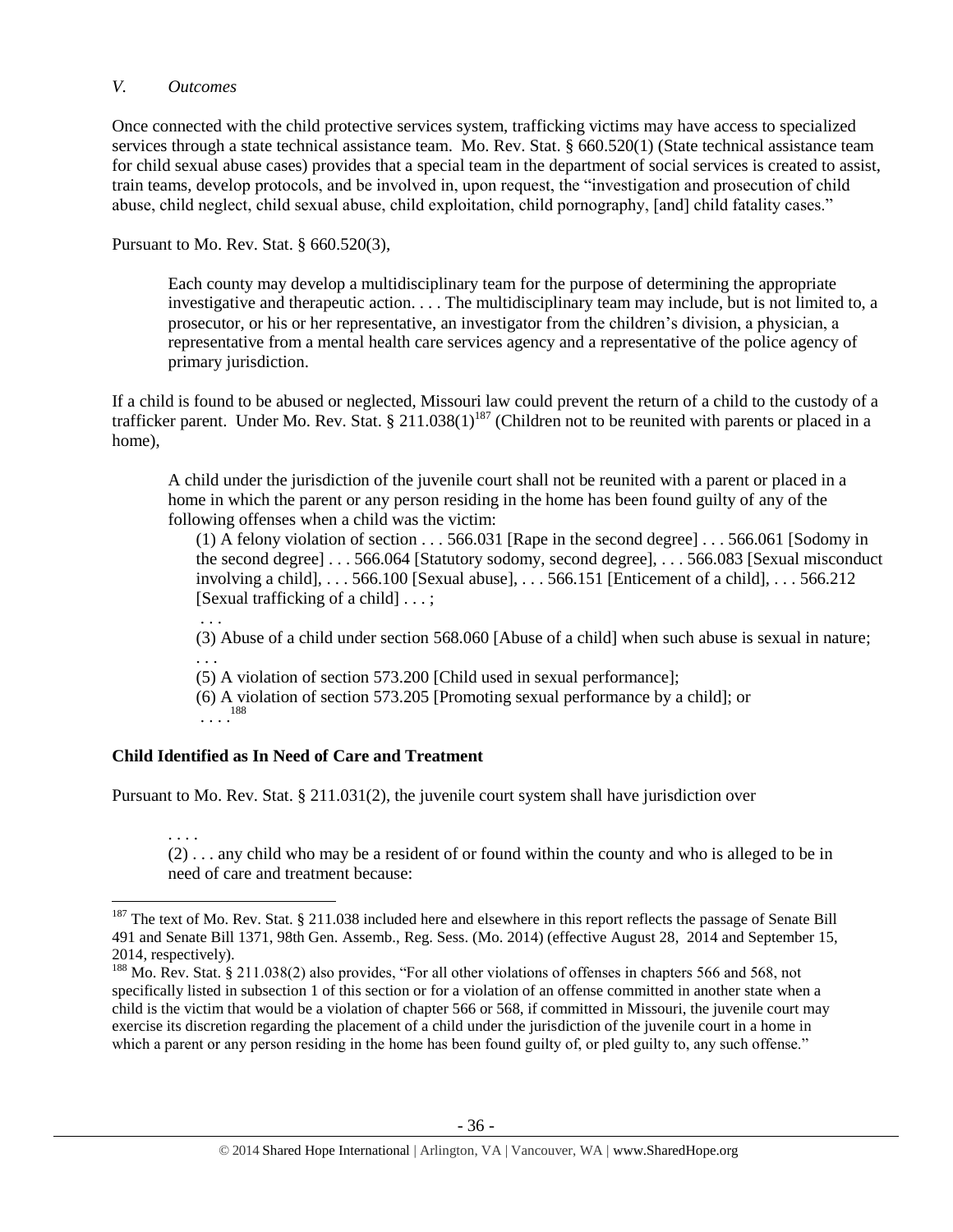(a) The child while subject to compulsory school attendance is repeatedly and without justification absent from school; or (b) The child disobeys the reasonable and lawful directions of his or her parents or other custodian and is beyond their control; or (c) The child is habitually absent from his or her home without sufficient cause, permission, or justification; or (d) The behavior or associations of the child are otherwise injurious to his or her welfare or to the welfare of others; or

(e) The child is charged with an offense not classified as criminal, or with an offense applicable only to children . . . .

# *J. Initial Custody*

a. Authority for Initial Custody

Pursuant to Mo. Rev. Stat. § 211.131 (Taking child into custody, effect—notice to parents—jurisdiction attaches, when),

1. When any child found violating any law or ordinance or whose behavior, environment or associations are injurious to his welfare or to the welfare of others or who is without proper care, custody or support is taken into custody, the taking into custody is not considered an arrest. . . . .

Additionally, initial custody may be allowed later in the process if a child that is seventeen years of age is found to be, "is in such condition or surroundings that his or her welfare requires that his or her custody be immediately assumed by the court, the judge may order, by endorsement upon the summons, the officer serving it to take the child or person seventeen years of age into custody at once." Mo. Rev. Stat. § 211.101(3) (Issuance of summons—notice—temporary custody of child—subpoenas).

# b. Placement

Pursuant to Mo. Rev. Stat. § 211.141 (Child returned to parent, when, conditions—detention on order of court—detention without order, when—assessment of child required, when—random sampling of assessments),

1. When a child is taken into custody . . . the person taking the child into custody shall, unless it has been otherwise ordered by the court, return the child to his or her parent, guardian or legal custodian on the promise of such person to bring the child to court, if necessary, at a stated time or at such times as the court may direct. The court may also impose other conditions relating to activities of the child . . .

2. If the child is not released as provided in subsection 1 of this section, he or she may be conditionally released or detained in any place of detention specified in section 211.151 (Places of detention—photographing and fingerprinting, restrictions) but only on order of the court specifying the reason for the conditional release or the detention . . .

Mo. Rev. Stat. § 211.151 (Places of detention—photographing and fingerprinting, restrictions) states that

1. Pending disposition of a case, the juvenile court may order in writing the detention of a child in one of the following places:

(1) A juvenile detention facility provided by the county;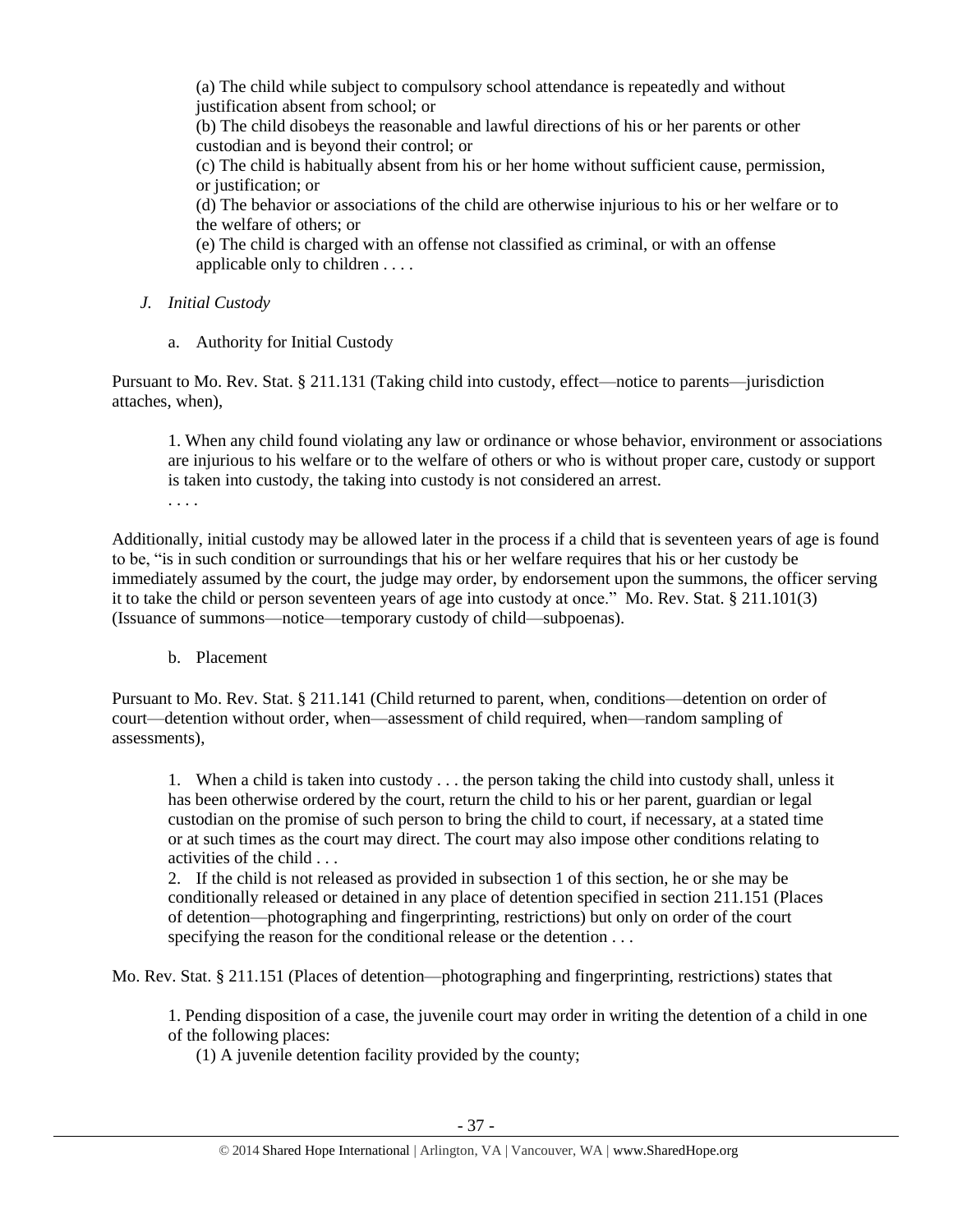(2) A shelter care facility, subject to the supervision of the court;

(3) A suitable place of detention maintained by an association having for one of its objects the care and protection of children;

- (4) Such other suitable custody as the court may direct.
- 2. A child shall not be detained in a jail or other adult detention facility pending disposition of a case.

## *II. Process Following Initial Custody*

Pursuant to Mo. Rev. Stat. § 211.063(1), after a child is taken into custody, he may not be held in secure detention<sup>189</sup> for more than 24 hours, unless "the court finds pursuant to a probable cause hearing held within that twenty-four-hour period, that the child has violated the conditions of a valid court order," and meets other requirements set out in the section.<sup>190</sup>

During the period between the filing of a petition and the adjudication, "the juvenile officer shall make a risk and needs assessment of the child and, before the disposition of the matter, shall report the results of the assessment to the juvenile court." Mo. Rev. Stat. § 211.141 (Child returned to parent, when, conditions detention on order of court—detention without order, when—assessment of child required, when—random sampling of assessments).

Pursuant to Mo. Rev. Stat. § 211.131 (Taking child into custody, effect—notice to parents—jurisdiction attaches, when), ". . . jurisdiction of the court attaches from the time the child is taken into custody."

## *III. Placement Process Pending Adjudication*

Subsequent to the detention hearing, the court may order, pursuant to Mo. Rev. Stat. § 211.151(1), placement in  $(1)$  A juvenile detention facility provided by the county; (2) A shelter care facility, subject to the supervision of the court; (3) A suitable place of detention maintained by an association having for one of its objects the care and protection of children; (4) Such other suitable custody as the court may direct." However, Mo. Rev. Stat. § 211.151(2) states that "[a] child shall not be detained in a jail or other adult detention facility pending disposition of a case."<sup>191</sup>

# *IV. Adjudication or Referral to Alternate Process*

Pursuant to Mo. Rev. Stat. § 211.101(1) (Issuance of summons—notice—temporary custody of child subpoenas),

After a petition has been filed, unless the parties appear voluntarily, the juvenile court shall issue a summons in the name of the state of Missouri requiring the person who has custody of the child or person seventeen years of age to appear personally and, unless the court orders otherwise, to bring the child or person seventeen years of age before the court, at the time and place stated.

<sup>191</sup> *See supra* not[e 186.](#page-34-0)

 $\overline{a}$ <sup>189</sup> *See supra* not[e 184.](#page-33-0)

<sup>&</sup>lt;sup>190</sup> Pursuant to Mo. Rev. Stat. § 211.063(1), the specific conditions for extended detention include:

<sup>(1)</sup> The child has a record of willful failure to appear at juvenile court proceedings; or

<sup>(2)</sup> The child has a record of violent conduct resulting in physical injury to self or others; or

<sup>(3)</sup> The child has a record of leaving a court-ordered placement, other than secure detention, without permission.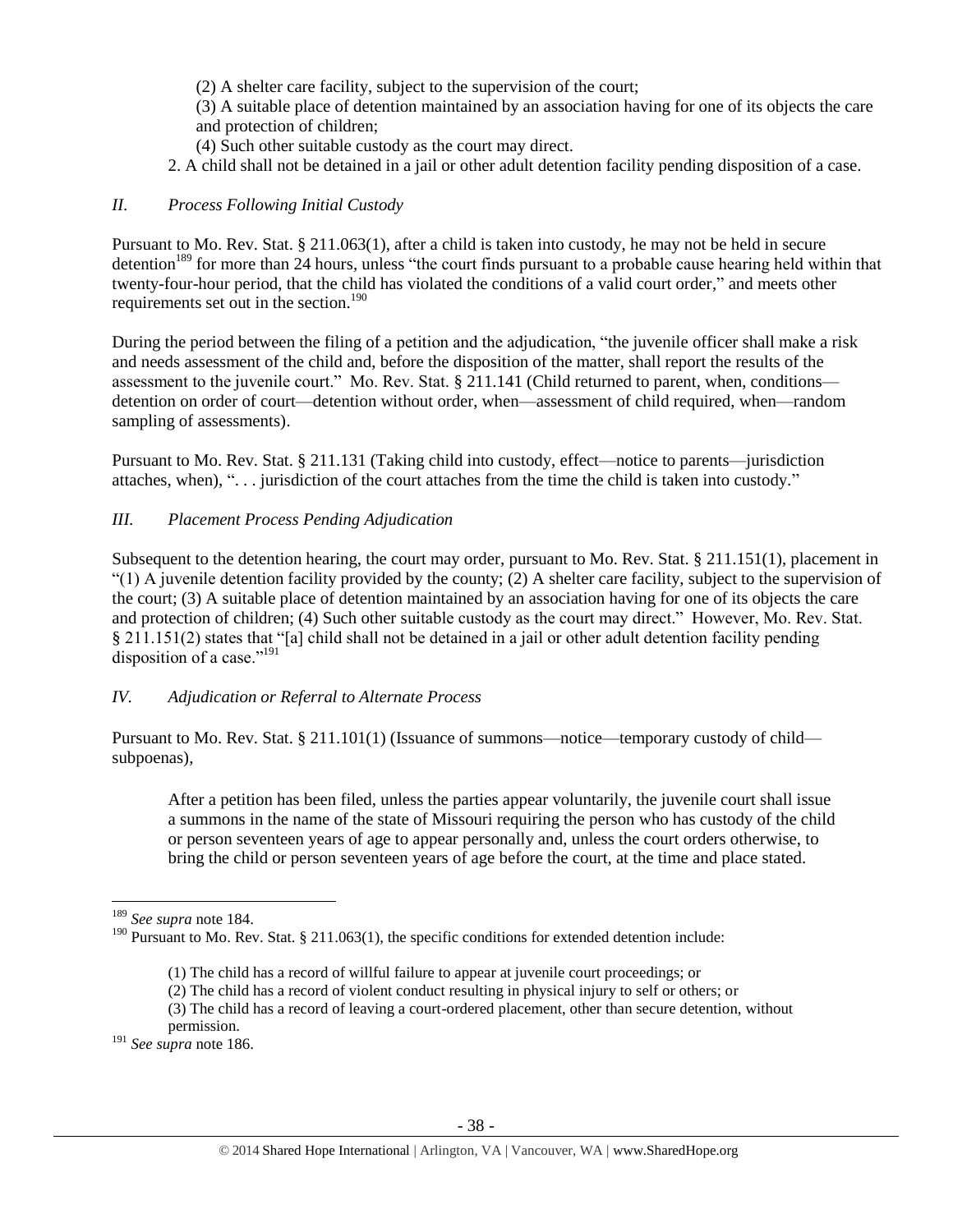At the adjudication, the court must make a finding of whether the allegations against the juvenile are proved. Rule 128.02 (Adjudication hearing). If so, the court will hold a disposition hearing. Additionally, pursuant to Rule 128.02, if the dispositional hearing,

. . . does not immediately follow the adjudication hearing, the court shall determine and make findings on whether:

(1) reasonable efforts were made, or deemed to have been made, to prevent or eliminate the need for removal of the juvenile from the home; and

(2) continuation of the juvenile in the home is contrary to the welfare of the juvenile.

In Missouri as an alternative to adjudication, a victim of sex trafficking may be identified through use of the procedures in Mo. Rev. Stat. § 566.223 (Federal Trafficking Victims Protection Act of 2000 to apply, when), which states in part,

. . . .

4. As soon as possible after a first encounter with a person who reasonably appears to a law enforcement agency to be a victim of trafficking as defined in section 566.200 [Definitions], that agency or office shall notify the department of social services and, where applicable, juvenile justice authorities, that the person may be a victim of trafficking, in order that such agencies may determine whether the person may be eligible for state or federal services, programs, or assistance. 5. The department of social services may coordinate with relevant state, federal, and local agencies to evaluate appropriate services for victims of trafficking. State agencies may implement programs and enter into contracts with nonprofit agencies, domestic and sexual violence shelters, and other nongovernment organizations to provide services to confirmed victims of trafficking, insofar as funds are available for that purpose. Such services may include, but are not limited to, case management, emergency temporary housing, health care, mental health counseling, alcohol and drug addiction screening and treatment, language interpretation and translation services, English language instruction, job training, and placement assistance.

Additionally, the court may also allow for informal process in lieu of adjudication. Pursuant to Mo. Rev. Stat. § 211.081(1) (Preliminary inquiry as to institution of proceedings),

Whenever any person informs the court in person and in writing that a child appears to be within the purview of applicable provisions<sup>192</sup> . . . the court shall make or cause to be made a preliminary inquiry to determine the facts and to determine whether or not the interests of the public or of the child or

l <sup>192</sup> The applicable provisions include, pursuant to Mo. Rev. Stat. § 211.031(1),

<sup>(</sup>a) The parents, or other persons legally responsible for the care and support of the child or person seventeen years of age, neglect or refuse to provide proper support, education which is required by law, medical, surgical or other care necessary for his or her well-being; except that reliance by a parent, guardian or custodian upon remedial treatment other than medical or surgical treatment for a child or person seventeen years of age shall not be construed as neglect when the treatment is recognized or permitted pursuant to the laws of this state;

<sup>(</sup>b) The child or person seventeen years of age is otherwise without proper care, custody or support; or (c) The child or person seventeen years of age was living in a room, building or other structure at the time such dwelling was found by a court of competent jurisdiction to be a public nuisance pursuant to section 195.130;

<sup>(</sup>d) The child or person seventeen years of age is a child in need of mental health services and the parent, guardian or custodian is unable to afford or access appropriate mental health treatment or care for the child.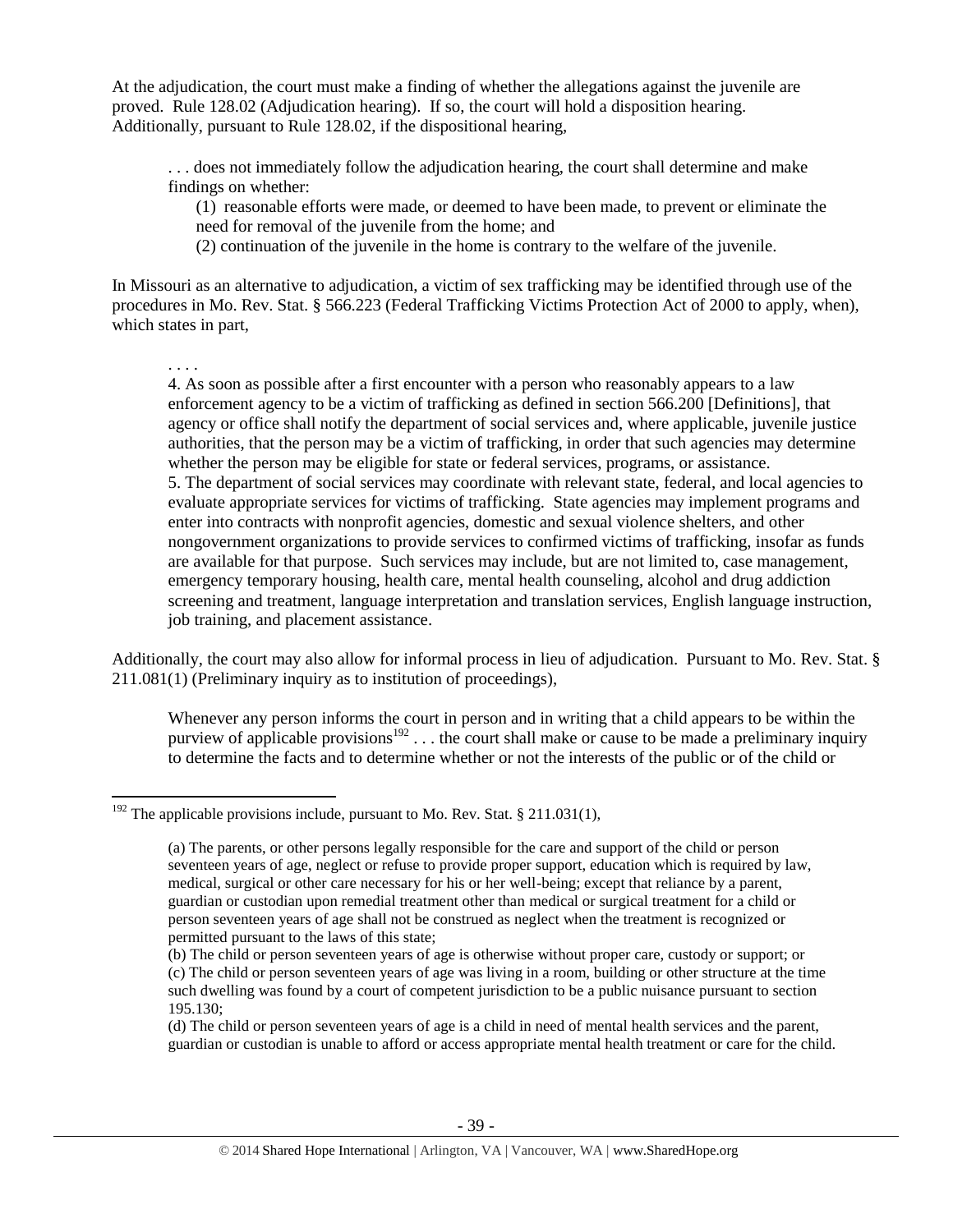person seventeen years of age require that further action be taken. On the basis of this inquiry, the juvenile court may make such informal adjustment as is practicable without a petition or may authorize the filing of a petition by the juvenile officer.

Mo. Rev. Stat. § 211.083 (Informal adjustments—court may allow restitution or community service) further states that

Whenever an informal adjustment is made under the provisions of section 211.081, the juvenile court may allow the child:

(1) To make restitution or reparation for the damage or loss caused by his offense. Any restitution or reparation shall be reasonable in view of the child's ability to make payment or perform the reparation. The court may require the clerk of the circuit court to act as receiving and disbursing agent for any payment agreed upon;

(2) To complete a term of community service under the supervision of the court or an organization selected by the court.

#### *V. Outcomes*

Pursuant to Mo. Rev. Stat. § 211.181(2) (Order for disposition or treatment of child—suspension of order and probation granted, when—community organizations, immunity from liability, when—length of commitment may be set forth—assessments, deposits, use), when a child is found to be in need of services the court may

(1) Place the child under supervision in his own home or in custody of a relative or other suitable person after the court or a public agency or institution designated by the court conducts an investigation of the home, relative or person and finds such home, relative or person to be suitable and upon such conditions as the court may require;

(2) Commit the child to the custody of:

(a) A public agency or institution authorized by law to care for children or place them in family homes; except that, a child may be committed to the department of social services, division of youth services, only if he is presently under the court's supervision after an adjudication under the provisions of subdivision (2) or (3) of subsection 1 of section 211.031<sup>193</sup>;

 $\overline{a}$  $193$  This subsection will apply if the child is currently supervised either because,

<sup>(</sup>a) The child while subject to compulsory school attendance is repeatedly and without justification absent from school; or

<sup>(</sup>b) The child disobeys the reasonable and lawful directions of his or her parents or other custodian and is beyond their control; or

<sup>(</sup>c) The child is habitually absent from his or her home without sufficient cause, permission, or justification; or

<sup>(</sup>d) The behavior or associations of the child are otherwise injurious to his or her welfare or to the welfare of others; or

<sup>(</sup>e) The child is charged with an offense not classified as criminal, or with an offense applicable only to children; except that, the juvenile court shall not have jurisdiction over any child fifteen years of age who is alleged to have violated a state or municipal traffic ordinance or regulation, the violation of which does not constitute a felony, or any child who is alleged to have violated a state or municipal ordinance or regulation prohibiting possession or use of any tobacco product; [or]

<sup>(3) [</sup>The child] is alleged to have violated a state law or municipal ordinance, or any person who is alleged to have violated a state law or municipal ordinance prior to attaining the age of seventeen years, in which cases jurisdiction may be taken by the court of the circuit in which the child or person resides or may be found or in which the violation is alleged to have occurred . . . .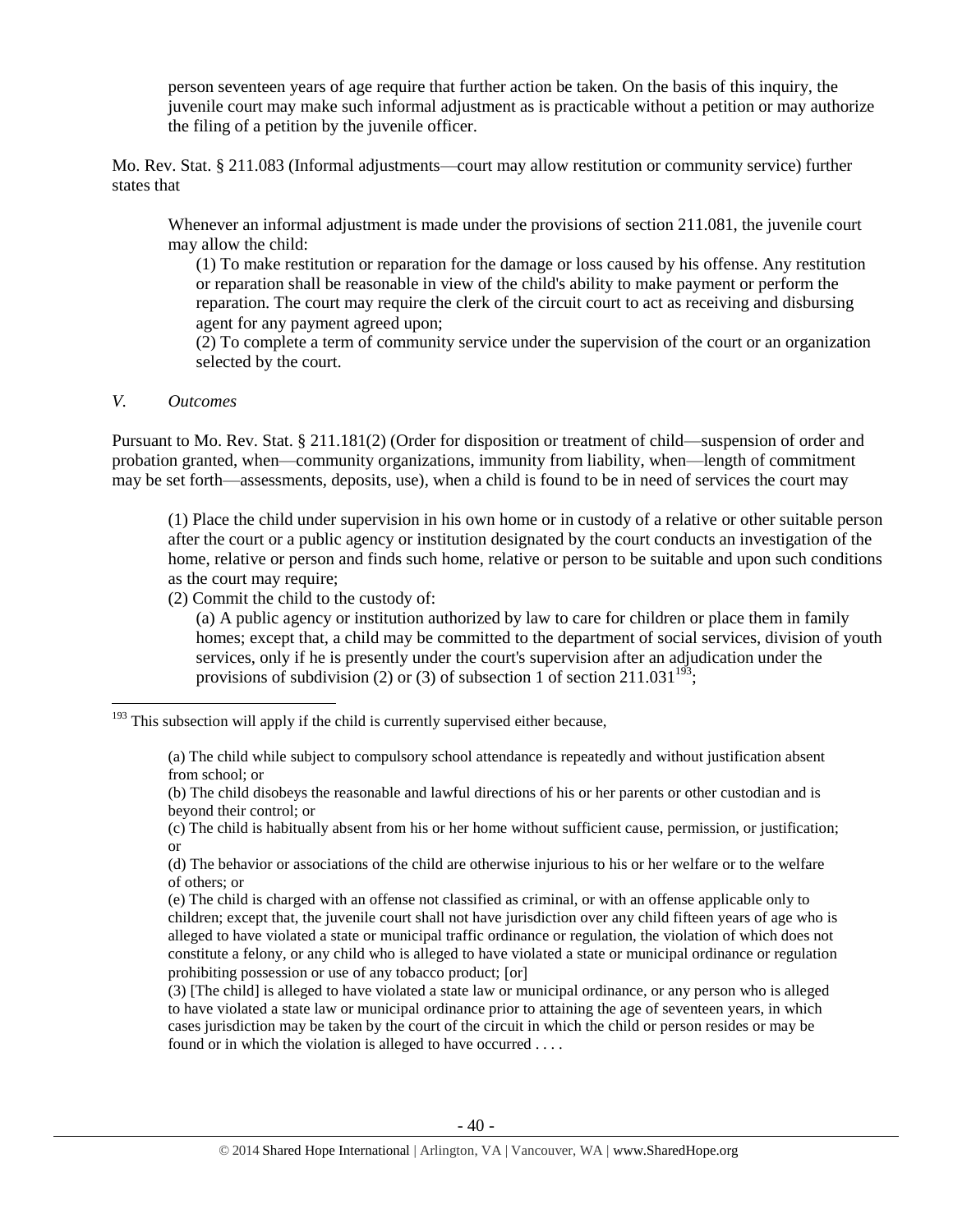(b) Any other institution or agency, which is authorized or licensed by law to care for children or to place them in family homes;

(c) An association, school or institution willing to receive it in another state if the approval of the agency in that state which administers the laws relating to importation of children into the state has been secured; or

(d) The juvenile officer;

(3) Place the child in a family home;

(4) Cause the child to be examined and treated by a physician, psychiatrist or psychologist and when the health or condition of the child requires it, cause the child to be placed in a public or private hospital, clinic or institution for treatment and care; except that, nothing contained herein authorizes any form of compulsory medical, surgical, or psychiatric treatment of a child whose parents or guardian in good faith are providing other remedial treatment recognized or permitted under the laws of this state;

However, Mo. Rev. Stat. § 211.038(1)<sup>194</sup> (Children not to be reunited with parents or placed in a home) may prevent return of a child to the custody of a trafficker parent. Under that statute,

A child under the jurisdiction of the juvenile court shall not be reunited with a parent or placed in a home in which the parent or any person residing in the home has been found guilty of any of the following offenses when a child was the victim:

(1) A felony violation of section . . . 566.031 [Rape in the second degree] . . . 566.061 [Sodomy in the second degree] . . . 566.064 [Statutory sodomy, second degree], . . . 566.083 [Sexual misconduct involving a child],  $\ldots$  566.100 [Sexual abuse],  $\ldots$  566.151 [Enticement of a child],  $\ldots$  566.212 [Sexual trafficking of a child] . . . ;

. . .

(3) Abuse of a child under section 568.060 [Abuse of a child] when such abuse is sexual in nature; . . .

(5) A violation of section 573.200 [Child used in sexual performance];

(6) A violation of section 573.205 [Promoting sexual performance by a child]; or  $\ldots$ <sup>195</sup>

## **Child Identified as Delinquent**

- *I. Initial Custody*
	- a. Authority for Initial Custody

Law enforcement may take a child into custody pursuant to Mo. Rev. Stat. § 211.131 (Taking child into custody, effect—notice to parents—jurisdiction attaches, when), "When any child found violating any law or ordinance or whose behavior, environment or associations are injurious to his welfare or to the welfare of others…the taking into custody is not considered an arrest."

Specifically, commercially sexually exploited minors who are not identified as abused or as trafficking victims may be taken into custody and detained for prostitution-related offenses.<sup>196</sup>

<sup>194</sup> *See supra* not[e 187.](#page-35-0)

<sup>&</sup>lt;sup>195</sup> Mo. Rev. Stat. § 211.038(2) also provides, "For all other violations of offenses in chapters 566 and 568, not specifically listed in subsection 1 of this section or for a violation of an offense committed in another state when a child is the victim that would be a violation of chapter 566 or 568, if committed in Missouri, the juvenile court may exercise its discretion regarding the placement of a child under the jurisdiction of the juvenile court in a home in which a parent or any person residing in the home has been found guilty of, or pled guilty to, any such offense."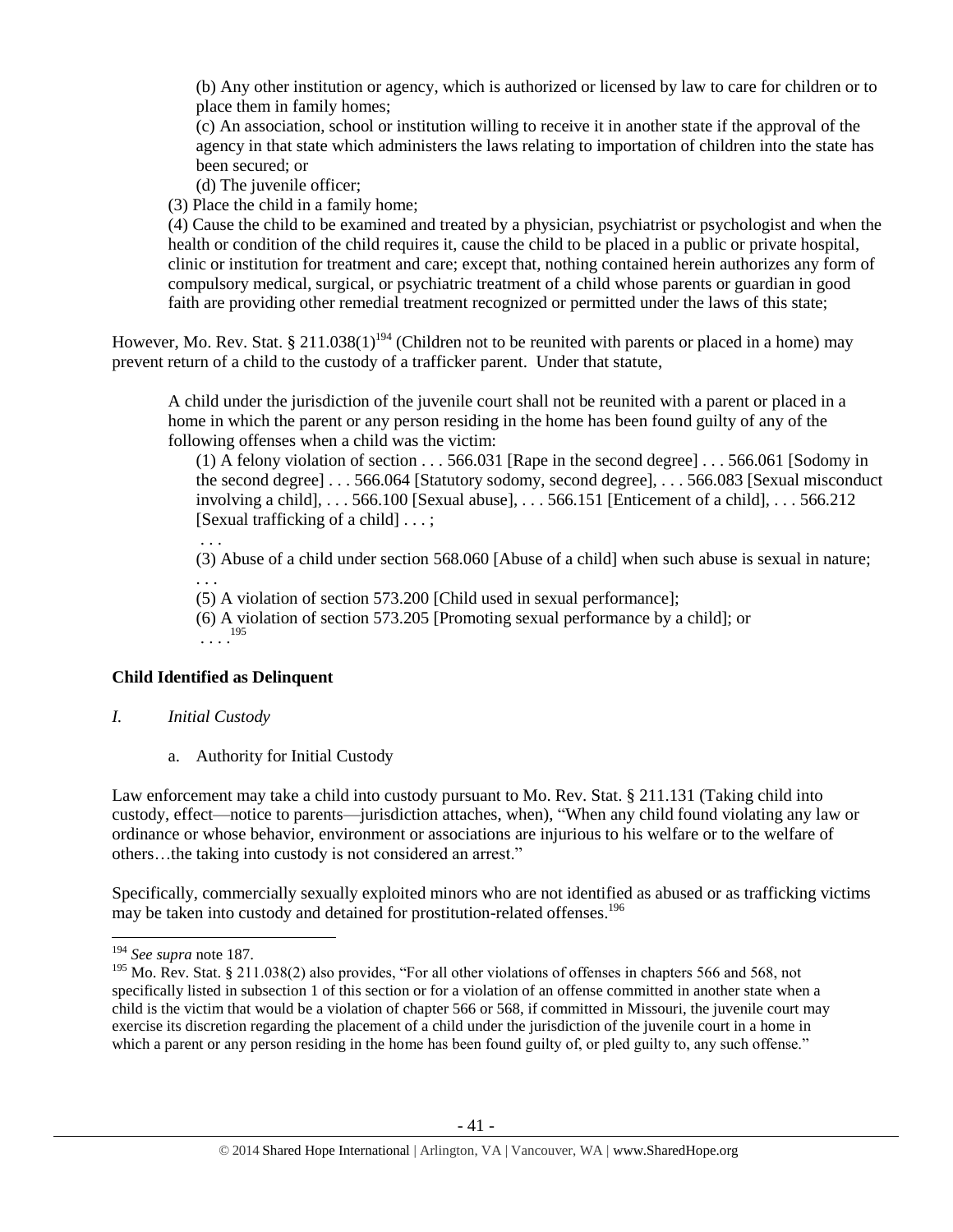Additionally, initial custody may be allowed later in the process if a child that is seventeen years of age is found to be, "is in such condition or surroundings that his or her welfare requires that his or her custody be immediately assumed by the court, the judge may order, by endorsement upon the summons, the officer serving it to take the child or person seventeen years of age into custody at once." Mo. Rev. Stat. § 211.101(3) (Issuance of summons—notice—temporary custody of child—subpoenas).

## b. Placement

Pursuant to Mo. Rev. Stat. § 211.141 (Child returned to parent, when, conditions—detention on order of court—detention without order, when—assessment of child required, when—random sampling of assessments),

1. When a child is taken into custody . . . the person taking the child into custody shall, unless it has been otherwise ordered by the court, return the child to his or her parent, guardian or legal custodian on the promise of such person to bring the child to court, if necessary, at a stated time or at such times as the court may direct. The court may also impose other conditions relating to activities of the child . . .

2. If the child is not released as provided in subsection 1 of this section, he or she may be conditionally released or detained in any place of detention specified in section 211.151 (Places of detention—photographing and fingerprinting, restrictions) but only on order of the court specifying the reason for the conditional release or the detention . . .

Mo. Rev. Stat. § 211.151 (Places of detention—photographing and fingerprinting, restrictions) states that

1. Pending disposition of a case, the juvenile court may order in writing the detention of a child in one of the following places:

(1) A juvenile detention facility provided by the county;

- (2) A shelter care facility, subject to the supervision of the court;
- (3) A suitable place of detention maintained by an association having for one of its objects the care and protection of children;
- (4) Such other suitable custody as the court may direct.
- 2. A child shall not be detained in a jail or other adult detention facility pending disposition of a case.

# *II. Process Following Initial Custody*

 $\overline{\phantom{a}}$ 

During the period between the filing of a petition and the adjudication, ". . . the juvenile officer shall make a risk and needs assessment of the child and, before the disposition of the matter, shall report the results of the assessment to the juvenile court." Mo. Rev. Stat. § 211.141 (Child returned to parent, when, conditions detention on order of court—detention without order, when—assessment of child required, when—random sampling of assessments).

Pursuant to Mo. Rev. Stat. § 211.131 (Taking child into custody, effect—notice to parents—jurisdiction attaches, when), ". . . jurisdiction of the court attaches from the time the child is taken into custody."

<sup>&</sup>lt;sup>196</sup> The act is criminalized under Mo. Stat. Rev. § 567.020 (Prostitution), which states that, "[a] person commits the offense of prostitution if he or she engages in or offers or agrees to engage in sexual conduct with another person in return for something of value to be received by any person.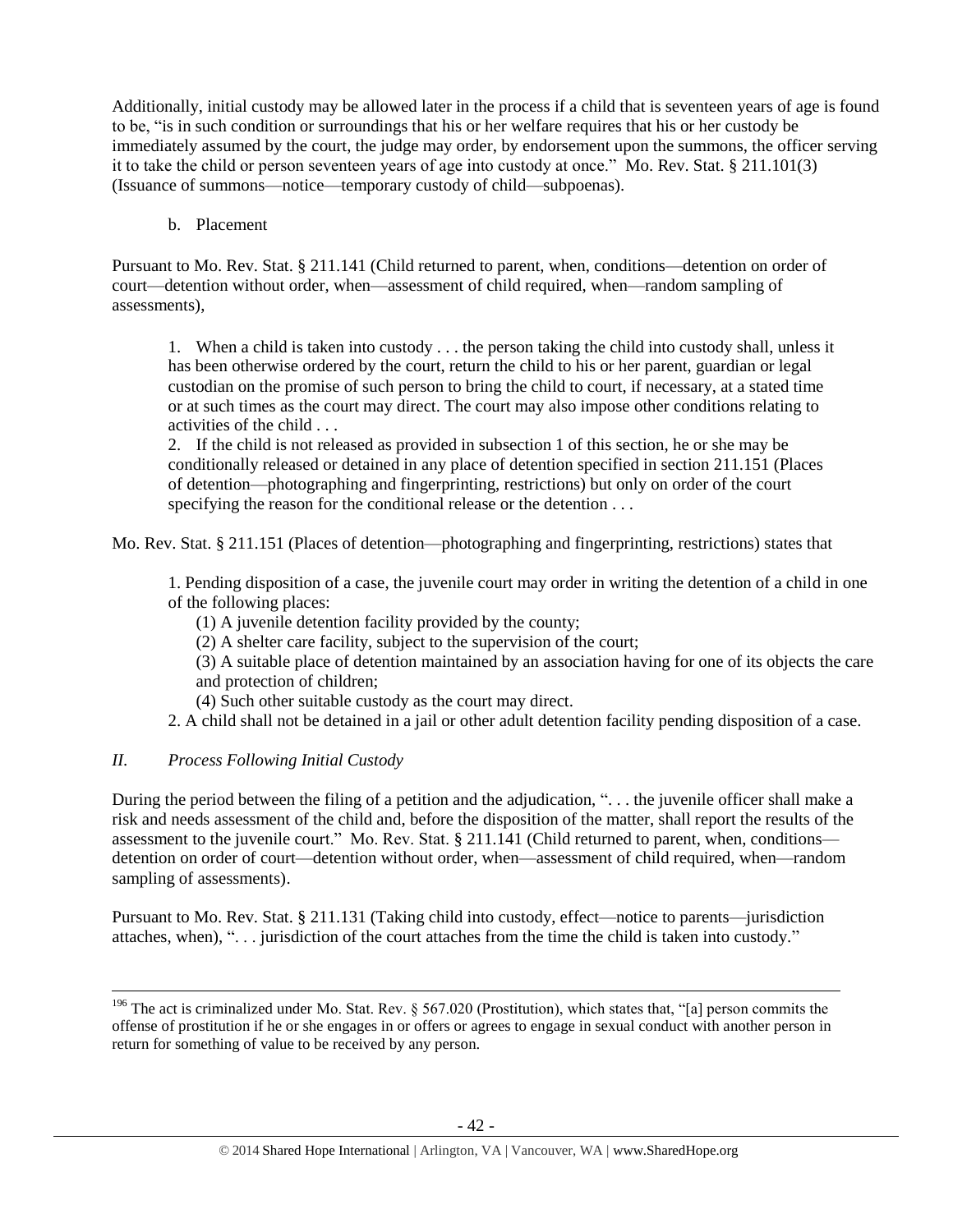Pursuant to Mo. Rev. Stat. § 211.061 (Arrested child taken before juvenile court—transfer of prosecution to juvenile court—limitations on detention of juvenile—detention hearing, notice.),

. . . . 3. When the juvenile court is informed that a child is in detention it shall examine the reasons therefor and shall immediately:

(1) Order the child released; or

(2) Order the child continued in detention until a detention hearing is held. An order to continue the child in detention shall only be entered upon the filing of a petition or motion to modify and a determination by the court that probable cause exists to believe that the child has committed acts specified in the petition or motion that bring the child within the jurisdiction of the court under subdivision (2) or (3) of subsection 1 of section 211.031.

4. A juvenile shall not remain in detention for a period greater than twenty-four hours unless the court orders a detention hearing. If such hearing is not held within three days, excluding Saturdays, Sundays and legal holidays, the juvenile shall be released from detention unless the court for good cause orders the hearing continued. The detention hearing shall be held within the judicial circuit at a date, time and place convenient to the court . . . .

Additionally, if a child is held in secure detention,<sup>197</sup> pursuant to Mo. Rev. Stat. § 211.063(1), the child also may not be held for more than 24 hours, unless "the court finds pursuant to a probable cause hearing held within that twenty-four-hour period, that the child has violated the conditions of a valid court order," and meets other requirements set out in the section.<sup>198</sup>

Subsequent to the detention hearing, the court may order, pursuant to Mo. Rev. Stat. § 211.151(1), placement in "(1) A juvenile detention facility provided by the county; (2) A shelter care facility, subject to the supervision of the court; (3) A suitable place of detention maintained by an association having for one of its objects the care and protection of children; (4) Such other suitable custody as the court may direct." However, Mo. Rev. Stat. § 211.151(2) states that "[a] child shall not be detained in a jail or other adult detention facility pending disposition of a case."<sup>199</sup>

# *IV. Adjudication or Referral to Alternate Process*

Pursuant to Mo. Rev. Stat. § 211.101(1) (Issuance of summons—notice—temporary custody of child subpoenas),

After a petition has been filed, unless the parties appear voluntarily, the juvenile court shall issue a summons in the name of the state of Missouri requiring the person who has custody of the child or person seventeen years of age to appear personally and, unless the court orders otherwise, to bring the child or person seventeen years of age before the court, at the time and place stated.

(3) The child has a record of leaving a court-ordered placement, other than secure detention, without permission.

<sup>199</sup> *See supra* not[e 186.](#page-34-0)

 $\overline{a}$ <sup>197</sup> *See supra* not[e 184.](#page-33-0)

<sup>&</sup>lt;sup>198</sup> Pursuant to Mo. Rev. Stat. § 211.063(1), the specific conditions for extended detention include:

<sup>(1)</sup> The child has a record of willful failure to appear at juvenile court proceedings; or

<sup>(2)</sup> The child has a record of violent conduct resulting in physical injury to self or others; or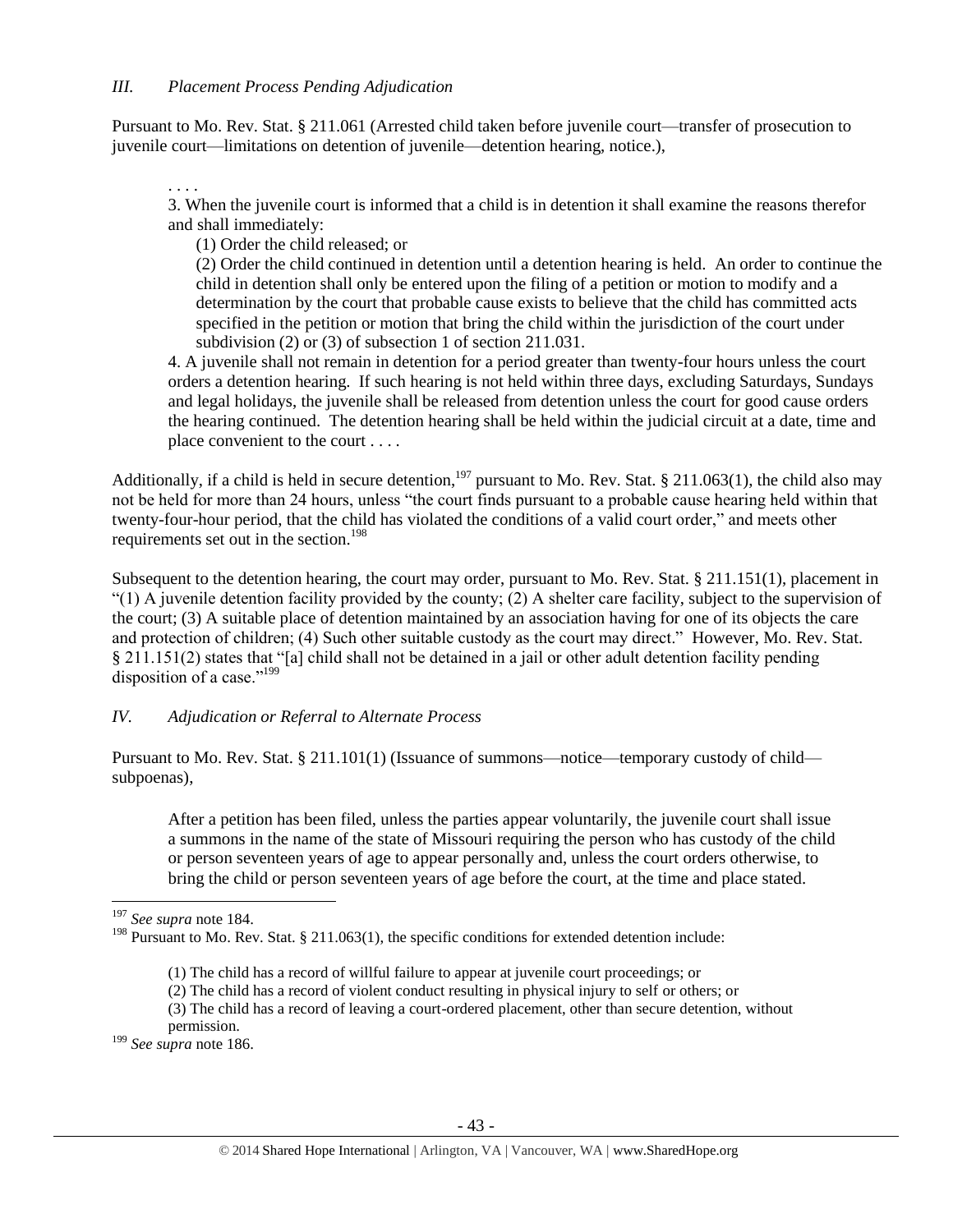At the adjudication, the court must make a finding of whether the allegations against the juvenile are proved. Rule 128.02 (Adjudication hearing). If so, the court will hold a disposition hearing. Additionally, pursuant to Rule 128.02, if the dispositional hearing,

. . . does not immediately follow the adjudication hearing, the court shall determine and make findings on whether:

(2) reasonable efforts were made, or deemed to have been made, to prevent or eliminate the need for removal of the juvenile from the home; and

(2) continuation of the juvenile in the home is contrary to the welfare of the juvenile.

In Missouri as an alternative to adjudication, a victim of sex trafficking may be identified through use of the procedures in Mo. Rev. Stat. § 566.223 (Federal Trafficking Victims Protection Act of 2000 to apply, when), which states in part,

. . . .

4. As soon as possible after a first encounter with a person who reasonably appears to a law enforcement agency to be a victim of trafficking as defined in section 566.200 [Definitions], that agency or office shall notify the department of social services and, where applicable, juvenile justice authorities, that the person may be a victim of trafficking, in order that such agencies may determine whether the person may be eligible for state or federal services, programs, or assistance. 5. The department of social services may coordinate with relevant state, federal, and local agencies to evaluate appropriate services for victims of trafficking. State agencies may implement programs and enter into contracts with nonprofit agencies, domestic and sexual violence shelters, and other nongovernment organizations to provide services to confirmed victims of trafficking, insofar as funds are available for that purpose. Such services may include, but are not limited to, case management, emergency temporary housing, health care, mental health counseling, alcohol and drug addiction screening and treatment, language interpretation and translation services, English language instruction, job training, and placement assistance.

Additionally, the court may also allow for informal process in lieu of adjudication. Pursuant to Mo. Rev. Stat. § 211.081(1) (Preliminary inquiry as to institution of proceedings),

Whenever any person informs the court in person and in writing that a child appears to be within the purview of applicable provisions<sup>200</sup>... the court shall make or cause to be made a preliminary inquiry to determine the facts and to determine whether or not the interests of the public or of the child or person

l <sup>200</sup> The applicable provisions include, pursuant to Mo. Rev. Stat. § 211.031(1),

<sup>(</sup>a) The parents, or other persons legally responsible for the care and support of the child or person seventeen years of age, neglect or refuse to provide proper support, education which is required by law, medical, surgical or other care necessary for his or her well-being; except that reliance by a parent, guardian or custodian upon remedial treatment other than medical or surgical treatment for a child or person seventeen years of age shall not be construed as neglect when the treatment is recognized or permitted pursuant to the laws of this state;

<sup>(</sup>b) The child or person seventeen years of age is otherwise without proper care, custody or support; or (c) The child or person seventeen years of age was living in a room, building or other structure at the time such dwelling was found by a court of competent jurisdiction to be a public nuisance pursuant to section 195.130;

<sup>(</sup>d) The child or person seventeen years of age is a child in need of mental health services and the parent, guardian or custodian is unable to afford or access appropriate mental health treatment or care for the child.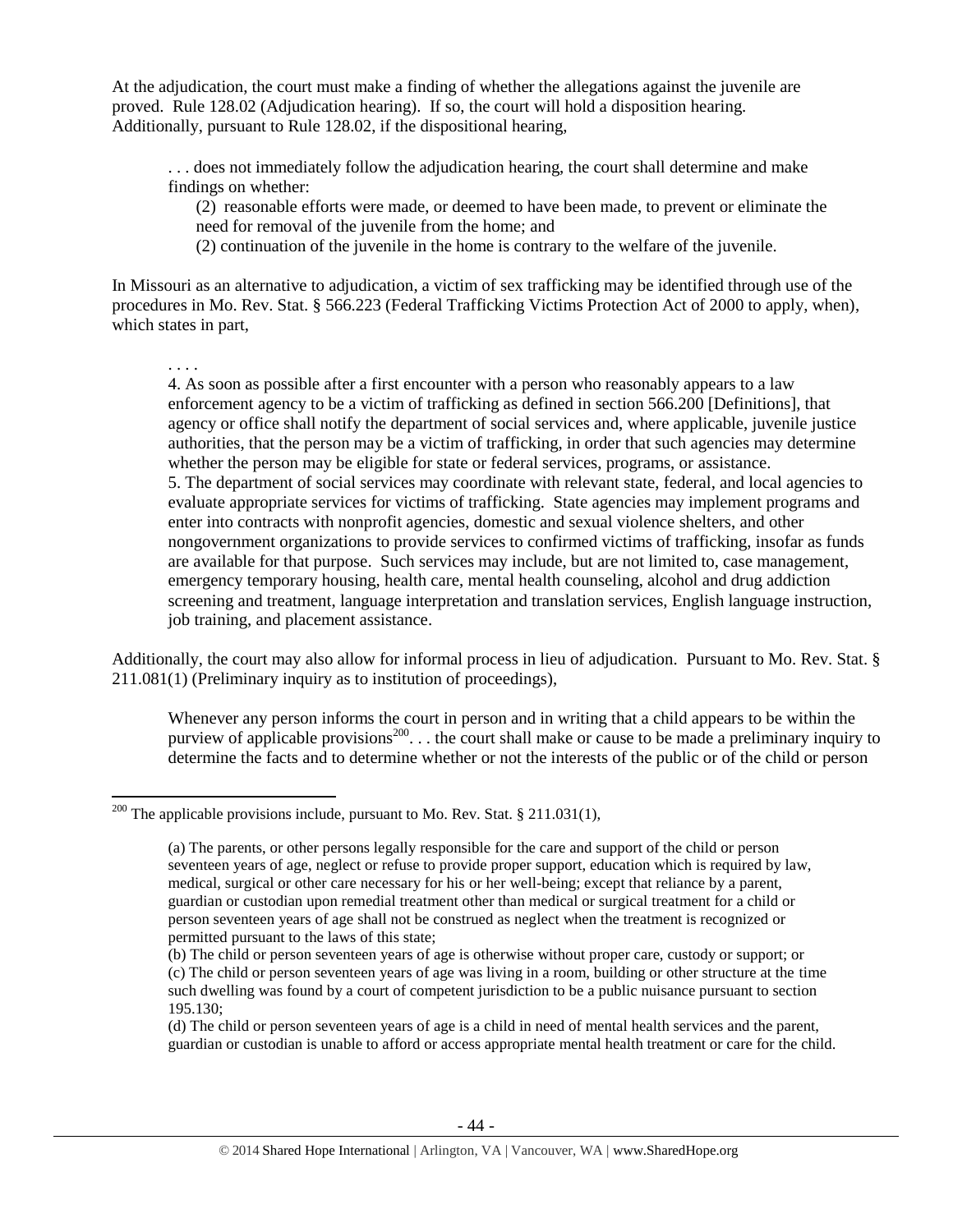seventeen years of age require that further action be taken. On the basis of this inquiry, the juvenile court may make such informal adjustment as is practicable without a petition or may authorize the filing of a petition by the juvenile officer.

Mo. Rev. Stat. § 211.083 (Informal adjustments—court may allow restitution or community service) further states,

Whenever an informal adjustment is made under the provisions of section 211.081, the juvenile court may allow the child:

(1) To make restitution or reparation for the damage or loss caused by his offense. Any restitution or reparation shall be reasonable in view of the child's ability to make payment or perform the reparation. The court may require the clerk of the circuit court to act as receiving and disbursing agent for any payment agreed upon;

(2) To complete a term of community service under the supervision of the court or an organization selected by the court.

## *V. Outcomes*

Pursuant to Mo. Rev. Stat. § 211.181(3) (Order for disposition or treatment of child—suspension of order and probation granted, when—community organizations, immunity from liability, when—length of commitment may be set forth—assessments, deposits, use), when a child is found delinquent the court may

(1) Place the child under supervision in his or her own home or in custody of a relative or other suitable person after the court or a public agency or institution designated by the court conducts an investigation of the home, relative or person and finds such home, relative or person to be suitable and upon such conditions as the court may require; provided that, no child who has been adjudicated a delinquent by a juvenile court for committing or attempting to commit a sex-related offense which if committed by an adult would be considered a felony offense pursuant to chapter 566, including but not limited to rape, forcible sodomy, child molestation, and sexual abuse, and in which the victim was a child, shall be placed in any residence within one thousand feet of the residence of the abused child of that offense until the abused child reaches the age of eighteen, and provided further that the provisions of this subdivision regarding placement within one thousand feet of the abused child shall not apply when the abusing child and the abused child are siblings or children living in the same home; (2) Commit the child to the custody of:

(a) A public agency or institution authorized by law to care for children or to place them in family homes;

(b) Any other institution or agency, which is authorized or licensed by law to care for children or to place them in family homes;

(c) An association, school or institution willing to receive it in another state if the approval of the agency in that state which administers the laws relating to importation of children into the state has been secured; or

(d) The juvenile officer;

(3) Beginning January 1, 1996, the court may make further directions as to placement with the division of youth services concerning the child's length of stay. The length of stay order may set forth a minimum review date;

(4) Place the child in a family home;

(5) Cause the child to be examined and treated by a physician, psychiatrist or psychologist and when the health or condition of the child requires it, cause the child to be placed in a public or private hospital, clinic or institution for treatment and care;

. . . .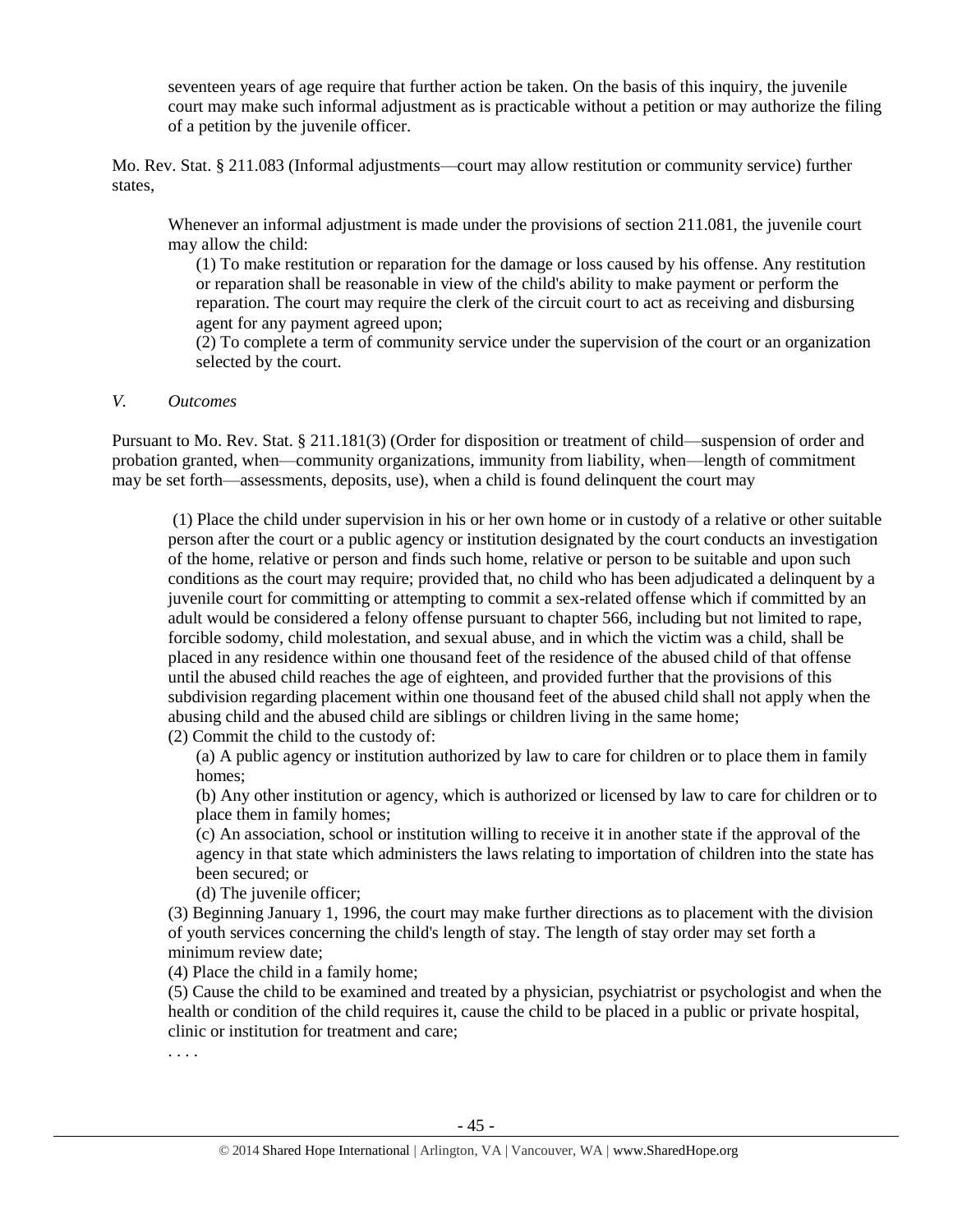Additionally, Mo. Rev. Stat. § 211.038(1)<sup>201</sup> (Children not to be reunited with parents or placed in a home) may prevent the return of a child to the custody of a trafficker parent or custodian. Under that statute,

A child under the jurisdiction of the juvenile court shall not be reunited with a parent or placed in a home in which the parent or any person residing in the home has been found guilty of, or pled guilty to, any of the following offenses when a child was the victim:

(1) A felony violation of section . . . 566.031 [Rape in the second degree] . . . 566.061 [Sodomy in the second degree] . . . 566.064 [Statutory sodomy, second degree] . . . 566.083 [Sexual misconduct involving a child  $\ldots$  566.100 [Sexual abuse]  $\ldots$  566.151 [Enticement of a child]  $\ldots$  566.212 [Sexual trafficking of a child] . . . ;

(3) Abuse of a child under section 568.060 [Abuse of a child] when such abuse is sexual in nature; . . .

(5) A violation of section 573.200 [Child used in sexual performance];

(6) A violation of section 573.205 [Promoting sexual performance by a child]; or . . . . 202

- 5.4.1 Recommendation: Amend Mo. Rev. Stat. § 566.223 (Federal Trafficking Victims Protection Act of 2000 to apply, when) to mandate specialized services and housing for all trafficking victims under 18 and prohibit a punitive response.
- *5.5 Commercial sexual exploitation is identified as a type of abuse and neglect within child protection statutes.*

Mo. Rev. Stat. § 210.110(1) (Definitions) defines "abuse" in part as "any physical injury, sexual abuse, or emotional abuse inflicted on a child other than by accidental means by those responsible for the child's care, custody, and control." Mo. Rev. Stat. § 210.110(12) defines "neglect" as "failure to provide, by those responsible for the care, custody, and control of the child, the proper or necessary support, education as required by law, nutrition or medical, surgical, or any other care necessary for the child's well-being."

- 5.5.1 Recommendation: Amend Mo. Rev. Stat. § 210.110(1) to expressly include within the definition of abuse violations of Mo. Rev. Stat. § 566.211 (Sexual trafficking of a child) and § 566.210 (Sexual trafficking of a child under age twelve).
- *5.6 The definition of "caregiver" (or similar term) in the child welfare statutes is broad enough to include a trafficker who has custody or control of a child in order to bring a trafficked child into protection of child protective services.*

The definition of a person "responsible for the care, custody and control" of a child is broad enough to bring a trafficker who has custody or control over the minor into child protective services. Mo. Rev. Stat. § 210.110(16) (Definitions) defines "those responsible for the care, custody, and control of the child" as,

. . .

 $\overline{\phantom{a}}$ <sup>201</sup> *See supra* not[e 187.](#page-35-0)

<sup>&</sup>lt;sup>202</sup> Mo. Rev. Stat. § 211.038(2) also provides, "For all other violations of offenses in chapters 566 and 568, not specifically listed in subsection 1 of this section or for a violation of an offense committed in another state when a child is the victim that would be a violation of chapter 566 or 568, if committed in Missouri, the juvenile court may exercise its discretion regarding the placement of a child under the jurisdiction of the juvenile court in a home in which a parent or any person residing in the home has been found guilty of, or pled guilty to, any such offense."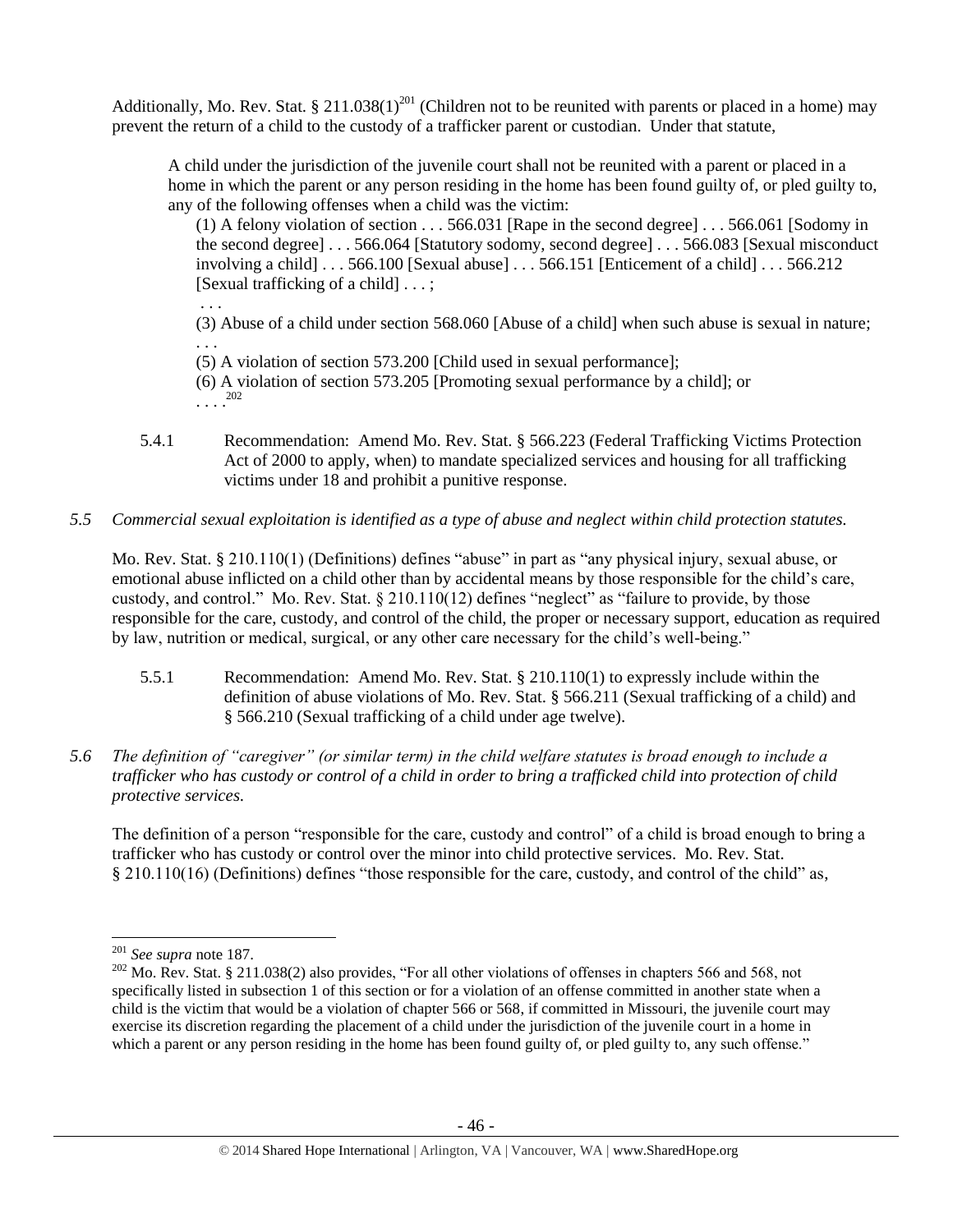. . . those included but not limited to the parents or guardian of a child, other members of the child's household, or those exercising supervision over a child for any part of a twenty-four-hour day. Those responsible for the care, custody and control shall also include any adult who, based on relationship to the parents of the child, members of the child's household or the family, has access to the child.

Also, Mo. Rev. Stat. § 210.115(1) (Reports of abuse, neglect, and under age eighteen deaths) outlines mandatory reporting requirements for suspected abuse or neglect of a child and states, "As used in this section, the term 'abuse' is not limited to abuse inflicted by a person responsible for the child's care, custody and control as specified in section 210.110, but shall also include abuse inflicted by any other person." Under Mo. Rev. Stat. § 660.525 (Treatment for child sexual abuse victims provided by family services, when),

The division of family services may provide treatment services for child sexual abuse victims in instances where the perpetrator is not listed in section 210.110 [Definitions], as a person responsible for the care, custody and control of the child, if treatment funds are available and such treatment services are requested by the family of the child.

- 5.6.1 Recommendation: Amend the definition of a person "responsible for the care, custody and control" to expressly include a person who has physical custody or control of the child.
- *5.7 Crime victims' compensation is specifically available to a child victim of sex trafficking or commercial sexual exploitation of children (CSEC) without regard to ineligibility factors.*

To the extent a prostituted child meets the definition of "victim,"<sup>203</sup> certain provisions of Chapter 595 (Victims of crimes, compensation and services) may impede a domestic minor sex trafficking victim's access to victim compensation and services.

First, Mo. Rev. Stat. § 595.030(2) (Compensation) states,

No compensation shall be paid unless the department of public safety finds that a crime was committed, that such crime directly resulted in personal physical injury<sup>204</sup> to, or the death of, the victim, and that police records show that such crime was promptly reported to the proper authorities. In no case may compensation be paid if the police records show that such report was made more than forty-eight hours after the occurrence of such crime, unless the department of public safety finds that the report to the police was delayed for good cause. If the victim is under eighteen years of age such report may be made by the victim's parent, guardian or custodian; by a physician, a nurse, or hospital emergency room personnel; by the division of family services personnel; or by any other member of the victim's family. . . .

In addition to the narrow timeframe for reporting the crime, Mo. Rev. Stat. § 595.025(2) (Claims, filing and hearing) requires that "[a] claim shall be filed not later than two years after the occurrence of the crime or the discovery of the crime upon which it is based."

Second, cooperation with law enforcement is required, unless good cause is shown. Mo. Rev. Stat. § 595.015(6) (Compensation claims) states, "The claimant, victim or dependent shall cooperate with law

 $\overline{a}$ 

<sup>203</sup> *See supra* Section 5.1.

 $204$  Mo. Rev. Stat. § 595.010(1)(23) defines "personal physical injury" as "actual bodily harm only with respect to the victim. Personal physical injury may include mental or nervous shock resulting from the specific incident upon which the claim is based."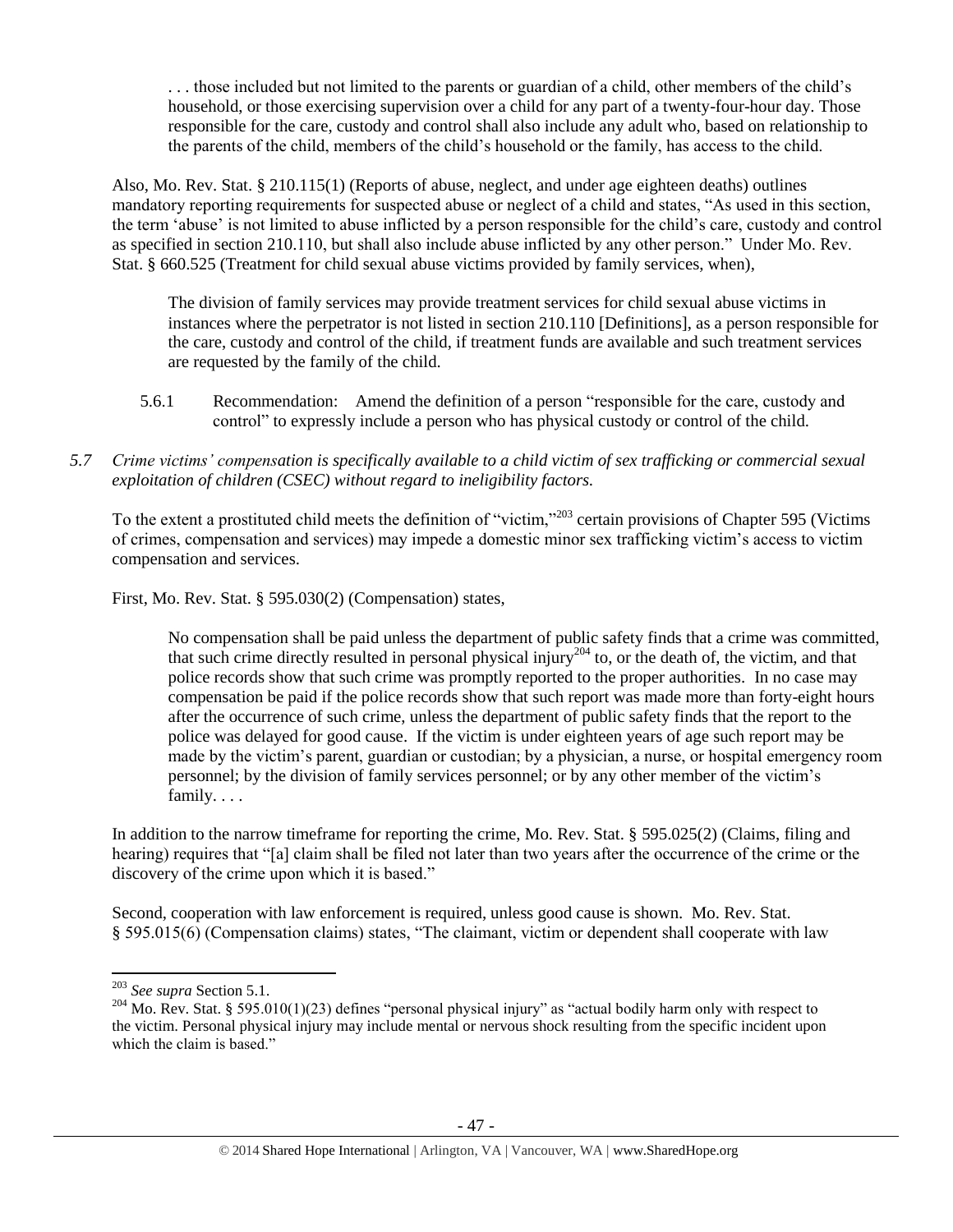enforcement officials in the apprehension and prosecution of the offender in order to be eligible, or the department has found that the failure to cooperate was for good cause."

Third, compensation may be limited or eliminated if the department determines that the injury arose from the consent of the victim. Mo. Rev. Stat. § 595.035(3) (Award standards to be established) states, "In determining the amount of compensation payable, the department of public safety shall determine whether, because of the victim's consent, provocation, incitement or negligence, the victim contributed to the infliction of the victim's injury or death, and shall reduce the amount of the compensation or deny the claim altogether."

- 5.7.1 Recommendation: Amend Mo. Rev. Stat. § 595.035 (Award standards to be established) to specifically exempt trafficked minors from filing requirements and ineligibility factors.
- *5.8 Victim-friendly procedures and protections are provided in the trial process for minors under 18.*

Mo. Rev. Stat. § 566.223(1) (Federal Trafficking Victims Protection Act of 2000 to apply, when) states,

Any individual who is alleging that a violation of sections 566.200 to 566.221 [including sexual trafficking of a child and sexual trafficking of a child under 12] has occurred against his or her person shall be afforded the rights and protections provided in the federal Trafficking Victims Protection Act of 2000, Public Law 106-386, as amended.<sup>205</sup>

Mo. Rev. Stat. § 491.710 (Hearings involving child witnesses) promotes speedy proceedings in cases involving a child victim witness, stating,

In all criminal cases and juvenile court hearings under chapter 211, involving a child victim or witness, as defined in section 491.678<sup>206</sup> or 491.696,<sup>207</sup> the court shall give docket priority. The court and the prosecuting or circuit attorney shall take appropriate action to insure a speedy trial in order to minimize the length of time the child must endure the stress of his or her involvement in the proceeding. In ruling on any motion or other request for a delay or continuance of proceedings, the court shall consider and give weight to any adverse impact the delay or continuance may have on the well-being of a child victim or witness.

Mo. Rev. Stat. § 491.015 (Prosecuting witness in certain cases not to be interrogated as to prior sexual conduct) seeks to protect sexual offense victim witnesses from cross-examination regarding prior sexual conduct. Mo. Rev. Stat. § 491.015(1), (2) states,

1. In prosecutions under chapter 566 [Sexual offenses], or prosecutions related to sexual conduct under chapter 568 [Offenses against the family], opinion and reputation evidence of the complaining witness' prior sexual conduct is inadmissible; evidence of specific instances of the complaining witness' prior sexual conduct or the absence of such instances or conduct is inadmissible, except where such specific instances are:

(1) Evidence of the sexual conduct of the complaining witness with the defendant to prove consent where consent is a defense to the alleged crime and the evidence is reasonably contemporaneous

<sup>205</sup> *See supra* not[e 48.](#page-9-0)

<sup>206</sup> Mo. Rev. Stat. § 491.678 (Child defined) defines "child" as "a person under seventeen years of age who is the alleged victim in any criminal prosecution under chapter 565 [Offenses against the person], 566 [Sexual offenses] or 568 [Offenses against the family]."

 $^{207}$  Mo. Rev. Stat. § 491.696 (Child defined) defines "child" as " a person seventeen years of age or under who is the alleged victim of sexual abuse, physical abuse, or neglect as such terms are defined in section 210.110."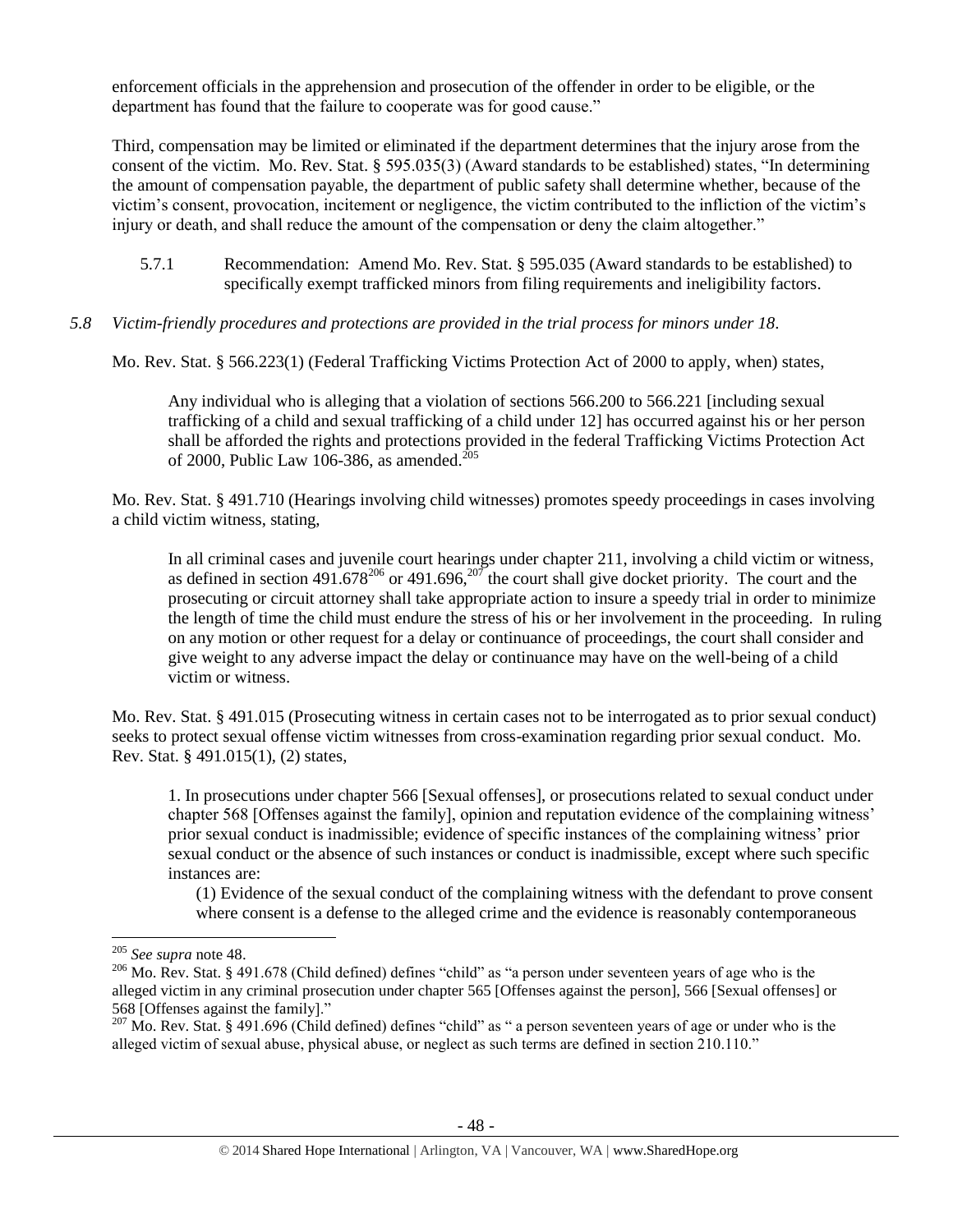with the date of the alleged crime; or

(2) Evidence of specific instances of sexual activity showing alternative source or origin of semen, pregnancy or disease;

(3) Evidence of immediate surrounding circumstances of the alleged crime; or

(4) Evidence relating to the previous chastity of the complaining witness in cases, where, by statute, previously chaste character is required to be proved by the prosecution.

2. Evidence of the sexual conduct of the complaining witness offered under this section is admissible to the extent that the court finds the evidence relevant to a material fact or issue.

Mo. Rev. Stat. § 491.075(1) (Statement of child under fourteen admissible, when) states,

A statement made by a child under the age of fourteen or a vulnerable person relating to an offense under chapter 565 [Offenses against the person], 566 [Sexual offenses], 568 [Offenses against the family] or 573 [Pornography and related offenses], performed by another, not otherwise admissible by statute or court rule, is admissible in evidence in criminal proceedings in the courts of this state as substantive evidence to prove the truth of the matter asserted if:

(1) The court finds, in a hearing conducted outside the presence of the jury that the time, content and circumstances of the statement provide sufficient indicia of reliability; and

(2) (a) The child or vulnerable person testifies at the proceedings; or

(b) The child or vulnerable person is unavailable as a witness; or

(c) The child or vulnerable person is otherwise physically available as a witness but the court finds that the significant emotional or psychological trauma which would result from testifying in the personal presence of the defendant makes the child or vulnerable person unavailable as a witness at the time of the criminal proceeding.

In addition, such a statement when the child is a victim of the above offenses "is sufficient corroboration of a statement, admission or confession regardless of whether or not the child or vulnerable person is available to testify regarding the offense." Mo. Rev. Stat. § 491.075(2).

Protection of a child witness from additional trauma in the trial process is provided pursuant to Mo. Rev. Stat. § 491.680 (Court may order video recording of alleged child victim), which states,

1. In any criminal prosecution under the provisions of chapter 565 [Offenses against the person], 566 or 568 involving an alleged child victim, upon the motion of the prosecuting attorney, the court may order that an in-camera videotaped deposition of the testimony of the alleged child victim be made for use as substantive evidence at preliminary hearings and at trial.

2. If the court finds, at a hearing, that significant emotional or psychological trauma to the child which would result from testifying in the personal presence of the defendant exists, which makes the child unavailable as a witness at the time of the preliminary hearing or trial, the court shall order that an incamera videotaped deposition of the testimony of the alleged child victim be made for use as substantive evidence at the preliminary hearings and at trial. Such recording shall be retained by the prosecuting attorney and shall be admissible in lieu of the child's personal appearance and testimony at preliminary hearings and at trial, conflicting provisions of section 544.270 notwithstanding. A transcript of such testimony shall be made as soon as possible after the completion of such deposition and shall be provided to the defendant together with all other discoverable materials.

3. Upon a finding of trauma as provided for in subsection 2 of this statute, the court may also exclude the defendant from the videotape deposition proceedings in which the child is to testify. Where any such order of exclusion is entered, the child shall not be excused as a witness until the defendant has had a reasonable opportunity to review the videotape deposition in private with his counsel and to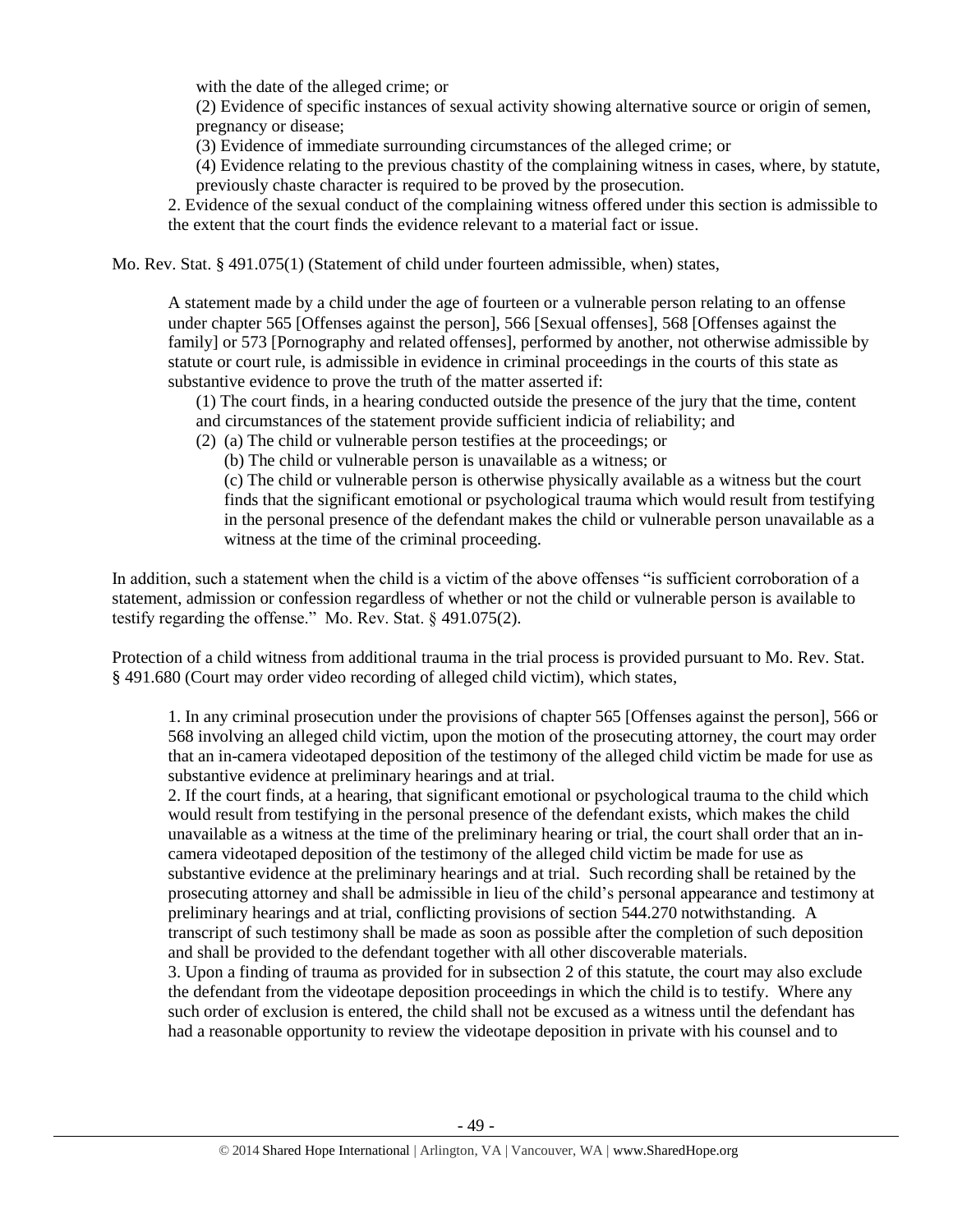consult with his counsel; and until his counsel has been afforded the opportunity to cross-examine the child following such review and consultation. . . . . 208

Mo. Rev. Stat. § 491.685(1) (Defendant may be excluded from child victim deposition proceedings, when) also provides, "On motion of the prosecuting attorney, the court may exclude the defendant from any or all deposition proceedings at which the child is to testify," so long as the defendant is able to review the videotape with his attorney and his attorney has the opportunity to cross-examine the child after that review. Pursuant to Mo. Rev. Stat. § 491.685(2), "The court may also order, on motion of the prosecuting attorney, during all predeposition procedures, recesses, and post-deposition matters that the child be sequestered from the view and presence of the defendant."

Pursuant to Mo. Rev. Stat. § 492.304(1) (Visual and aural recordings of child under fourteen admissible, when), "In addition to the admissibility of a statement under the provisions of section 492.303, the visual and aural recording of a verbal or nonverbal statement of a child when under the age of fourteen who is alleged to be a victim of an offense under the provisions of chapter 565 [Offenses against the person], 566 [Sexual offenses] or 568 [Offenses against the family], is admissible into evidence if" the requirements of the statute are met.

However, pursuant to Mo. Rev. Stat. § 492.304(2), (3),

 $\overline{\phantom{a}}$ 

If the child does not testify at the proceeding, the visual and aural recording of a verbal or nonverbal statement of the child shall not be admissible under this section unless the recording qualifies for admission under section 491.075. . . . If the visual and aural recording of a verbal or nonverbal<sup>209</sup> statement of a child is admissible under this section and the child testifies at the proceeding, it shall be admissible in addition to the testimony of the child at the proceeding whether or not it repeats or duplicates the child's testimony.

Pursuant to Mo. Rev. Stat. § 595.209(1)(1)–(6), (11) (Rights of victims and witnesses), victims of dangerous felonies<sup>210</sup> or attempts to commit dangerous felonies are entitled to certain rights, upon written request,

the felonies of . . . attempted forcible rape in the first degree if physical injury results, attempted forcible rape if physical injury results, attempted sodomy in the first degree if physical injury results, attempted forcible sodomy if physical injury results, rape in the first degree, forcible rape, sodomy in the first degree, forcible sodomy, kidnapping, . . . statutory rape in the first degree when the victim is a child less than twelve years of age at the time of the commission of the act giving rise to the offense, statutory sodomy in the first degree when the victim is a child less than twelve years of age at the time of the commission of the act giving rise to the offense, child molestation in the first or second degree, abuse of a child if the child dies as a result of injuries sustained from conduct chargeable under section 568.060 [Abuse or neglect of child, penalty], child kidnapping, and parental kidnapping committed by detaining or concealing the whereabouts of the child for not less than one hundred twenty days under section 565.153 ...

The text of Mo. Rev. Stat. § 566.061 included here and elsewhere in this report reflects the passage of Senate Bill 1371, 98th Gen. Assemb., Reg. Sess. (Mo. 2014) (effective September 15, 2014).

<sup>&</sup>lt;sup>208</sup> However, Mo. Rev. Stat. § 491.690 (Provisions of sections 491.675 to 491.693 not to apply where defendant has waived right to counsel—exceptions) states that "[w]here a defendant has waived the right to counsel and elected to represent himself, the provisions of sections 491.675 to 491.693 shall not apply, except in the discretion of the court, under such rules, procedures and restrictions as the court may, in the interests of justice, impose."

<sup>&</sup>lt;sup>209</sup> Mo. Rev. Stat.§ 492.304(4) states, "As used in this section, a nonverbal statement shall be defined as any demonstration of the child by his or her actions, facial expressions, demonstrations with a doll or other visual aid whether or not this demonstration is accompanied by words."

<sup>&</sup>lt;sup>210</sup> Mo. Rev. Stat. § 556.061(19) (Code definitions) defines "dangerous felony" as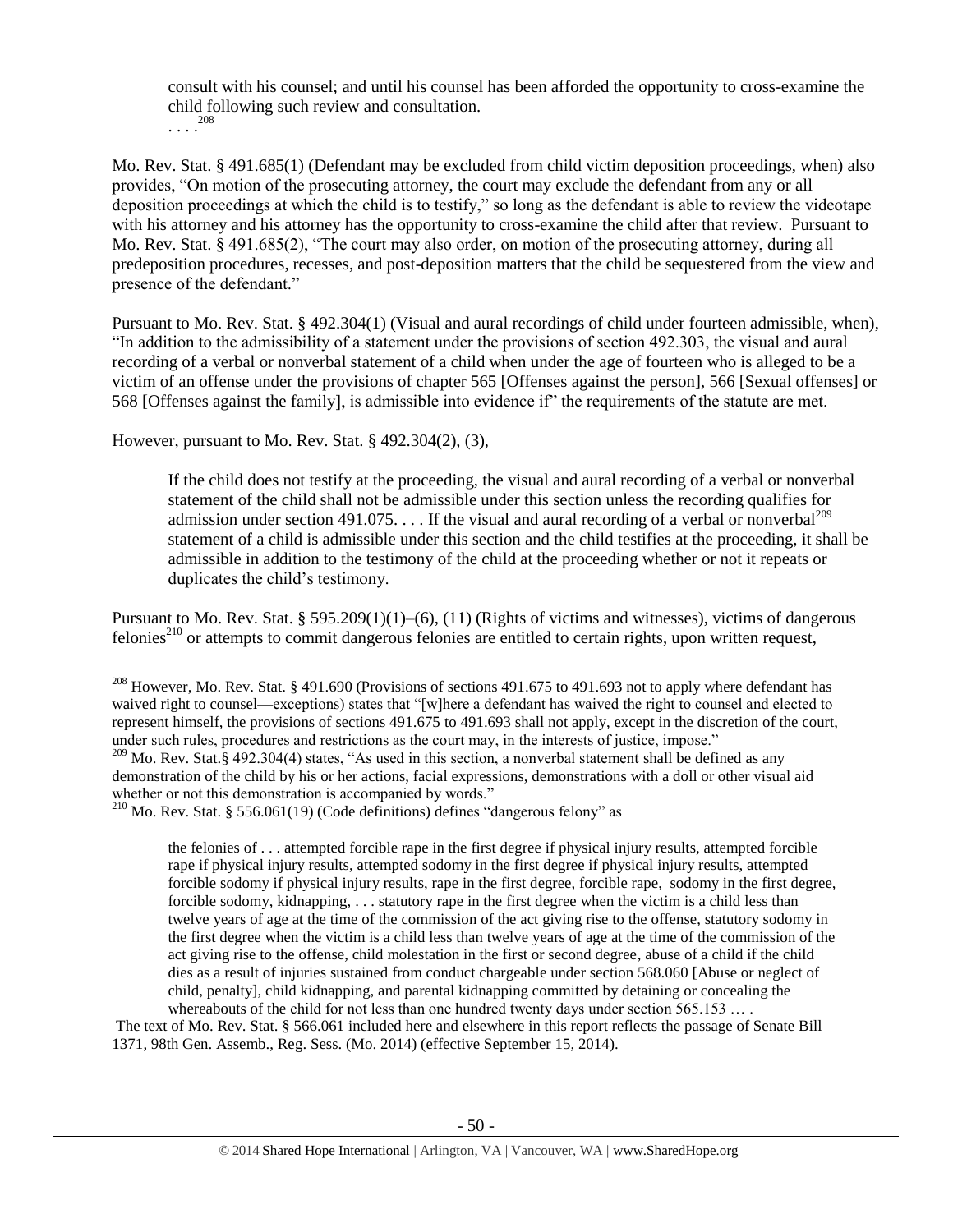including the right to be informed about the crime, the filing of charges, trial dates, all other hearing dates, the status of the case, availability of victim compensation, availability of restitution, any release or escape of the offender from confinement, and the availability of videotape statements in lieu of court appearance. Such victims also have "the right to reasonable protection from the defendant or any person acting on behalf of the defendant from harm and threats of harm arising out of their cooperation with law enforcement and prosecution efforts." Mo. Rev. Stat. § 595.209(1)(9).

Lastly, Mo. Rev. Stat. § 210.160(1) (Guardian ad litem) requires a guardian ad litem to be appointed to represent the interests of an abused or neglected child subject to the proceedings as set out in the statute. In addition, "The court may designate volunteer advocates, who may or may not be attorneys licensed to practice law, to assist in the performance of the guardian ad litem duties for the court." Mo. Rev. Stat. § 210.160(5).

*5.9 Expungement or sealing of juvenile delinquency records resulting from arrests or adjudications for prostitution-related offenses committed as a result of, or in the course of, the commercial sexual exploitation of a minor is available within a reasonable time after turning 18.*

Mo. Rev. Stat. § 211.151(3) (Places of detention—photographing and fingerprinting, restrictions) provides in part,

A child taken into custody as a victim of abuse or neglect or as a status offender pursuant to subdivision  $(1)^{211}$  or (2) of subsection 1 of section 211.031 or for an offense that would be considered a misdemeanor if committed by an adult may be fingerprinted or photographed with the consent of the juvenile judge. Records of a child who has been fingerprinted and photographed after being taken into custody shall be closed records. . . .

These records may be expunged pursuant to Mo. Rev. Stat. §§ 610.122 [Arrest record expunged, requirements] to 610.126 [Expungement does not deem arrest invalid—department of revenue may retain records necessary for administrative actions on driver's license—power to close or expunge record, limitation] except "[i]f a petition has not been filed within thirty days of the date that the child was taken into custody; and if a petition for the child has not been filed within one year of the date the child was taken into custody."

*5.10 Victim restitution and civil remedies for victims of domestic minor sex trafficking or commercial sexual exploitation of children (CSEC) are authorized by law.* 

Mandatory restitution is provided to trafficking victims under Mo. Rev. Stat. § 566.218 (Restitution required for certain offenders), which provides,

[A] court sentencing a defendant convicted of violating the provisions of section . . . 566.212 [Sexual trafficking of a child], or 566.213 [Sexual trafficking of a child under age twelve] shall order the defendant to pay restitution to the victim of the offense regardless of whether the defendant is sentenced to a term of imprisonment or probation. The minimum restitution ordered by the court shall be in the amount determined by the court necessary to compensate the victim for the value of the victim's labor and/or for the mental and physical rehabilitation of the victim and any child of the victim.

In addition to restitution, trafficking victims may pursue a civil action against traffickers and facilitators. Mo. Rev. Stat. § 566.223(6) (Federal Trafficking Victims Protection Act of 2000 to apply, when) provides that "[a] victim of trafficking may bring a civil action against a person or persons who plead guilty to or are found guilty

 $\overline{a}$ <sup>211</sup> *See supra* not[e 187.](#page-35-0)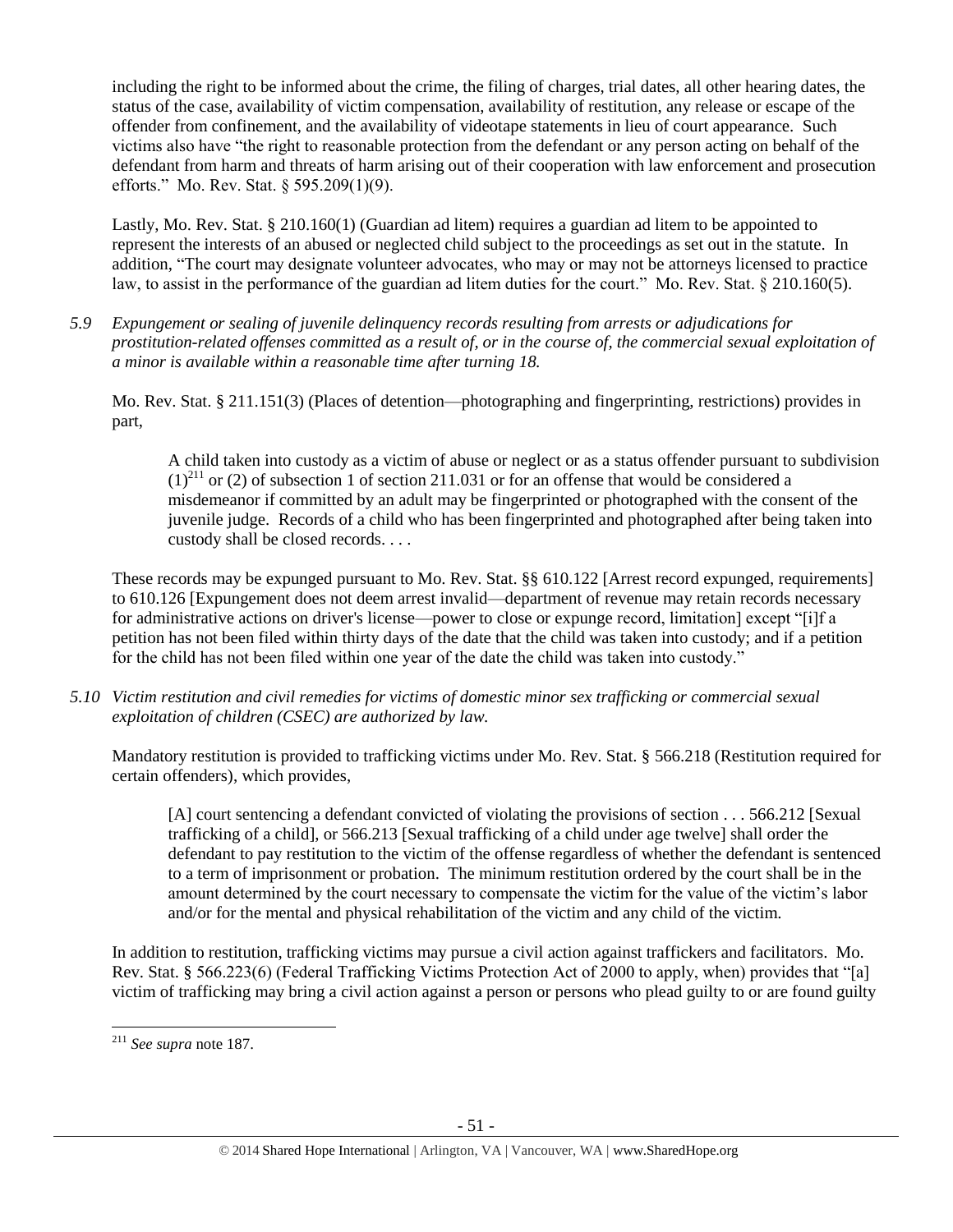of a violation of section . . . 566.212, or 566.213, to recover the actual damages sustained by the victim, court costs, including reasonable attorney's fees, and punitive damages, when determined to be appropriate by the court." Furthermore, Mo. Rev. Stat. § 566.223(7) permits the attorney general to

bring a civil action, in the circuit court in which the victim of trafficking was found, to recover from any person or entity that benefits, financially or by receiving anything of value, from violations of section . . . 566.212 , or 566.213, a civil penalty of not more than fifty thousand dollars for each violation . . . and injunctive and other equitable relief as the court may, in its discretion, order. The first priority of any money or property collected under such an action shall be to pay restitution to the victims of trafficking on whose behalf the civil action was brought.

Victims of select pornography statutes may also bring a civil suit for damages. Pursuant to Mo. Rev. Stat. § 537.047(1) (Civil action for damages authorized, sexual and pornographic offenses involving a minor―statute of limitations),

Any person who, while a child<sup>212</sup> or minor<sup>213</sup> as defined by section 573.010, was a victim of a violation of sections 573.023 [Sexual exploitation of a minor], 573.025 [Promoting child pornography in the first degree], 573.035 [Promoting child pornography in the second degree], or 573.037 [Possession of child pornography], and who suffers physical or psychological injury or illness as a result of such violation, shall be entitled to bring a civil action to recover the actual damages sustained as a result of the violation, and shall also be entitled to recover the costs of the civil action and reasonable fees for attorneys and expert witnesses. A psychological injury or illness as described under this section need not be accompanied by physical injury or illness.

*5.11 Statutes of limitations for civil and criminal actions for child sex trafficking or commercial sexual exploitation of children (CSEC) offenses are eliminated or lengthened sufficiently to allow prosecutors and victims a realistic opportunity to pursue criminal action and legal remedies.*

Mo. Rev. Stat. § 566.223(6) (Federal Trafficking Victims Protection Act of 2000 to apply, when) states in relevant part that "a civil action against a person or persons who plead guilty to or are found guilty to" the listed trafficking offenses "shall be filed within ten years after of: (1) The final order in the related criminal case; (2) The victim's emancipation from the defendant; or (3) The victim's eighteenth birthday."

Mo. Rev. Stat. § 556.037<sup>214</sup> (Time limitations for prosecutions for sexual offenses involving a person under eighteen) states that

Notwithstanding the provisions of section  $556.036^{215}$  [Time limitations], prosecutions for unlawful sexual offenses involving a person eighteen years of age or under must be commenced within thirty years after the victim reaches the age of eighteen unless the prosecutions are rape in the first degree, forcible rape, attempted rape in the first degree, attempted forcible rape, sodomy in the first degree,

 $\overline{a}$ <sup>212</sup> "Child" is defined in Mo. Rev. Stat. § 573.010(3) as "any person under the age of fourteen." *See supra* note [6.](#page-1-0)

<sup>&</sup>lt;sup>213</sup> "Minor" is defined in Mo. Rev. Stat. § 573.010(9) as "any person less than eighteen years of age."

<sup>&</sup>lt;sup>214</sup> The text of Mo. Rev. Stat. § 556.037 included here and elsewhere in this report reflects the passage of Senate Bill 491, 98th Gen. Assemb., Reg. Sess. (Mo. 2014) (effective August 28, 2014).

<sup>&</sup>lt;sup>215</sup> Mo. Rev. Stat. § 556.036(1) states that "[a] prosecution for murder, rape in the first degree, forcible rape, attempted rape in the first degree, attempted forcible rape, sodomy in the first degree, forcible sodomy, attempted sodomy in the first degree, attempted forcible sodomy, or any class A felony may be commenced at any time.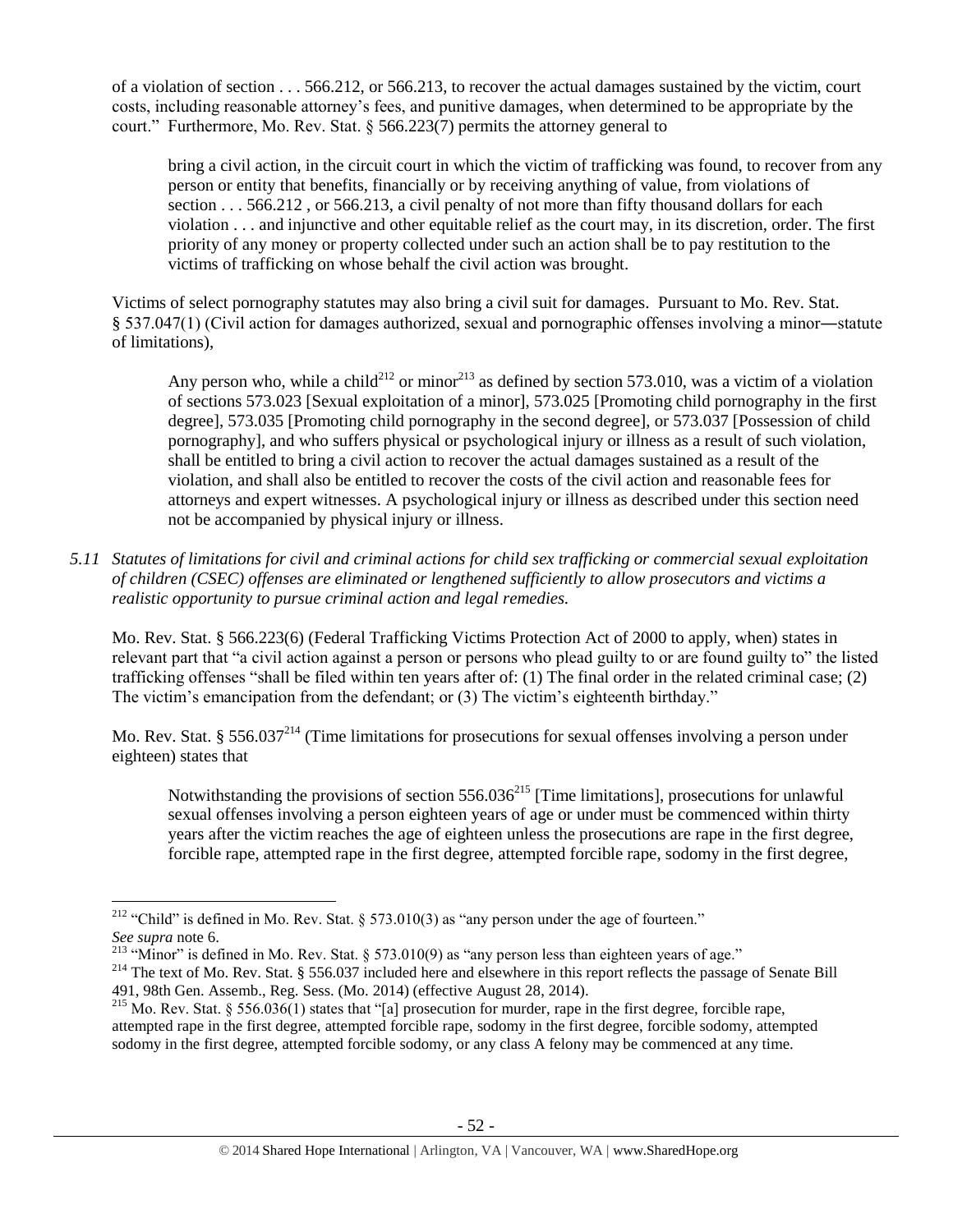forcible sodomy, kidnapping, kidnapping in the first degree, attempted sodomy in the first degree, or attempted forcible sodomy in which case such prosecutions may be commenced at any time.

The time for minor victims of sex offenses to bring civil actions for injuries resulting from their victimization is extended under Mo. Rev. Stat. § 537.046(2) (Childhood sexual abuse, injury or illness defined—action for damages may be brought, when), which provides,

Any action to recover damages from injury or illness caused by childhood sexual abuse in an action brought pursuant to this section shall be commenced within ten years of the plaintiff attaining the age of twenty-one or within three years of the date the plaintiff discovers, or reasonably should have discovered, that the injury or illness was caused by childhood sexual abuse,  $216$  whichever later occurs.  $217$ 

Similarly, Mo. Rev. Stat. § 537.047(2) (Civil action for damages authorized, sexual and pornographic offenses involving a minor—statute of limitations) states that a cause of action<sup>218</sup> "shall be commenced within ten years of the plaintiff attaining the age of twenty-one, or within three years of the date the plaintiff discovers that the injury or illness was caused by the violation of an offense enumerated in subsection 1 of this section, whichever later occurs." Additionally, Mo. Rev. Stat. § 537.047(3) states, "A cause of action under this section may arise only if the violation that caused the injury occurs on or after August 28, 2007."

Pursuant to Mo. Rev. Stat. § 516.110(3) (What action shall be commenced within ten years), the statute of limitations for civil "[a]ctions for relief, not herein otherwise provided for" is ten years, and Mo. Rev. Stat. § 516.140 (What actions within two years) requires that actions for "assault, battery, false imprisonment," among other listed actions, "shall be brought within two years after the cause accrued."

5.11.1 Recommendation: Amend Mo. Rev. Stat. § 556.037 (Time limitations for prosecutions for sexual offenses involving a person under eighteen) to eliminate the statute of limitations for prosecuting offenses under Mo. Rev. Stat. § 566.211 (Sexual trafficking of a child) and § 566.210 (Sexual trafficking of a child under age twelve).

 $\overline{\phantom{a}}$ <sup>216</sup> Mo. Rev. Stat. § 537.046(1)(1) defines "childhood sexual abuse" as "any act committed by the defendant against the plaintiff which act occurred when the plaintiff was under the age of eighteen years and which act would have been a violation of section 566.030 [First degree rape and attempted first degree rape, penalties—suspended

sentences not granted, when], . . . 566.060 [Sodomy in the first degree], . . . 566.100 [First degree sexual abuse] . . ." <sup>217</sup> Although Mo. Rev. Stat. § 537.046(3) further states that "[t]his section shall apply to any action commenced on or after August 28, 2004, including any action which would have been barred by the application of the statute of limitation applicable prior to that date," the United States District Court for the Western District of Missouri has determined that this language "clearly contravenes the constitutional prohibition against retrospective laws." Walker v. Barrett, No. 08-3426, 2010 U.S. Dist. LEXIS 93865, at \*7–8 (W.D. Mo. Sept. 9, 2010) (quoting Doe v. Roman Catholic Diocese of Jefferson City, 862 S.W.2d 338 (Mo. 1993), *aff'd*, 650 F.3d 1198 (8th Cir. 2011).

<sup>&</sup>lt;sup>218</sup> Mo. Rev. Stat. § 537.047(1) establishes that the applicable causes of action include when the child or minor was a victim of violations of "sections 573.023 [Sexual exploitation of a minor], 573.025 [Promoting child pornography in the first degree], 573.035 [Promoting child pornography in the second degree], or 573.037 [Possession of child pornography], and who suffers physical or psychological injury or illness as a result of such violation." The statute further clarifies that "psychological injury or illness . . . need not be accompanied by physical injury or illness."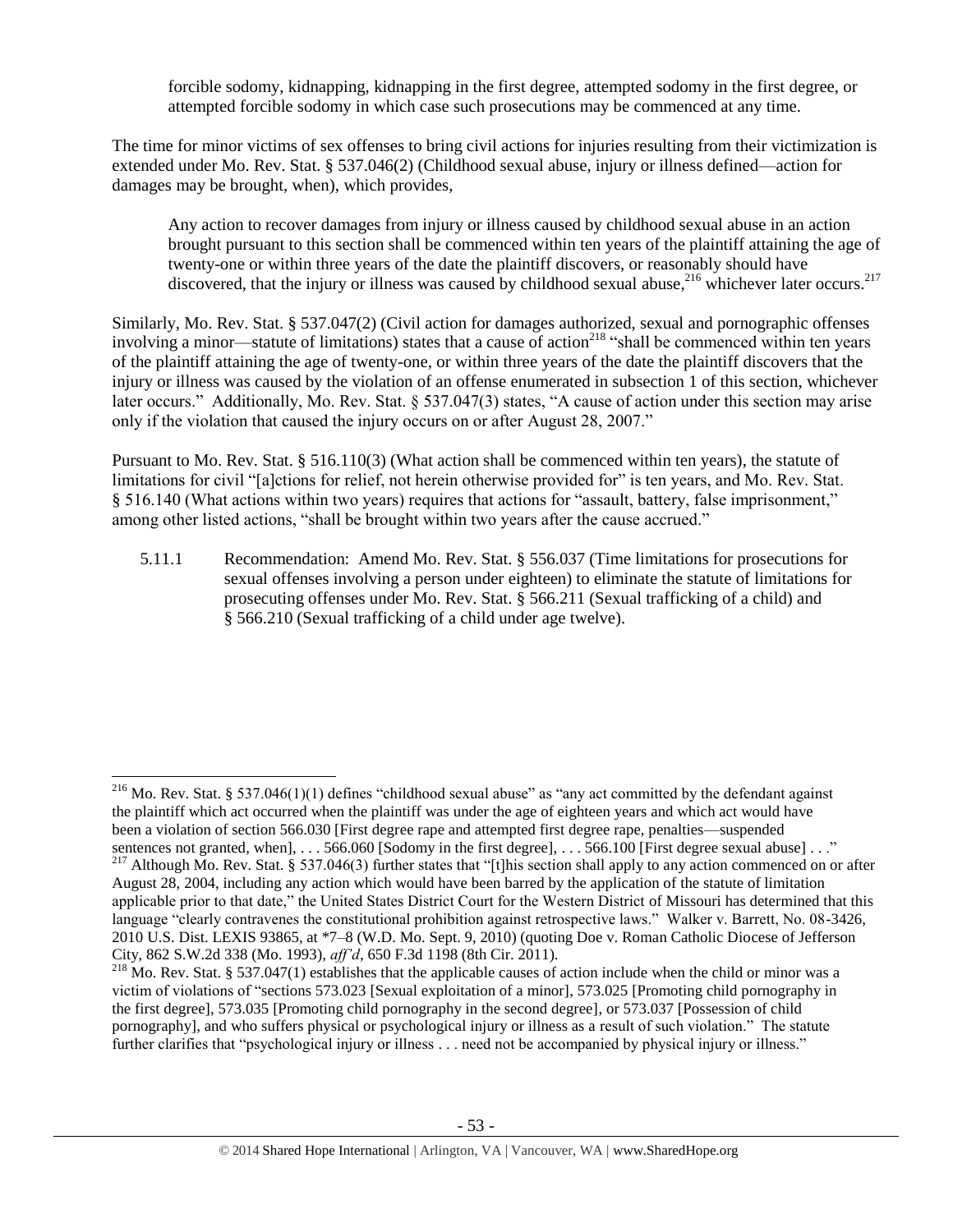#### **FRAMEWORK ISSUE 6: CRIMINAL JUSTICE TOOLS FOR INVESTIGATION AND PROSECUTIONS**

## *Legal Components:*

- *6.1 Training on human trafficking and domestic minor sex trafficking for law enforcement is statutorily mandated or authorized.*
- *6.2 Single party consent to audiotaping is permitted in law enforcement investigations.*
- *6.3 Wiretapping is an available tool to investigate domestic minor sex trafficking.*
- *6.4 Using a law enforcement posing as a minor to investigate buying or selling of commercial sex acts is not a defense to soliciting, purchasing, or selling sex with a minor.*
- *6.5 Using the Internet to investigate buyers and traffickers is a permissible investigative technique.*
- *6.6 Law enforcement and child welfare agencies are mandated to promptly report missing and recovered children. \_\_\_\_\_\_\_\_\_\_\_\_\_\_\_\_\_\_\_\_\_\_\_\_\_\_\_\_\_\_\_\_\_\_\_\_\_\_\_\_\_\_\_\_\_\_\_\_\_\_\_\_\_\_\_\_\_\_\_\_\_\_\_\_\_\_\_\_\_\_\_\_\_\_\_\_\_\_\_\_\_\_\_\_\_\_\_\_\_\_\_\_\_\_*

# *Legal Analysis:*

*6.1 Training on human trafficking and domestic minor sex trafficking for law enforcement is statutorily mandated or authorized.*

Mo. Rev. Stat. § 566.223(3) (Federal Trafficking Victims Protection Act of 2000 to apply, when) authorizes training programs for law enforcement on human trafficking. Mo. Rev. Stat. § 566.223(3) states,

The department of public safety is authorized to establish procedures for identifying victims of trafficking under sections 566.200 to 566.223. The department may establish training programs as well as standard protocols for appropriate agencies to educate officials and employees on state statutes and federal laws regulating human trafficking and with the identification and assistance of victims of human trafficking. Such agencies may include but not be limited to state employees and contractors, including the children's division of the department of social services, juvenile courts, state law enforcement agencies, health care professionals, and runaway and homeless youth shelter administrators.

*6.2 Single party consent to audiotaping is permitted in law enforcement investigations.*

Mo. Rev. Stat. § 542.402 (Penalty for illegal wiretapping, permitted activities) specifically provides an exception for law enforcement officers and their agents wearing a listening device in undercover operations. Mo. Rev. Stat. § 542.402(1)(2) states that, "except as otherwise specifically provided in sections 542.400 to 542.422," a person is guilty of a class D felony if he

[k]nowingly uses, endeavors to use, or procures any other person to use or endeavor to use any electronic, mechanical, or other device to intercept any oral communication when such device transmits communications by radio or interferes with the transmission of such communication; provided, however, that nothing in sections 542.400 to 542.422 shall be construed to prohibit the use by law enforcement officers of body microphones and transmitters in undercover investigations for the acquisition of evidence and the protection of law enforcement officers and others working under their direction in such investigations.

In addition, Mo. Rev. Stat. § 542.402(2)(2) and (3) permit single party consent to audiotaping. Mo. Rev. Stat. § 542.402(2)(2) provides that it is not unlawful "[f]or a person acting under law to intercept a wire or oral communication, where such person is a party to the communication or where one of the parties to the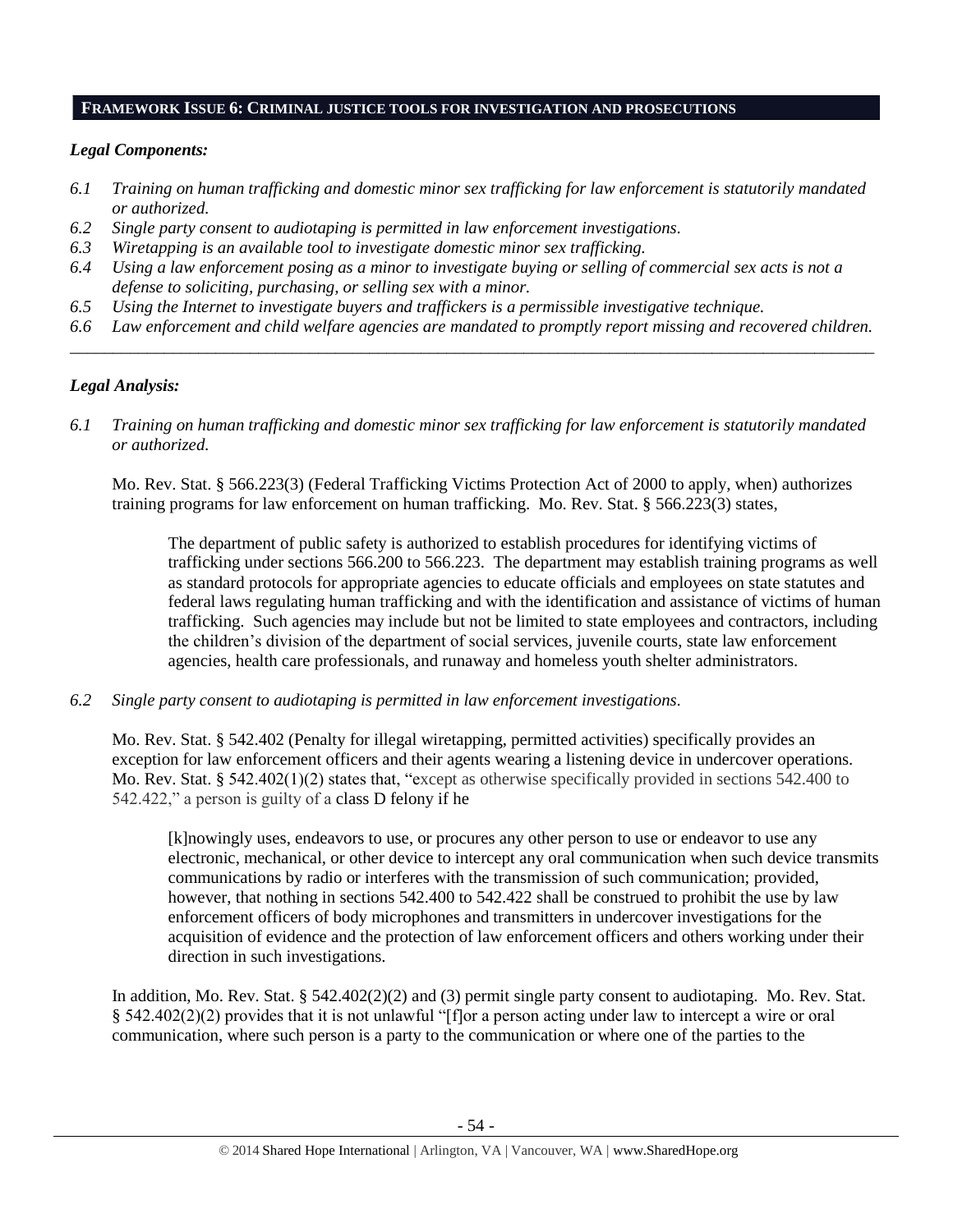communication has given prior consent to such interception." Mo. Rev. Stat. § 542.402(2)(3) provides that it is not unlawful

[f]or a person not acting under law to intercept a wire communication where such person is a party to the communication or where one of the parties to the communication has given prior consent to such interception unless such communication is intercepted for the purpose of committing any criminal or tortious act.

## *6.3 Wiretapping is an available tool to investigate domestic minor sex trafficking.*

The exception in Mo. Rev. Stat. § 542.404 (Application for an order—authorization by attorney general approval by judge, probable cause required) to the prohibition on wiretapping in Mo. Rev. Stat. § 542.402 (Penalty for illegal wiretapping, permitted activities) does not apply to investigations of minor sex trafficking. Mo. Rev. Stat. § 542.404(1) provides that authorization for interception may be granted

in conformity with sections 542.400 to 542.422, . . . if there is probable cause to believe that the interception may provide evidence of a felony which involves the manufacture or distribution of a controlled substance . . . or the felony of murder, arson, or kidnapping, or a terrorist threat . . . or any conspiracy to commit any of the foregoing.

6.3.1 Recommendation: Amend Mo. Rev. Stat. § 542.404 to include investigations of suspected violations of Mo. Rev. Stat. § 566.211 (Sexual trafficking of a child) and § 566.210 (Sexual trafficking of a child under age twelve) within the exception to the prohibition on wiretapping in Mo. Rev. Stat. § 542.402 (Penalty for illegal wiretapping, permitted activities).

## *6.4 Using a law enforcement posing as a minor to investigate buying or selling of commercial sex acts is not a defense to soliciting, purchasing, or selling sex with a minor.*

Use of a decoy is specifically permitted within the text of two Missouri statutes relating to sex crimes against children. Mo. Rev. Stat. § 566.151(2)<sup>219</sup> (Enticement of a child) and § 566.083(3)<sup>220</sup> (Sexual misconduct involving a child) provide that "[i]t is not a defense to prosecution for a violation of this section that the other person was a peace officer masquerading as a minor."

*6.5 Using the Internet to investigate buyers and traffickers is a permissible investigative technique.*

Pursuant to Mo. Rev. Stat. § 566.083(2)<sup>221</sup> (Sexual misconduct involving a child), "The provisions of this section shall apply regardless of whether the person violates the section in person or via the Internet or other electronic means," and subsection (3) states that "[i]t is not an affirmative defense to prosecution for a violation of this section that the other person was a peace officer masquerading as a minor." In addition, Mo. Rev. Stat. § 566.151(1)<sup>222</sup> (Enticement of a child) states that

[a] person twenty-one years of age or older commits the offense of enticement of a child if he or she persuades, solicits, coaxes, entices, or lures whether by words, actions or through communication via

 $\overline{a}$ 

<sup>219</sup> *See supra* not[e 28.](#page-5-1)

<sup>220</sup> *See supra* not[e 34.](#page-6-0)

<sup>221</sup> *See supra* not[e 34.](#page-6-0)

<sup>222</sup> *See supra* not[e 28.](#page-5-1)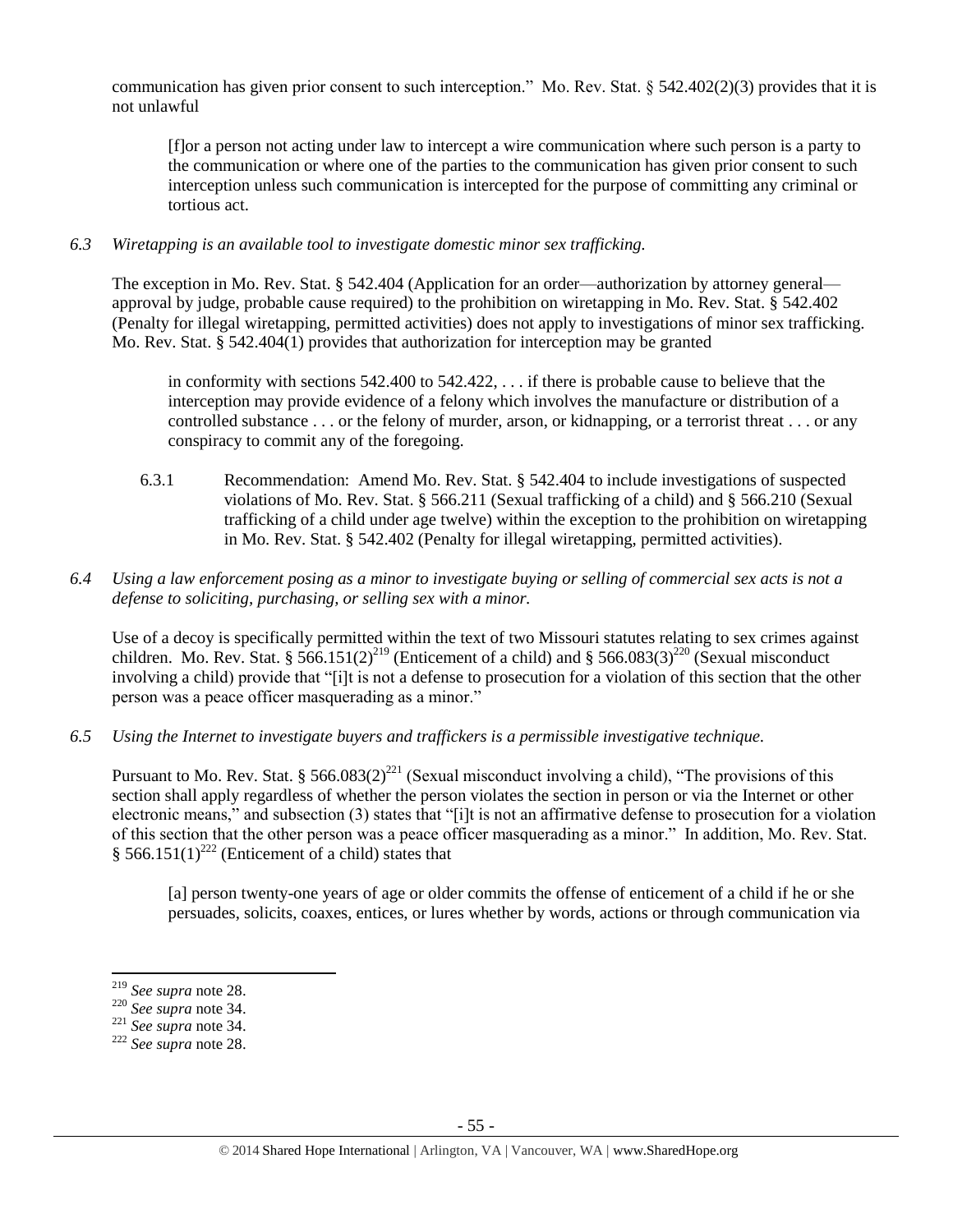the Internet or any electronic communication, any person who is less than fifteen years of age for the purpose of engaging in sexual conduct.

This statute also applies regardless of whether the "victim" was actually a law enforcement officer acting as a minor. Mo. Rev. Stat. § 566.151(2).

## *6.6 Law enforcement and child welfare agencies are mandated to promptly report missing and recovered children.*

Mo. Rev. Stat. § 43.402 (Missing persons unit established, duties) states,

The superintendent of the patrol [Missouri state highway patrol] shall organize a missing persons unit within the patrol, which unit shall be the central repository for this state for information regarding missing persons. The head of this missing person unit shall, with the approval of the superintendent of the patrol, establish the services deemed necessary to aid in the location of missing persons including, but not limited to, the following:

(1) Collecting and disseminating information regarding missing persons in order to assist in locating such persons;

(2) Establishing a system of interstate and intrastate communication of information relating to children determined to be missing by the parent, guardian, or legal custodian of the child, or by a law enforcement agency;

(3) Providing a centralized file for the exchange of information on missing children with appropriate private or federal agencies which serve as national coordinators of missing children incidents;

(4) Assisting in the investigation of reports of missing persons by a uniformed or commissioned member of the patrol.

Mo. Rev. Stat. § 43.403 (Responsibilities of other agencies) states, "The director of the department of social services, the director of the department of mental health, school districts, and juvenile courts, shall establish appropriate procedures to ensure that all possible instances of missing children are reported to the appropriate law enforcement agency or the highway patrol as required by sections 43.400 [Definitions] to 43.409 [Registrar and school to be notified when missing child is located]." Mo. Rev. Stat. § 43.404 (Parent or guardian may report missing child) states that "[a]ny parent, guardian, or legal custodian may submit a missing child report to the patrol on any child whose whereabouts are unknown," but the parent shall subsequently notify the agency "when the location of the child reported missing has been determined." Mo. Rev. Stat. § 43.404.

In cases where a missing child is believed to have been abducted,<sup>223</sup> Mo Rev. Stat. § 210.1012(1) (Amber alert system created) establishes "a statewide program called the 'Amber Alert System' . . . to aid in the identification and location of an abducted child." However, Mo Rev. Stat. § 210.1012(6) states that "[p]articipation in an Amber alert system is entirely at the option of local law enforcement agencies and federally licensed radio and television broadcasters."

 $^{223}$  Mo Rev. Stat. § 210.1012(2) defines "abducted child" as "a child whose whereabouts are unknown and who is one of the following:

<sup>(1)</sup> Less than eighteen years of age and reasonably believed to be the victim of the crime of kidnapping as defined by section 565.110, as determined by local law enforcement;

<sup>(2)</sup> Reasonably believed to be the victim of the crime of child kidnapping as defined by section 565.115, as determined by local law enforcement; or

<sup>(3)</sup> Less than eighteen years of age and at least fourteen years of age and who, if under the age of fourteen, would otherwise be reasonably believed to be a victim of child kidnapping as defined by section 565.115, as determined by local law enforcement.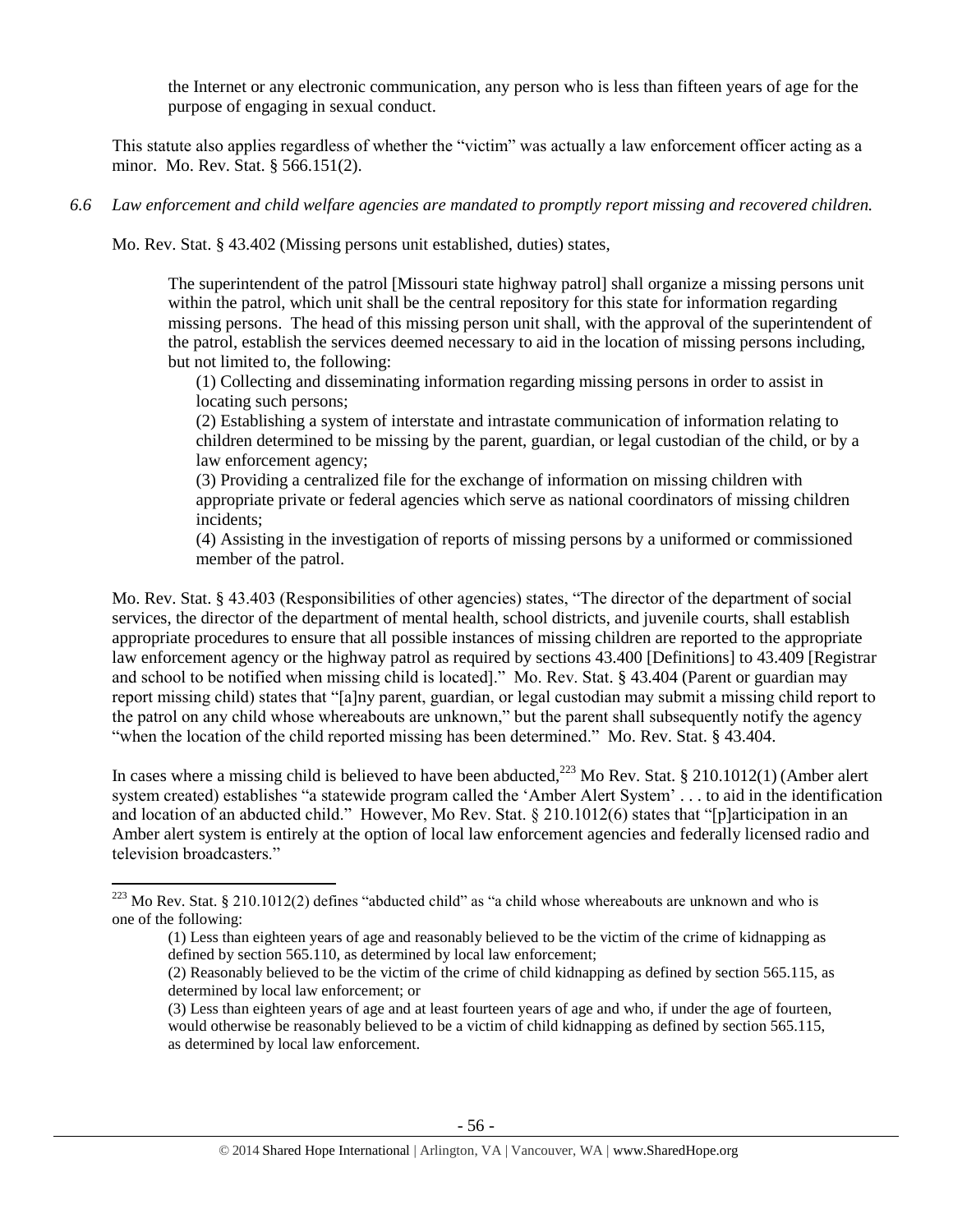- 57 - © 2014 Shared Hope International | Arlington, VA | Vancouver, WA | www.SharedHope.org